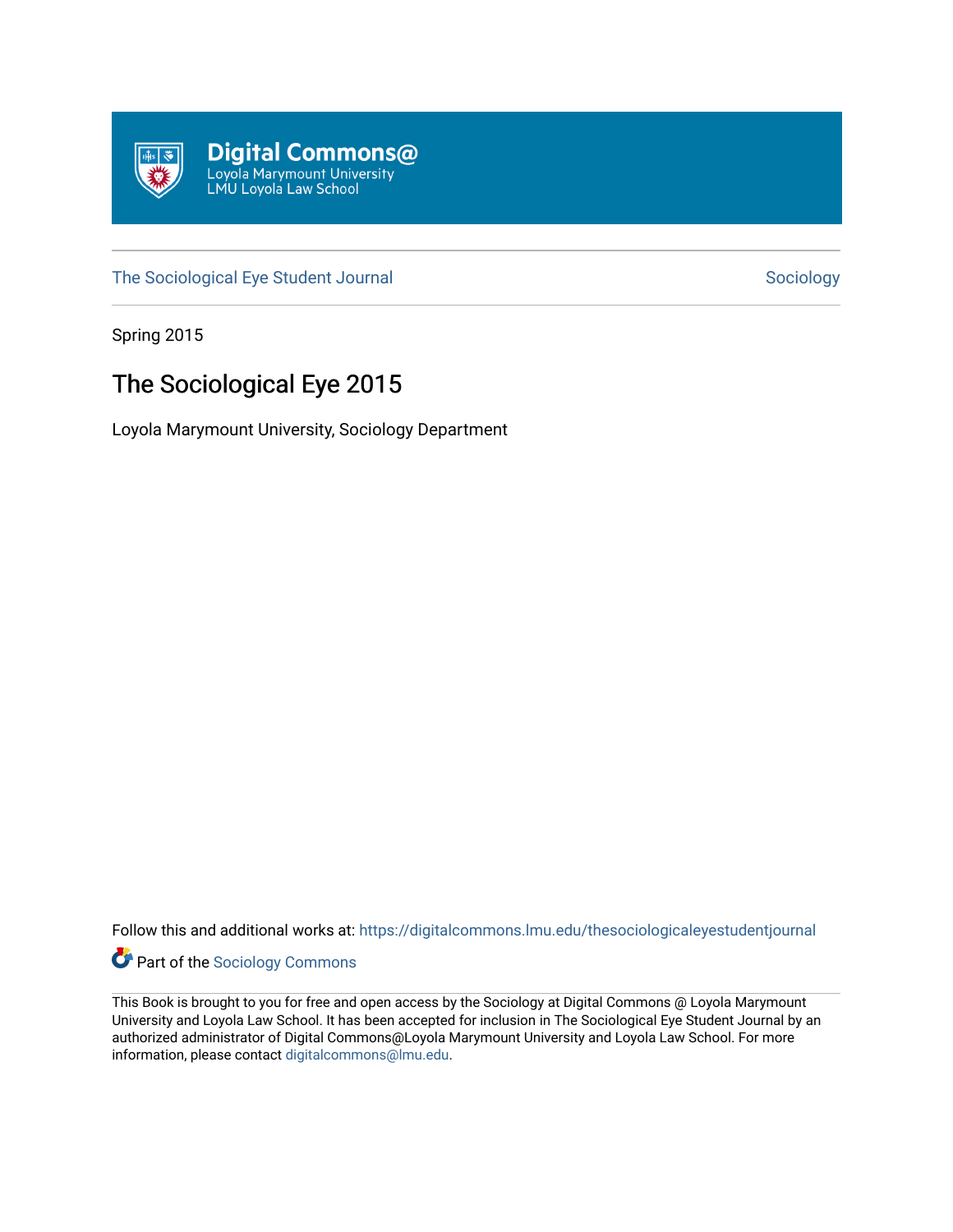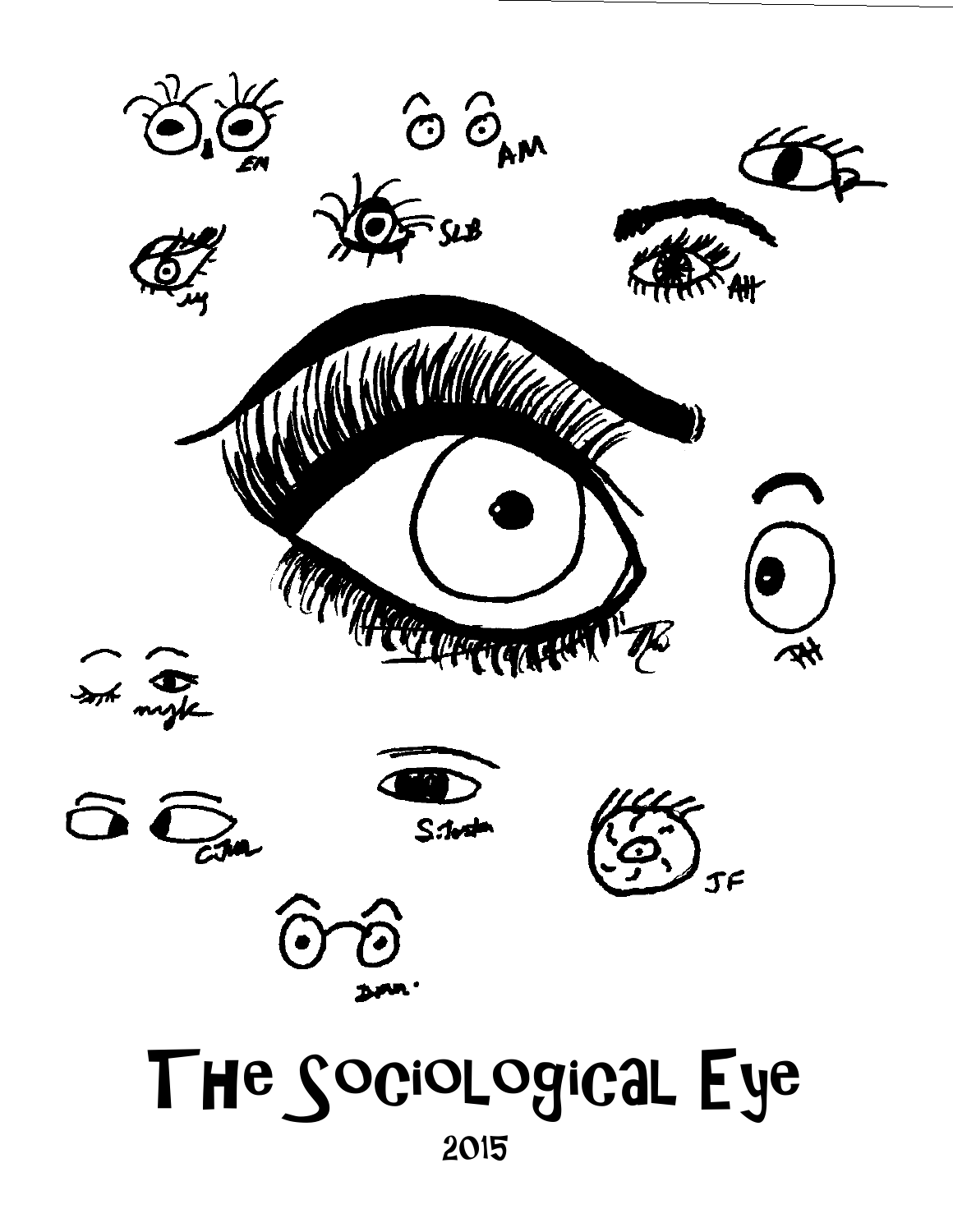# **THE SOCIOLOGICAL EYE**

Spring 2015

# **Journal of the Sociology Department Loyola Marymount University**

The Sociological Eye is a student edited journal. Sociology majors and minors, as well as other LMU, students, are encouraged to send in short essays (about 2500 words) to expose their own scholarly work on topics of sociological interest. The journal is an excellent medium to contribute your research endeavors to students, alumni, and faculty. Please contact either of the editors, Dr. Kim, or Dr. Sager for more information.

**Co-Editors**

Elizabeth Ashton Harris Eharri16@lion.lmu.edu

Monica Zamora MVirgenZamora@gmail.com

### **Faculty Advisors**

Dr. Nadia Kim Nadia.Kim@lion.lmu.edu 310-338-2810

Dr. Rebecca Sager RSager@lion.lmu.edu 310-338-2811

Cover Art Design & Direction by Monica Zamora Cover Art Contributions from LMU Sociology Department faculty and Editors of The Sociological Eye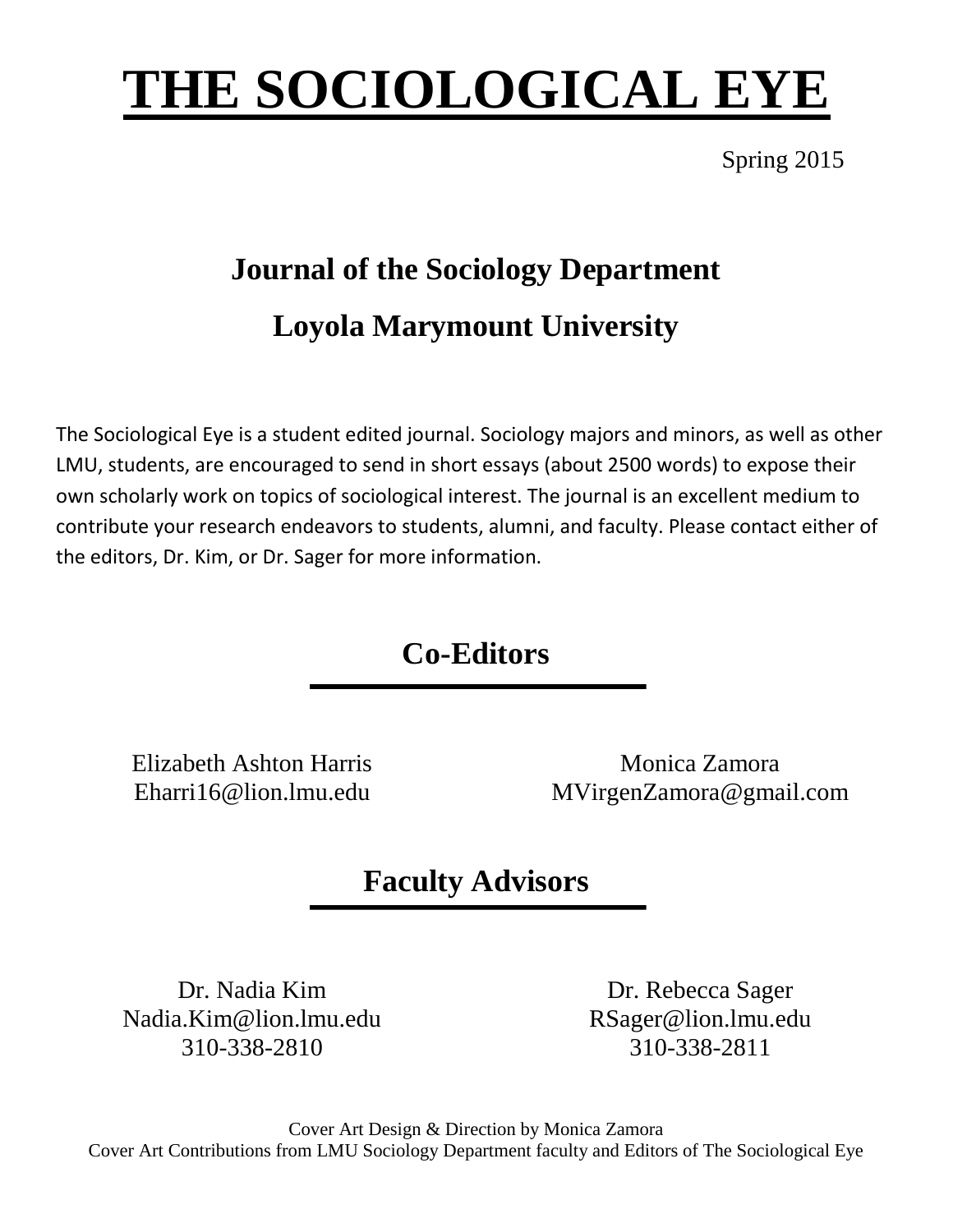## TABLE OF CONTENTS

| <b>Preface</b>                                                           | 3  |
|--------------------------------------------------------------------------|----|
| Dr. Nadia Kim, Associate Professor, Sociology &                          |    |
| Dr. Rebecca Sager, Associate Professor, Sociology                        |    |
|                                                                          |    |
|                                                                          |    |
| <b>The Vaccination Conversation</b>                                      | 4  |
| Joshua Bechtler-Levin                                                    |    |
|                                                                          |    |
|                                                                          |    |
| <b>Migrant Farmworker Health in the United States</b>                    | 17 |
| Abigail Rawl                                                             |    |
|                                                                          |    |
| Are US Social Networking Sites Taking Over South Korea?                  | 30 |
| Min-Jung Kim                                                             |    |
|                                                                          |    |
|                                                                          |    |
| <b>Transnational Surrogacy in India and its effect on the Surrogates</b> | 42 |
| Taleen Chobanian                                                         |    |
|                                                                          |    |
|                                                                          |    |
| <b>On Rape</b>                                                           | 57 |
| <b>Ashton Harris</b>                                                     |    |
|                                                                          |    |
|                                                                          |    |
| <b>Trans-America</b>                                                     | 62 |
| Monica Zamora                                                            |    |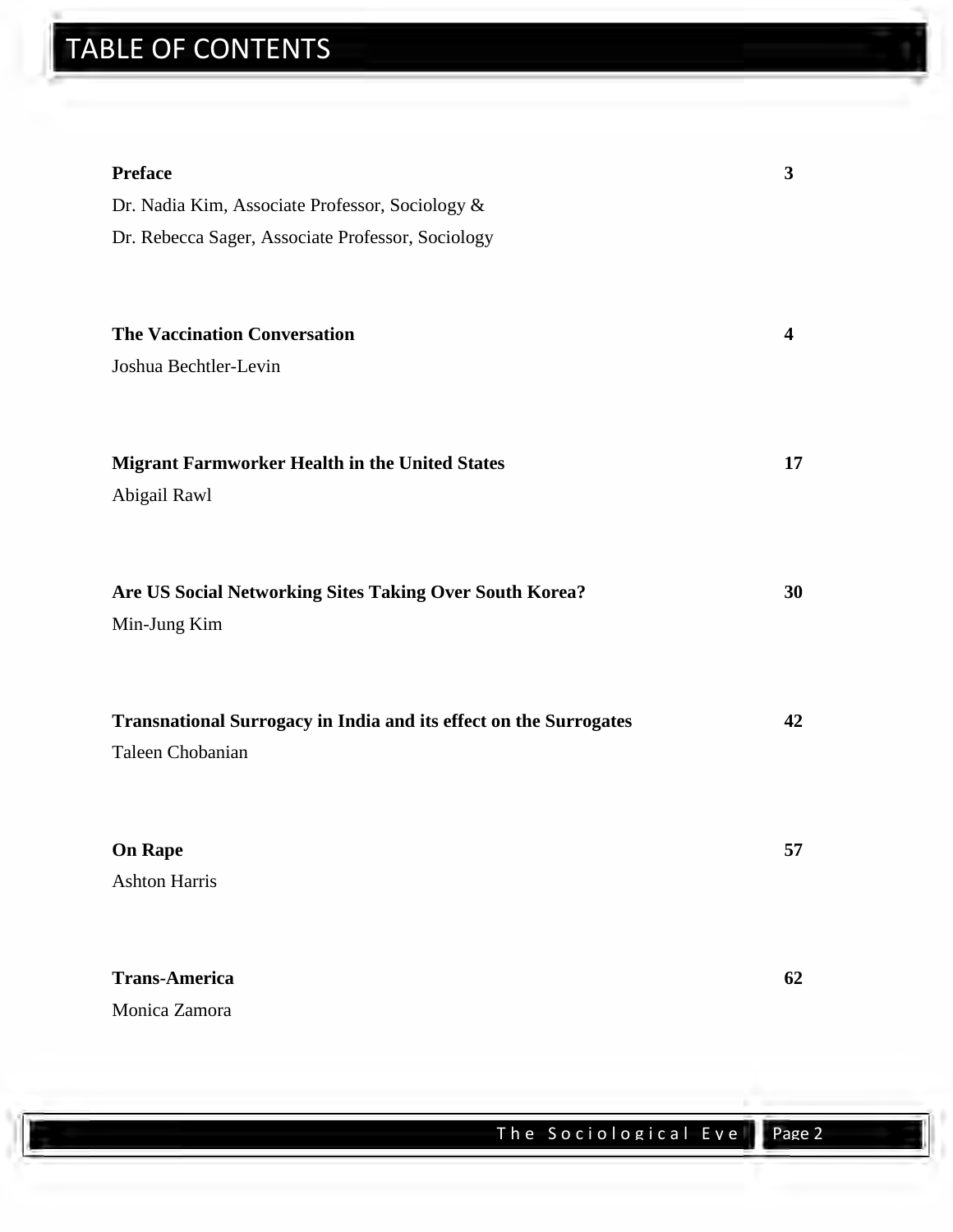### PREFACE

Each year in the Sociology Department we are excited to publish original work from our students. In sociology we focus on a wide array of topics, from race and class to politics and the environment. These papers grapple with a number of issues in the field of sociology: transgendered America, migrant farm workers, and technological change that professional sociologists are researching and debating today. This year the students' work largely focuses on three main areas: gender, globalization, and technology. The first paper examines an issue that many people, not just sociologists, are concerned with: the rise of an anti-vaccination movement in the United States (Bechtler). In the next paper, the author examines the often overlooked plight of migrant farm workers (Rawl). The third paper focuses on the emerging and changing role of social networking in South Korea (Min-Jung). In the fourth paper, the author looks at the costs and consequences of transnational surrogacy (Chobanian). In the fifth contribution, the author moves to a more creative piece to help us better understand American rape culture (Harris). Finally, in the last piece the author explores transgenderism through the lens of Goffman and Foucault (Zamora).

### **Nadia Kim & Rebecca Sager Sociological Eye Faculty Advisors**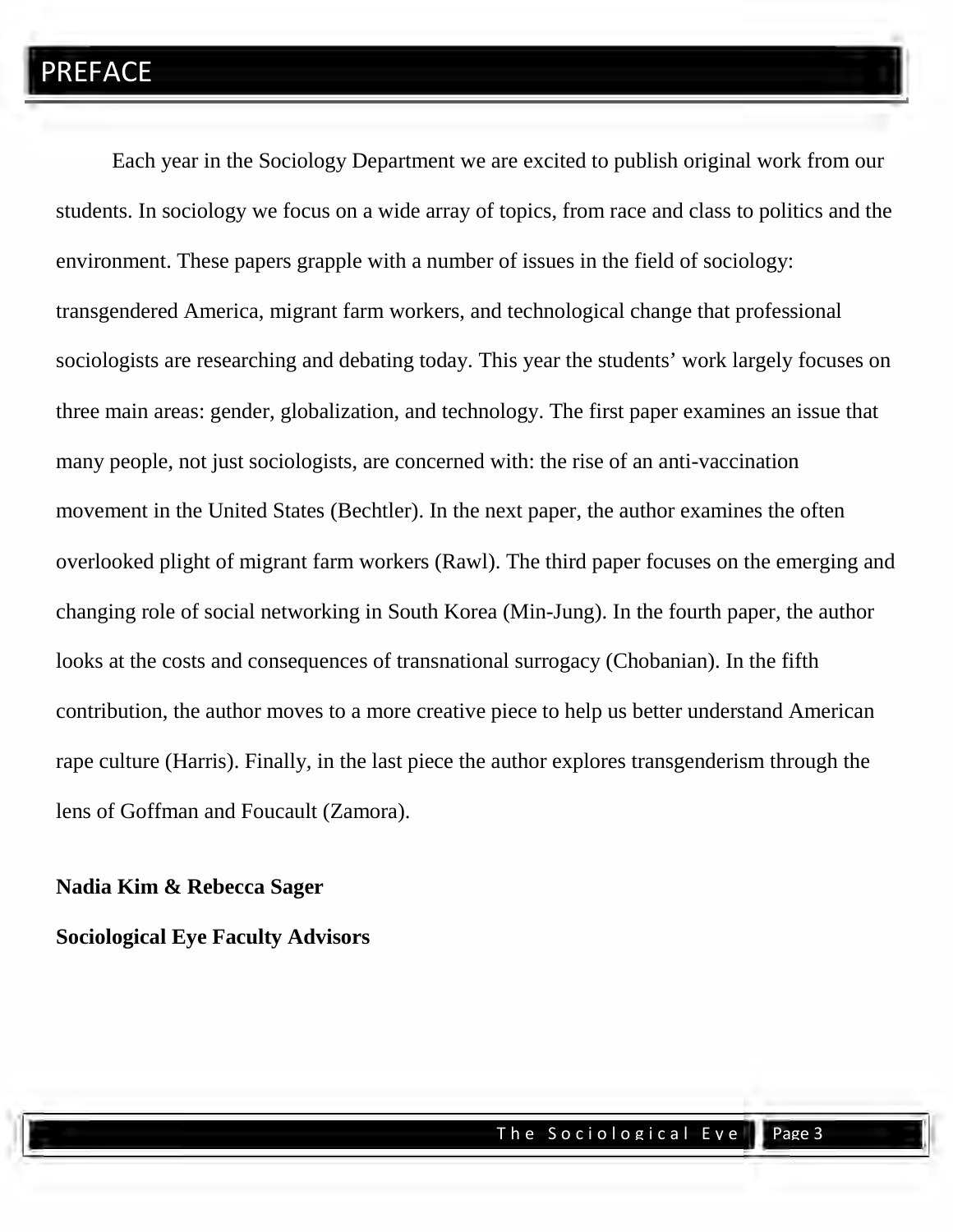Joshua Bechtler-Levin is a senior at Loyola Marymount University located in Los Angeles, CA. This spring, he will graduate with a B.A. in Sociology. His keen ability to understand and analyze both macro- and micro-level societal issues pairs well with his concentration in business marketing. This alternative, sociological approach to the typical business career path, gives him a more wellrounded perspective on consumer behavior. He is currently working on developing his senior thesis, which will focus on the negative social impacts of rapid technology growth and widespread social media use. The culminating presentation, which includes original research, will highlight the cognitive, physical, and social effects of normalized excessive screen time. Having traveled extensively through Europe, Asia, and Central America, Joshua draws inspiration for his research and writing from observing a wide variety of people in their urban and



rural habitats. When not traveling, he can be found surfing in Leucadia, CA, and eating the "Ron Burgundy" burrito (post-surf) at his favorite lunch spot, *Haggo's Organic Taco*. With his love of travel, action sports, and healthy living, Joshua looks forward to focusing his sociological lens on building global brands.

#### **The Vaccination Conversation**

#### **Introduction**

"Health" is a difficult word to define. What is even more challenging is determining if someone has "good" or "bad" health. Defining health is important because our definition of the word affects our view on health related issues in our country. Our views are made up of morals, and these morals should, though they don't always, play an important role in how we make medical and health related decisions. Merriam-Webster's Dictionary defines health as, "The condition of being sound in body, mind, or spirit; especially: freedom from physical disease or pain" (http://www.merriam-webster.com/dictionary/health). While this definition is a good attempt at defining the word, we run into issues with what being "sound" entails. That is why morals play a key role in how we view health. Do we look out for the best interest of the individual or the collective, or both? When it comes to vaccinations, these are questions we must ask ourselves.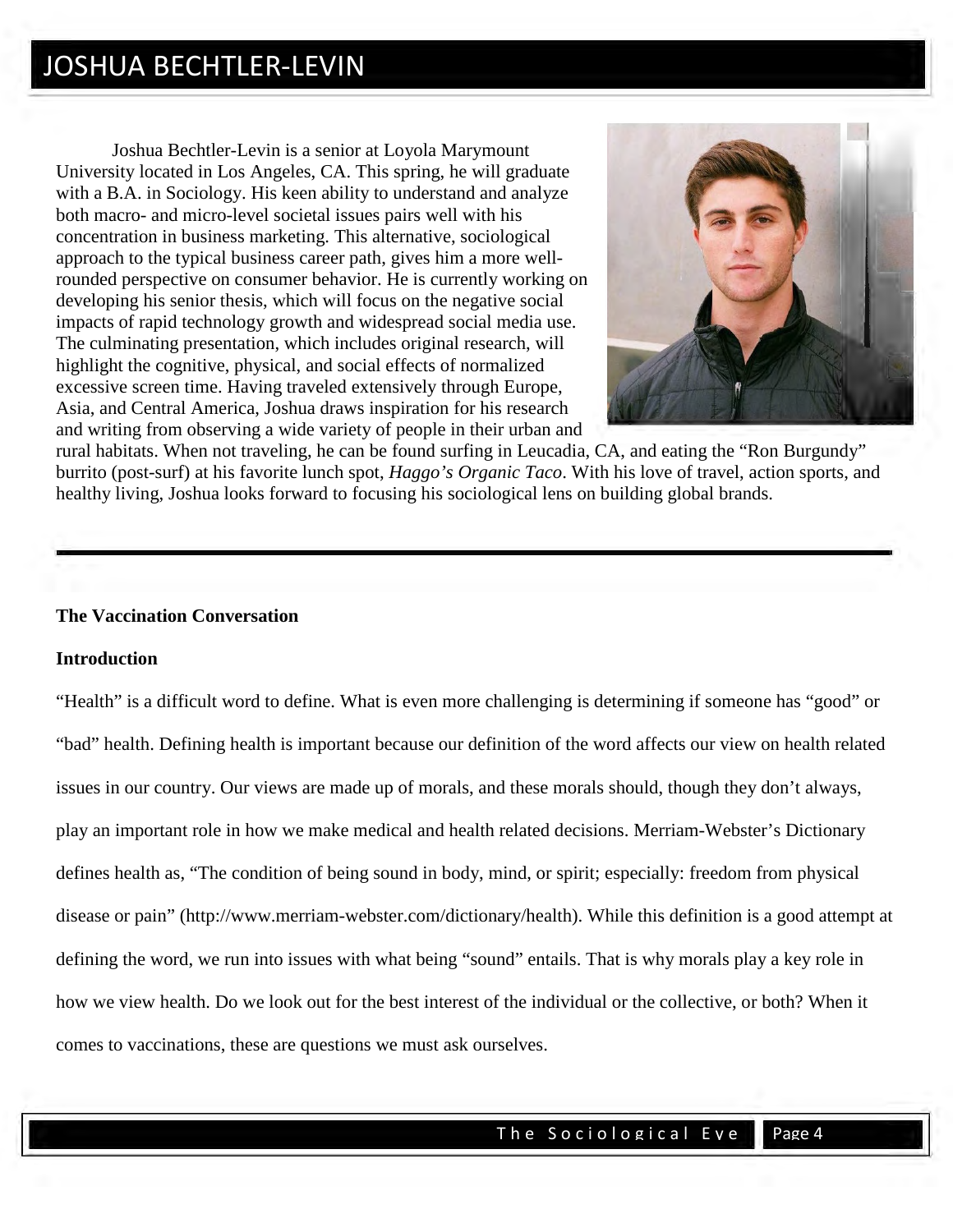In my paper, I will explore who is opting out of vaccinations and their reactions, the media's role in how vaccination information is spread, and the anti-vaccination movement. In the world of health, vaccinations are one of the greatest accomplishments of the 20th century, but according to Shetty and a variety of other reports, we are undoing this success. Shetty, along with several other scholars that I will address in my literature review, argue that the issue of vaccination must be brought back to the forefront of the health and political discussion.

#### **An Ethical Concern**

We can already see signs that declining vaccination rates are affecting our population. Just this year, California has experienced 61 cases of measles, which is four times the level of cases last year (California Department of Public Health). Vaccinations serve to protect individuals from a variety of different diseases. Not only is the individual protected, but so is the collective – meaning if everyone is vaccinated, diseases will have a more difficult time penetrating the individual and spreading to other individuals (Washburn, lecture, 11/12/14). The moral health concern with vaccinations, however, is that there is a growing trend of people not vaccinating their children (Poland 2440). Some people are worried that immunization shots will have adverse side effects on their children, and lead to cognitive disabilities (Hiltzik, Los Angeles Times, 9/3/14). Parents' decision to opt out of immunizations for their children is a problem because it puts their child at risk of contracting a deadly disease. Diseases that scientists have found sound remedies and vaccinations for are re-entering the population (Centers for Disease Control and Prevention, 2011).

So, who should be responsible for making the decision on vaccinating a child? Do we value the individual (the child receiving the vaccination) or the collective (the population as a whole)?

Immunizations are not always successful and negative side effects do occur, but should these adverse effects to an individual be valued at a higher moral level than the well-being of the population as a collective? Vaccinations were developed to severely minimize preventable childhood diseases, and with certain individuals deciding to not vaccinate their children, these diseases are making a deadly comeback. Navigating "the best"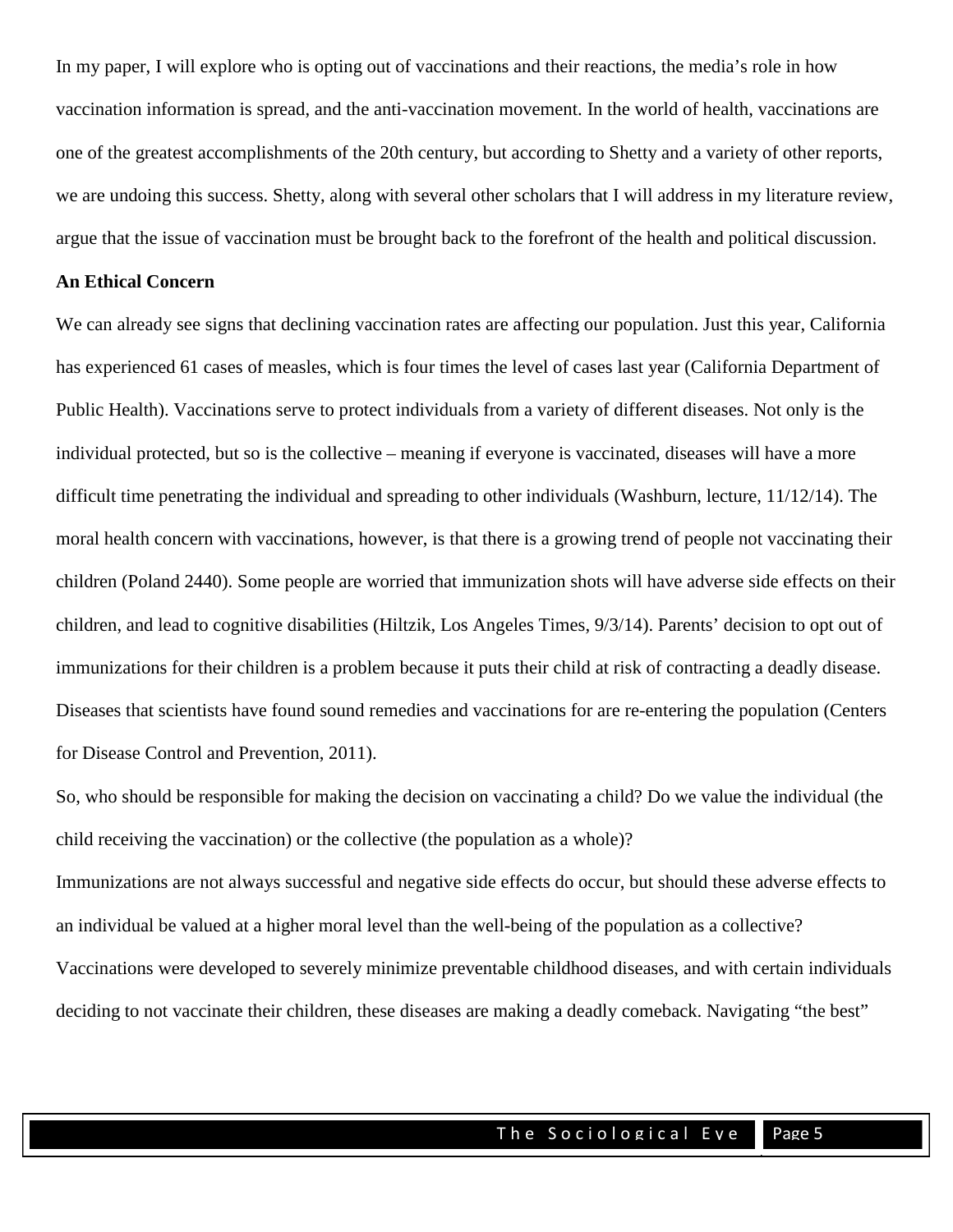moral approach to vaccinations is a serious health issue for individuals on a micro level, and for policy makers on a macro level to negotiate.

#### **The History of Vaccines**

Edward Jenner was born on May 17, 1749, in Berkeley, Gloucestershire. (Riedel 119).

With a strong interest in science and nature, Jenner found himself in an apprenticeship with a surgeon at a young age. From here, he became involved with cowpox and trying to find cures for the disease. His initial work with cowpox then led him to find a cure for smallpox. When smallpox became a serious problem in 1774, Jenner was determined to protect his family. "Jenner used material from udders of cattle that he knew had cowpox and transferred the material with a small lancet to the arms of his wife and two boys" (Riedel 25). The three of them, having been vaccinated, then remained free of smallpox. While physicians in the dairy counties of 18th century England were also experimenting with smallpox treatments, Jenner's work has received the most recognition for being at the forefront of the vaccination movement (Riedel 25). As a result, "Jenner's work represented the first scientific attempt to control an infectious disease by deliberate use of vaccination" (Riedel 23). His work is widely regarded as the foundation of immunology (Riedel 21), and his relentless promotion and devotion to research on vaccination has guided the way medicine is practiced today.

#### **Literature Review**

In order to better understand the vaccination debate, it is important to paint a clear picture. In my literature review, I will break down various vaccination perspectives of researchers and parents.

There is clear evidence that vaccination rates are dropping, and scholars are trying to understand why this is happening. Some research points to misinformation, as Hiltzik, Kata, and Downs suggest. Other research, like that of Wilson, finds the lack of vaccinations stemming from trust.

Because the entire process can be confusing for parents, Leask then analyzes vaccinations from a parental perspective. Lastly, Blume and Durback provide interesting commentary on citizenship and vaccination, taking an alternative stance on the debate.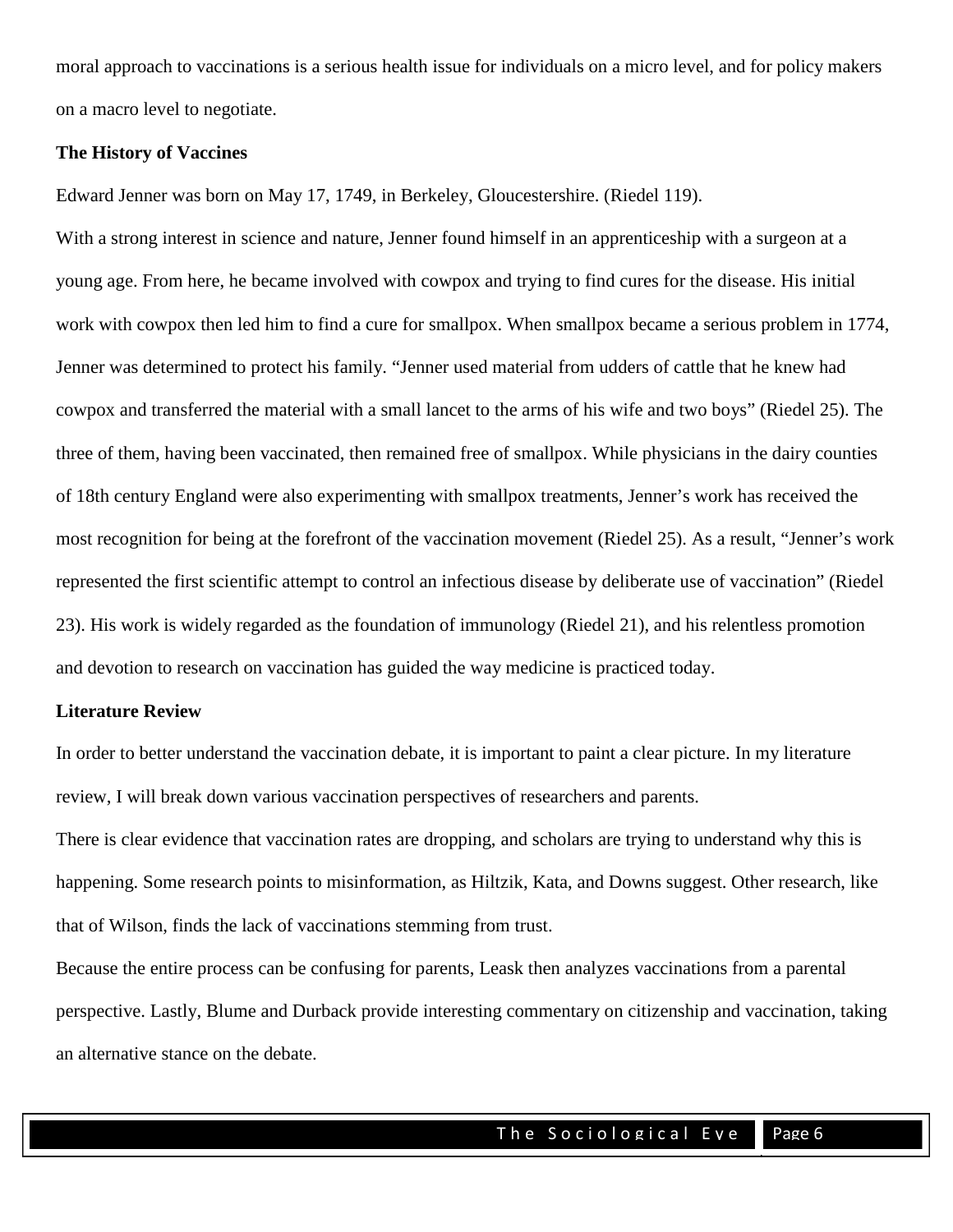Research suggests that people are opting out of vaccinations based on personal beliefs that are grounded in little to no scientific evidence. For example, Shetty describes, "Around the world, vaccination rates are dropping, and the unthinkable is happening: children are dying from childhood diseases like measles and pertussis" (970). Another researcher, Hiltzik, sums up this point very clearly when he discusses the problem with personal beliefs. He says:

It's based on nothing. Parents may claim it because of something they've heard, or something they've read, or something they've been told by an indulgent pediatrician whose license should be scrutinized with great care by medical regulators. But it's not based on science, which tells us that, except under certain very specific conditions, vaccines are safe. (Those with medical reasons to forgo vaccinations can also obtain exemptions, but these are rare and often temporary) (Hiltzik, "Rich, Educated, and Stupid").

It would be a different story if those parents not vaccinating their children were poor and uneducated, but alarmingly, as Hiltzik points out, these are decisions being made primarily by wealthy, educated individuals with access to health care and health knowledge.

Next, scholars argue that the media plays a large role in how information is disseminated. The media is one of the most powerful systems we have for providing information to the public. In a study done by Downs, she discovered that when learning about vaccinations, "Many parents reported seeking additional information, often saying that they would use the Internet rather than ask their doctor. Most said that they would use a general search engine, rather than consult a medical or official website" (Downs 1604). Media coverage, however, as scholars claim, is not always accurate.

A variety of journal articles point out that people are being misinformed about vaccinations.

Specifically, Kata describes the large role that the Internet has in disseminating anti-vaccination information, and how much of this is misinformation. She states, "Anti-vaccination protestors make postmodern arguments that reject biomedical and scientific 'facts' in favour of their own interpretations. Pro-vaccination advocates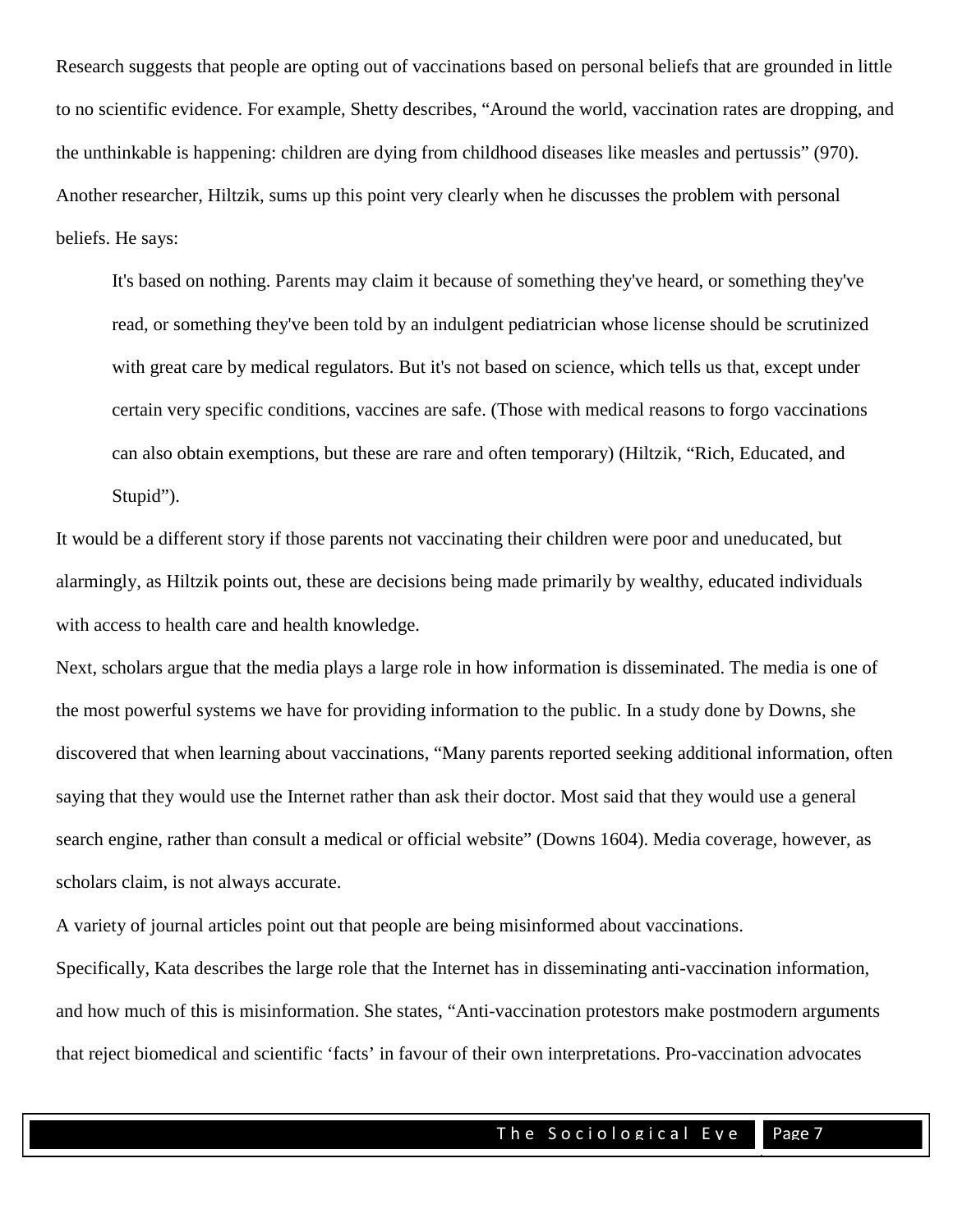who focus on correcting misinformation reduce the controversy to merely an 'educational' problem" (Kata 1709). While a lack of education may be part of the issue, influential individuals who speak publicly of vaccination in misinformed ways perpetuate the problem.

In Michael Hiltzik's article on Katie Couric's involvement with the anti-vaccination movement, we see how high profile individuals can easily influence people. When Katie Couric devoted a large part of her talk on *The Daily Show* to "some highly emotional and scientifically dubious claims by critics of Gardasil, a leading vaccine for human papillomavirus, or HPV" (Hiltzik, "Katie Couric Puts") she instantly re-opened the vaccine controversy. While daytime talk shows like *The Daily Show* are supposed to deal with controversial issues, "injecting doubt and emotionalism in to important medical discussions and removing science from the arena is playing with fire" (Hiltzik, "Katie Couric Puts"). Receiving a large amount of heat from the scientific community on her "anti-vaccine and anti-science" segment, Katie Couric reappeared a week later to acknowledge the importance of safety that comes with vaccinations (Hiltzik, "Katie Couric Backs Off"). Because celebrities and other high-profile individuals have such a wide audience that listens to them, it is crucial that they are aware of the messages they send to the public via the media.

Research has shown that there are two sides to the vaccination debate: Those who vaccinate because that is what society expects and demands, and those who choose not to vaccinate for fear of developmental disorders in their children. Wilson describes how a large part of the debate lies in trust. He notes that, "The level of trust, or distrust, in vaccine-related information affects parents' decisions to vaccinate their child or not…" (Wilson 231). Parents who are worried about their children potentially developing certain disorders, abnormalities, or other negative side effects are choosing to not vaccinate their children (Wilson 232). Those on the other side of the debate, however, say that this poses a threat to public health.

Researchers suggest that those parents who do not vaccinate their children are dodging an immediate risk (that the immunization shot could harm the child), and justifying their decision based on the fact that other parents will vaccinate their children. Those who have studied the issue argue that failing to vaccinate children puts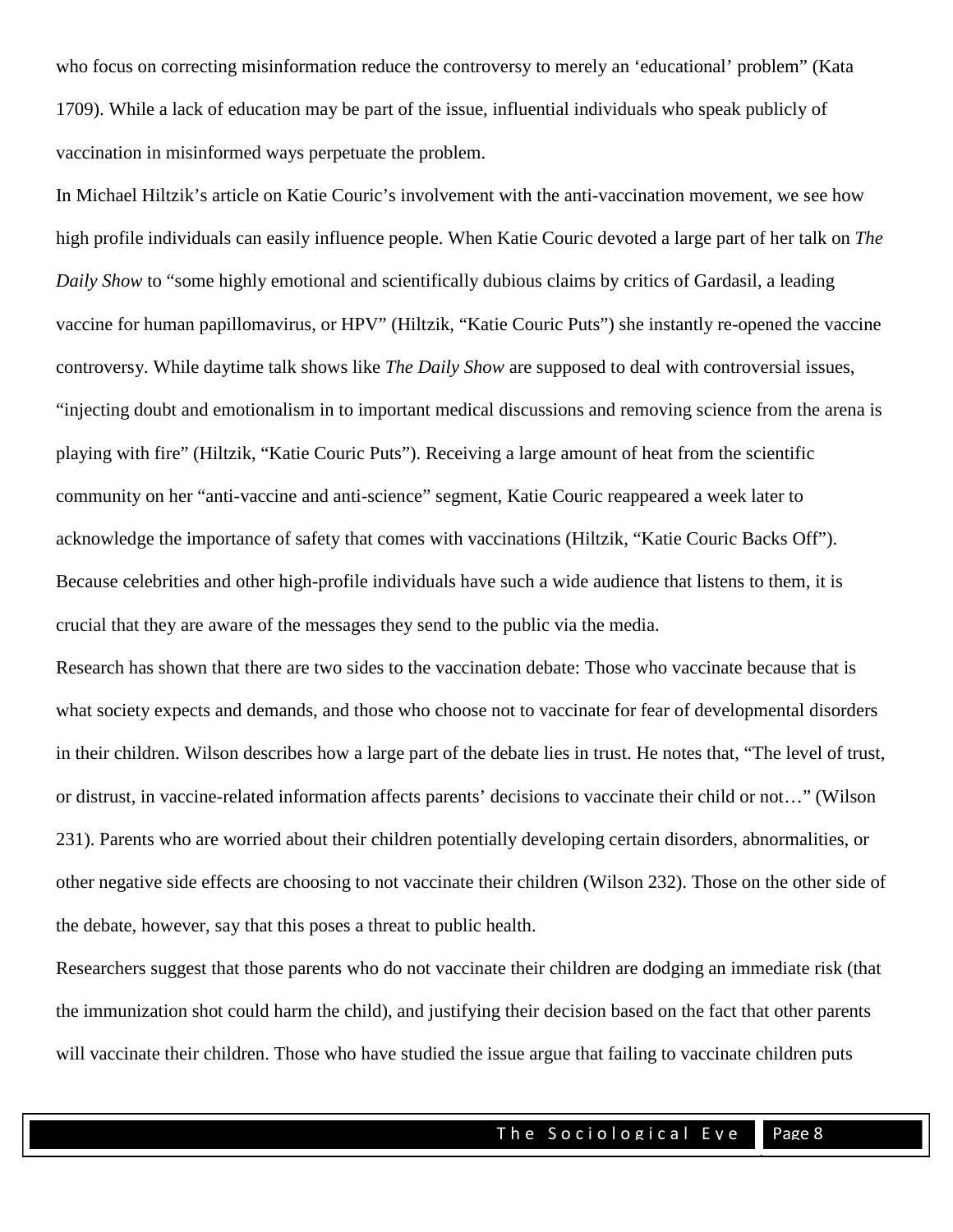everyone at risk for contracting diseases that we have worked so hard to control and minimize amongst our population. Serpell and Green call the belief that everyone else is vaccinating their kids so you don't have to, 'free-riding,' arguing, "if parents feel that others vaccinating reduces the risk of their child being infected, then they may feel that they need not vaccinate their own child as long as local vaccine coverage is good" (4043). Downs further explains in her research, that even parents who are in favor of vaccination start to question their decision based on the ongoing debate.

The experiences that parents have, in regard to the vaccination decision-making process, vary, so making a clear decision can be confusing. In a study done by Leask, she sampled mothers both for and against vaccination to discover how they took their stance on the debate. Her study explored how mothers of infants react to mixed media messages, on both sides of the argument, about vaccine safety. Those mothers in support of vaccination viewed "vaccine preventable diseases as threatening and frightening" (Leask 3). Essentially, they saw vaccinations as something normal that everyone went through. One mother even said, "'it's just something you do' and spoke of vaccinating her own children almost to maintain a family tradition" (Leask 4). Supporters of vaccination see vaccinations as a normal part of life, which is then reinforced by health care providers. On the other hand, those with some reservations on vaccinations said that, "a prominent concern was the effect on the vulnerable baby's immunity" (Leask 4). When given reading materials on the anti-vaccination movement in a controlled study, many mothers instantly reacted with surprise and anger about not having been warned about the risks and dangers associated with vaccination. Individuals who construct an anti-vaccination message do so by creating "a simple risk-benefit equation, sometimes drawing on analogies to make their point" (Leask 4). In addition, they placed a large amount of trust in the person conveying the message to them, and their own personal experience and opinions.

Lastly, many mothers touched on the anticipation of regret that they would potentially experience if their child acquired a vaccine-preventable disease. "The mothers spoke of 'never being able to forgive themselves' and their 'guilt' if their child was unvaccinated and got the disease" (Leask 4). By using a diversity of media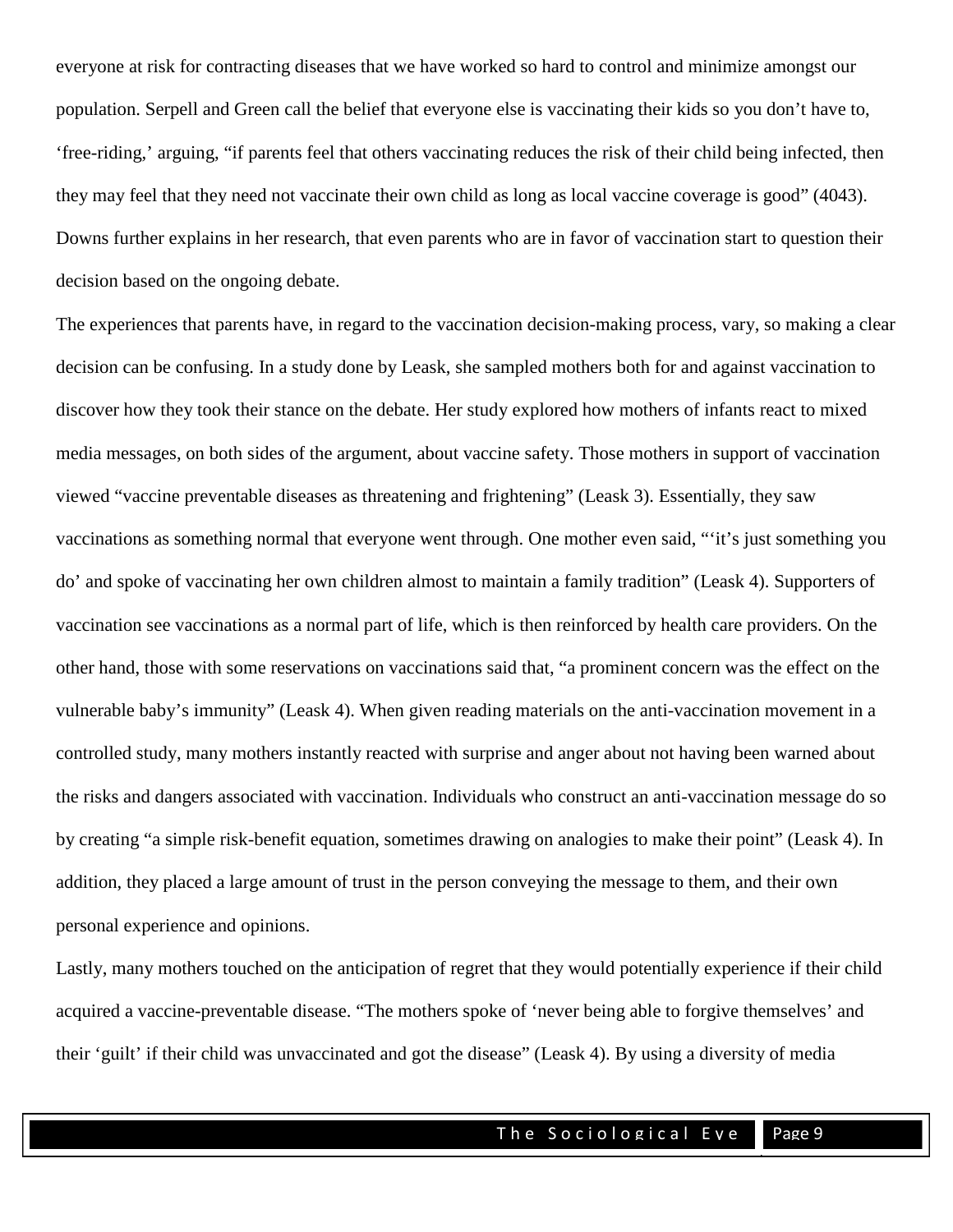covering competing vaccine safety messages, Leask was able to see how parents reacted to both pro- and antivaccination arguments.

Approaching the issues from a different angle are Blume and Durback. In an article by Blume, he critiques how people are calling the anti-vaccination movement a 'social movement'. He believes that referring to pro- and anti-vaccination as a 'movement', and lumping together this type of behavior with social movements, may actually have unintended effects. It seems that people are drawing conclusions on a false sense of knowledge; so, associating ill-informed parents with a 'movement' could be very destructive to the health of the population. A central point to the vaccination argument, which Blume makes in his research, is the idea of citizenship. He says, "For those who promoted vaccination the procedure was part of the duty of good citizenship, for it protected the entire population from disease" (Blume 629).

When everyone is vaccinated, then we greatly increase our chances of not contracting those diseases. The approach of everyone acting in this manner, that is to vaccinate, is a very utilitarian approach as well. When we all vaccinate, we are acting for the greatest good for the greatest number of people. Acting in the collective is therefore beneficial if we are looking out for the general well-being of all citizens.

In contrast to Blume's point, Durbach suggests that those who are choosing not to vaccinate take a more individualistic approach to citizenship. Almgren, in her analysis of social justice, says,

"In the classical libertarian perspective, civil society is comprised of a network of natural and voluntary association among autonomous and equal individuals that in various ways serve human needs (Boaz, 1997)" (Almgren 4). Almgren also says that in the dominant libertarian vision, "collective wellbeing is best achieved through the exercise of individual free will and self-responsibility…" (Almgren 5). This type of libertarian perspective is not as conducive for the prosperity of the population as a whole, but more so, aids the individual. As mentioned in her book *Class, Gender, and the Conscientious Objector to Vaccination*, Durbach discusses how citizenship involves protecting the bodies of our neighbors. Specifically, she says, "It is not decent, in a free country, even to talk of legalising bodily assault and possible murder on the bodies of fellow-citizens'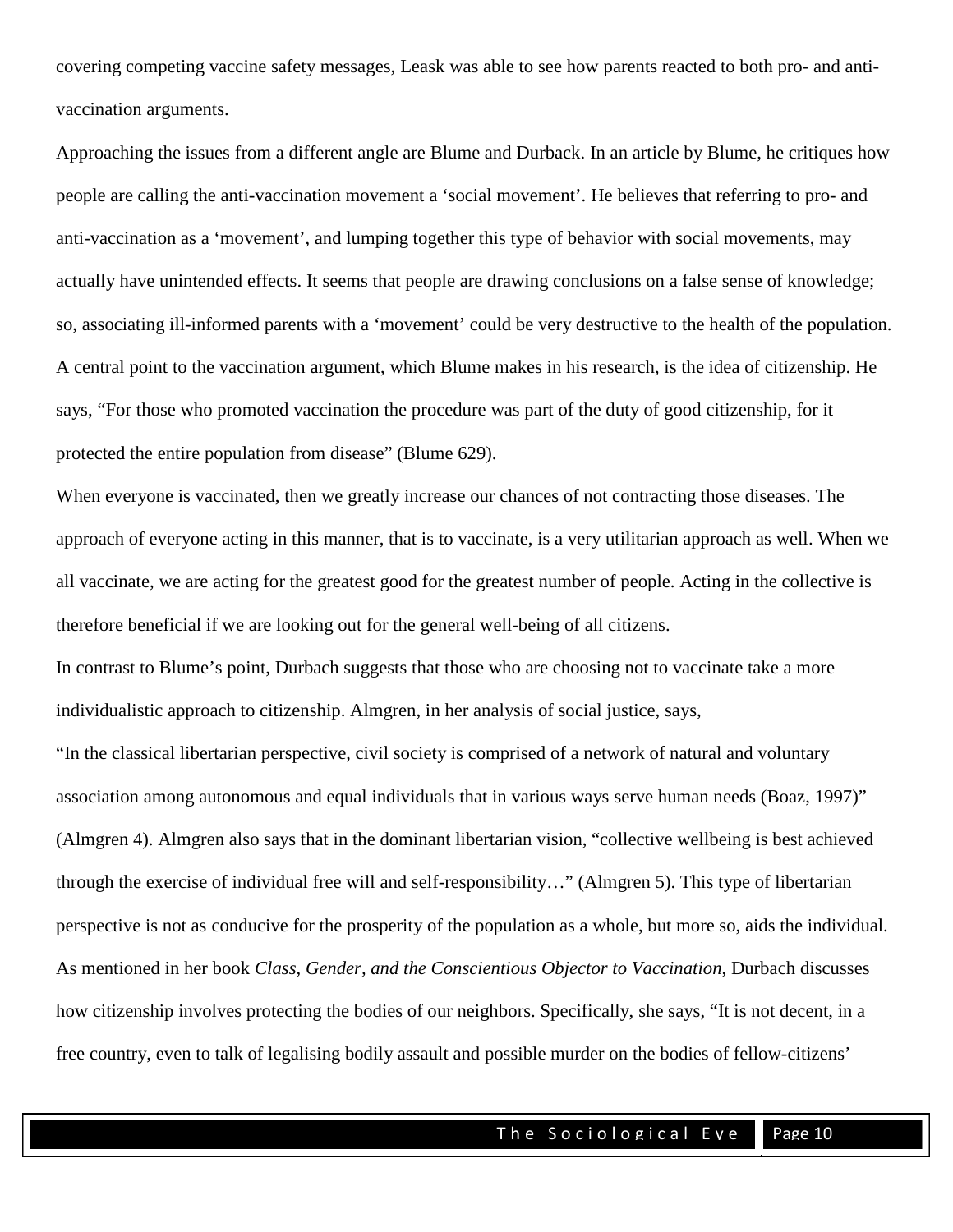children" (Durbach 64). Because vaccinations are not always successful, some may argue that giving an immunization shot is like gambling with someone's life, or engaging in pre-meditated murder. The vaccination may not kill you, but it could, and that potential is very disconcerting to people who value individualistic morals over the collective.

#### **The Anti-Vaccination Movement**

Infectious diseases have existed throughout history. These types of diseases, while devastating and deadly, have also contributed to shaping and controlling the size of our population. Our ability to prevent mortality and morbidity through vaccination is one of the biggest health successes in our history (Poland 2440). "On a global level, it is one of the few cost-effective medical measures that result in universal benefit" (Poland 2440). Despite these facts, researchers are pointing to a growing anti-vaccination movement. Poland suggests that we have become a culture that is intolerant of risk, and insists that someone take blame for any type of action (either negative or positive) (2441). We also live in a world where information is easily accessible via the Internet. These trends cause many anti-vaccine groups to "demonstrate an anti-authority stance (with implications for state or federal mandates for vaccines)" (Poland 2441). As a result, many Americans start to view the government with mistrust, questioning vaccine safety.

Poland says that we must all first acknowledge that vaccines can and do cause harm.

Specifically, he says, "vaccines are immunobiologics, and all immunobiologics have been associated with adverse effects…" (Poland 2441). Additionally, the success of a vaccine will not become apparent until it is given to a large portion of a population, and this is frightening to those opposed to vaccination. The Center for Disease Control and Prevention created a booklet containing the most widely held objections for anti-vaccine advocates. These objections include:

The idea that the disease had already begun to disappear prior to the use of vaccines; concerns that the majority of people who get a vaccine-preventable disease were previously immunized, that there are 'hot' lots of vaccines particularly associated with a greater frequency and/or severity of adverse events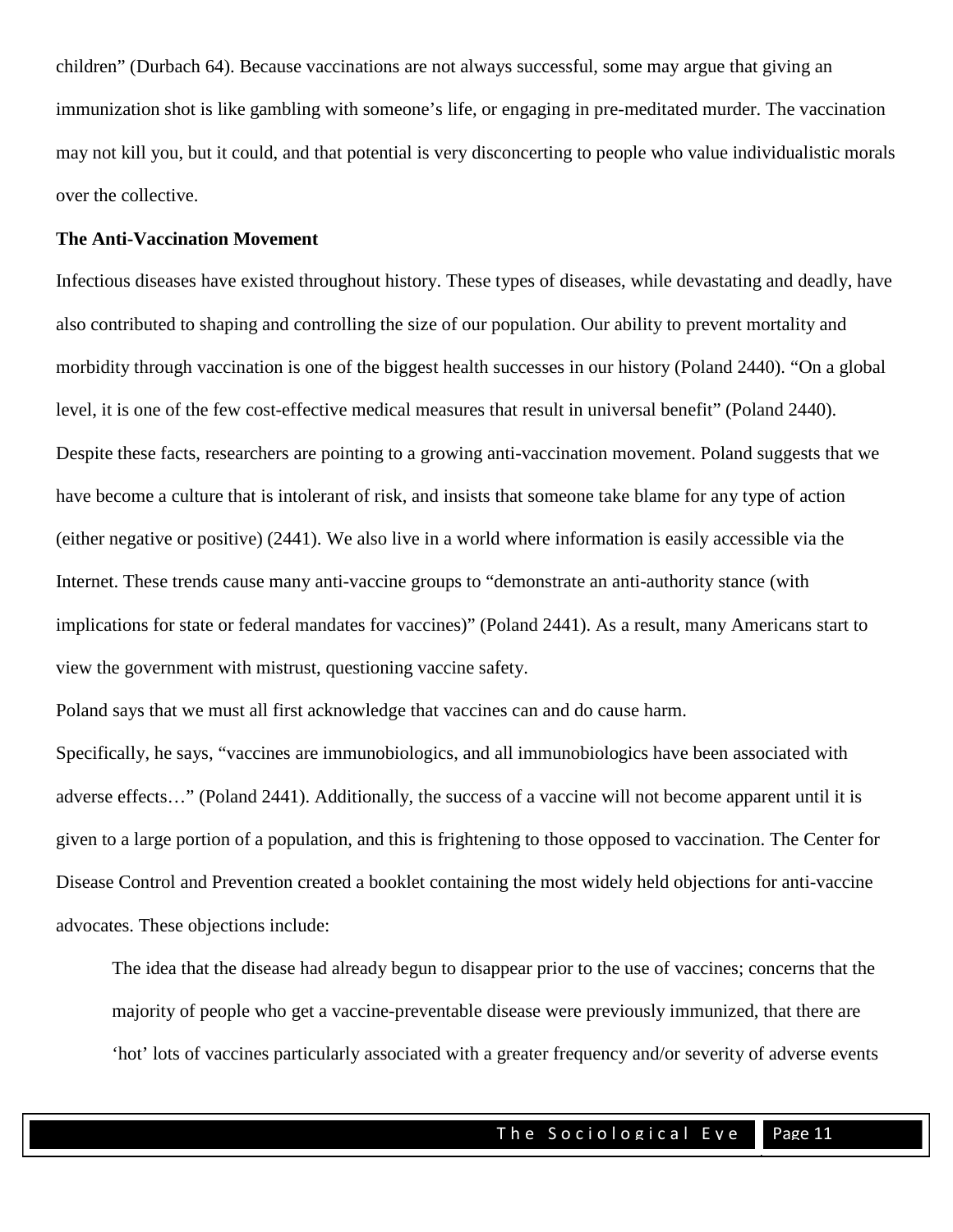and deaths than other lots; that vaccines cause illnesses and deaths; that vaccine-preventable diseases have been eliminated already; that multiple vaccines 'overload' the immune system; that vaccines are not 'natural' with a preference for disease-induced immunity, and finally any variety of political/ economic conspiracy theories regarding manufacturer profits, minority issues, and even genocide issues. (Poland 2442)

These are the most common anti-vaccine arguments, and with the widespread use of the Internet, anti-vaccine proponents are able to easily share and spread these arguments online with other people. Anti-vaccine groups are not only taking advantage of the Internet, but they are publicly exaggerating specific, and rare, negative vaccine reactions (Poland 2442). Poland attributes this type of behavior to "inadequate scientific knowledge bases within the media" (2442).

Societal and individual decision-making is often a result of what we hear in the media. So, when the media overemphasizes the negative effects of vaccines and neglects to report on the positive effects that vaccines have on the majority of the population, the information society receives is negatively skewed. Poland calls this a "pyramid effect" (2442). In this model, the base of the pyramid represents widespread public health – In this case, the use of vaccines to prevent common diseases from affecting the majority of the population (Poland 2443). The top of the pyramid, however, represents the minority who experience acute harm or risk from vaccination.

The majority of individuals, situated at the bottom of the pyramid, experience the positive effects of vaccination without really being aware of its benefits. Few are actually harmed by the vaccination, but those who are (situated at the top of the pyramid), perceive vaccination as substantially and intensely harmful (Poland 2443). The people at the top of the pyramid are more likely to express their feverous opinions to the media, so voices become unbalanced. In most cases, the people at the top of the pyramid are "the only individuals who voice their opinions, thus causing a societal sense that the vaccine leads to more harm than good" (Poland 2443).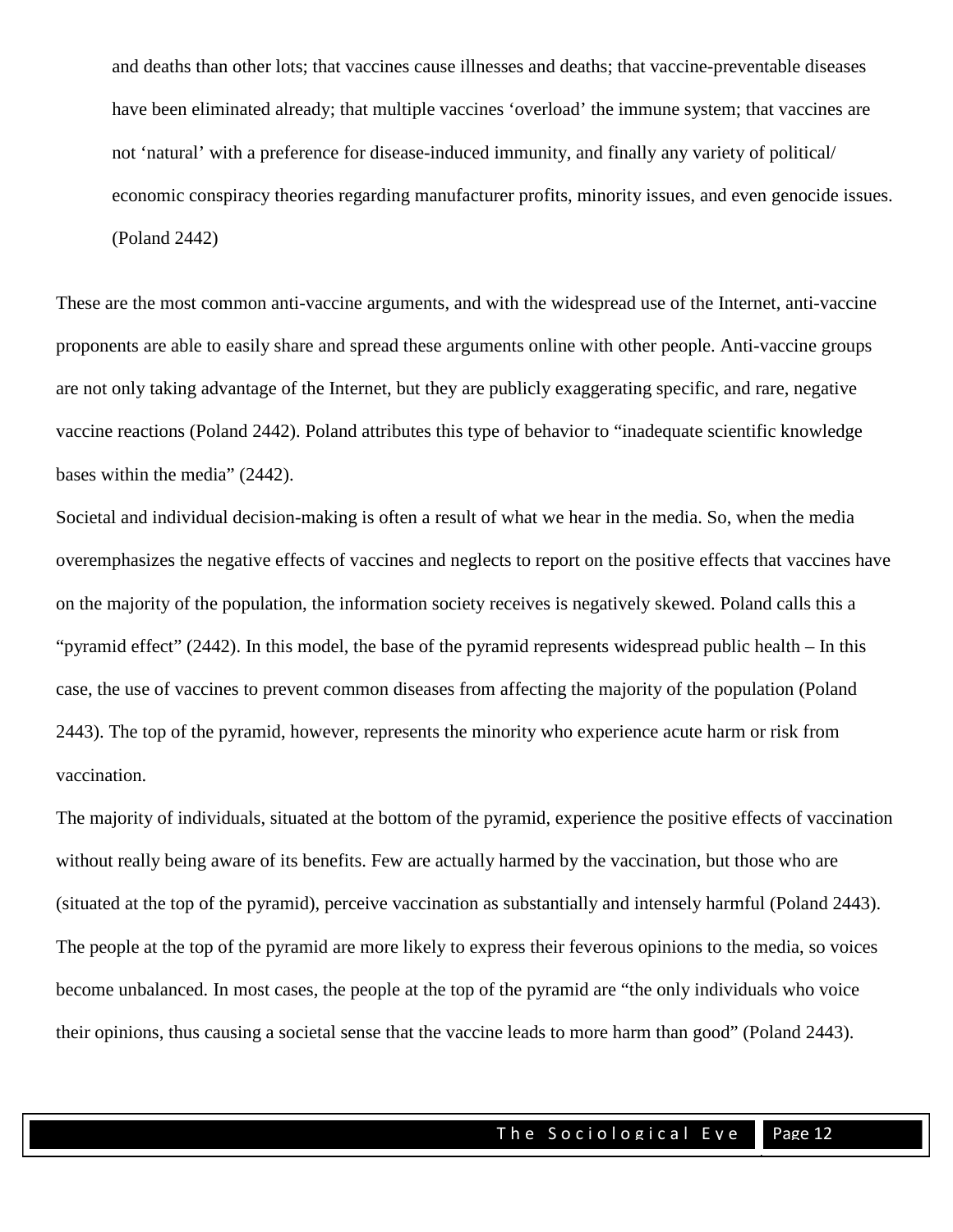While Poland's research provides "commentary for those interested in wider debates about the role of the Internet (Nettleton 2004, Ziebland 2004) and the media in healthcare decision-making

(Hargreaves et al. 2003)," Johnston's (2004) provides a more detailed analysis of contemporary anti-vaccination groups. According to Johnston's, "vaccine activism is not about ideology but about thoughtful parenting" (Johnston 275). In a review by Blume on Johnston's argument, Blume says that the anti-vaccination movement is being falsely labeled as a 'social movement'. Blume concludes that "the utility of this categorization is debatable, and furthermore, that in practical terms it may result in the attention of the public health profession being diverted away from the serious concerns felt by a wider population of parents" (Blume 638). Anti-vaccine activists, however, use the momentum they gain from using the term 'social movement', to reframe the risk associated with vaccination. By leveraging both Radical and Reformist groups anti-vaccine supporters can construct risk and unknowns. As a result, researchers can confirm "the value of social scientific attempts to distinguish between risk, uncertainty, ignorance and indeterminacy (Wynne 1992)" (Hobson- West 210).

#### **Conclusion**

Having examined those who opt out of vaccinations and their reactions, the media's role in how vaccination information is disseminated and the anti-vaccination movement as a social movement, it is evident that the vaccination debate remains a complex issue. In review, vaccination rates are dropping, and scholars are trying to understand why this is happening. As Hiltzik, Kata, and Downs suggested, parents are receiving false information from various media outlets. Leask was able to perform a controlled study on how parents develop their opinions on vaccination by giving parents a variety of pro- and anti-vaccination mixed media "tests". Other researchers, like Wilson, pointed to decreased vaccinations stemming from a lack of trust in health care providers. Lastly, Blume and Durbach provided an alternative approach to the vaccination debate, highlighting libertarian and citizenship ideals. Overall, we are constantly being overwhelmed with information, so we must learn to filter what we hear and make smart, informed decisions accordingly.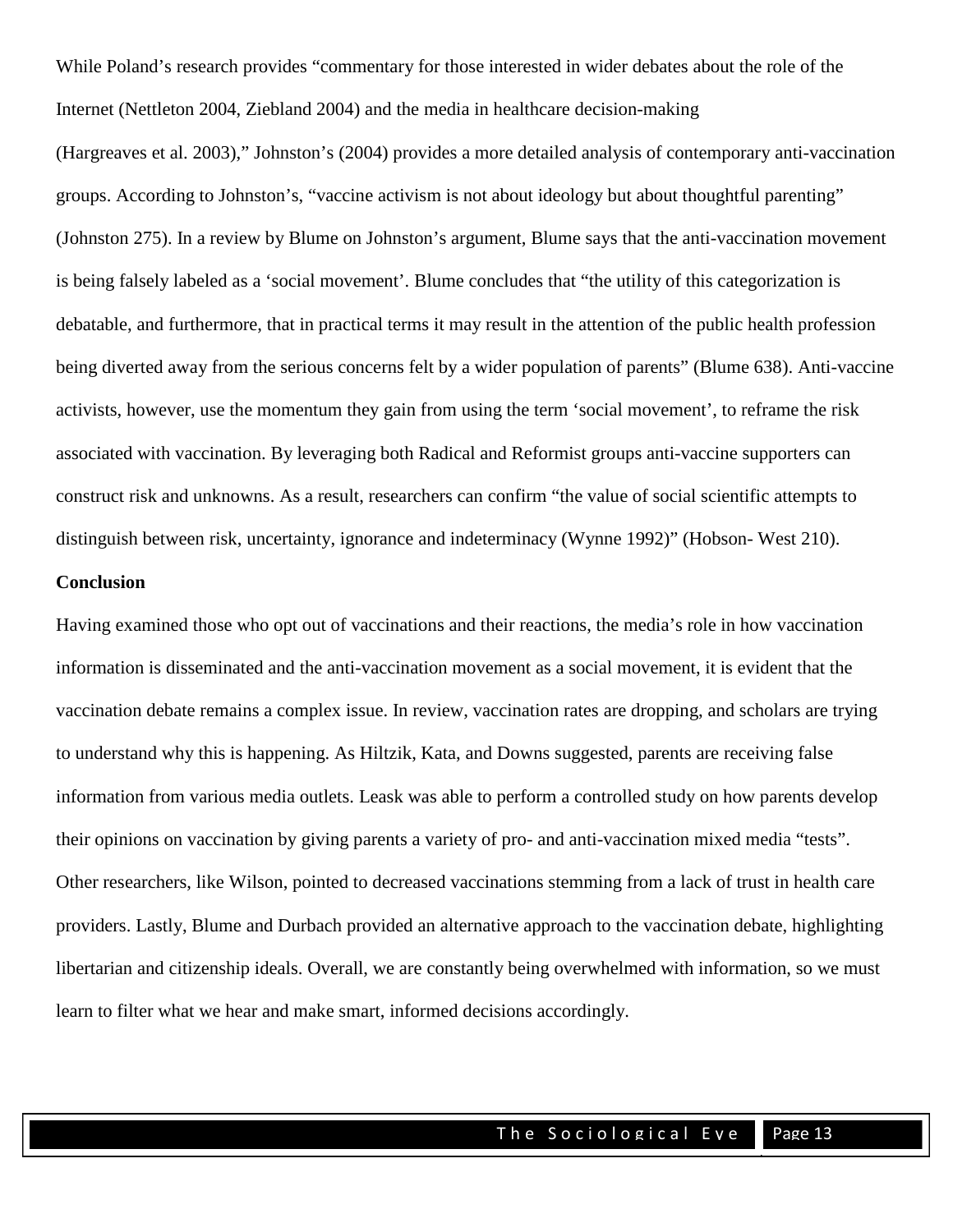As the anti-vaccination movement gains momentum with increased media coverage, we must be careful with how vaccination information is dispersed. The growth of the Internet and the ability for more and more people to have access to information, has led to individuals forming their own strong, informed opinions. Therefore, it should be of no surprise that people are developing their own personal beliefs on vaccination. Scientific research still holds a greater authority than personal beliefs in the eyes of the majority, but it will be interesting to see if individual research, over time, will eventually replace the need for most people to even see their health care providers for health related issues in general.

Ultimately, there is a variety of research and scientific knowledge on either side of the debate, but the debate is also deeply engrained in ethics. Making a decision on vaccination is not just an individual or familial choice, but also a choice that will affect the collective. How policy makers decide to enforce vaccination laws will determine if vaccine-preventable childhood diseases will persist in our society in the future. Taking matters into our own hands with a serious health issue like vaccination is dangerous, so hopefully health care providers, political leaders, and vaccine activists can help reaffirm the importance of vaccination, and do so for the wellbeing of society as a collective. In the end, we all share the same planet, so killing off our own species due to preventable diseases would be both detrimental and regressive.

#### **Works Cited**

- Almgren, Gunnar. "Health Care Politics, Policy and Services: A Social Justice Analysis." Springer Publishing Company (n.d.): 4-5. Web. 23 Nov. 2014.
- Blume, Stuart. "Anti-vaccination Movements and Their Interpretations." Social Science & Medicine. El Sevier. 62, 3, 628-42. 21 July 2005. Web. 4 Nov. 2014.

Downs, Julie S., Wadi Bruine De Bruin, and Baruch Fischhoff. "Parents' Vaccination Comprehension and Decisions." El Sevier 26 (2008): 1595-607. Science Direct. Carnegie Mellon University, 8 Feb. 2008. Durbach, Nadja. Class, Gender, and the Conscientious Objector to Vaccination, 1898-1907. N.p.: Journal of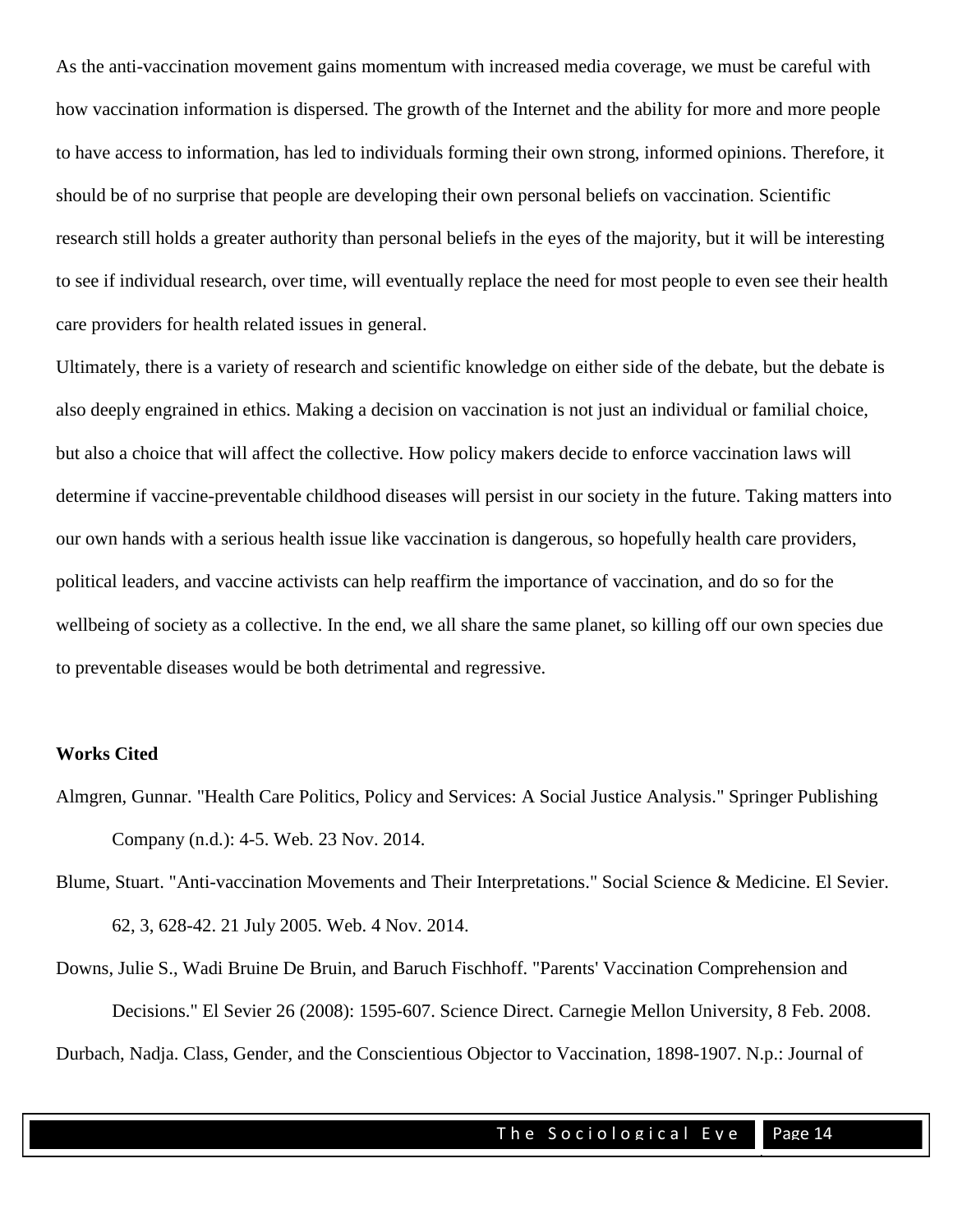British Studies, n.d. 58-83. Print. "Health." Merriam-Webster. An Encyclopedia Britannica Company, n.d. Web. 17 Nov. 2014. <http://www.merriam-webster.com/dictionary/health>.

- Hiltzik, Michael. "Katie Couric Backs off from Her Anti-vaccine Show--but Not Enough." Los Angeles Times. Los Angeles Times, 10 Dec. 2013. Web. 16 Nov. 2014.
- Hiltzik, Michael. "Katie Couric Puts the Anti-vaccination Movement into the Mainstream." Los Angeles Times. Los Angeles Times, 04 Dec. 2013. Web. 16 Nov. 2014.
- Hiltzik, Michael. "Rich, Educated and Stupid Parents Are Driving the Vaccination Crisis." Los Angeles Times. Los Angeles Times, 2014. Web. 16 Nov. 2014.
- Hobson-West, Pru. "Trusting Blindly Can Be the Biggest Risk of All: Organised Resistance to Childhood Vaccination in the UK." Sociology of Health & Illness 29.2 (2007): 198-215. Institute for Science and Society, University of Nottingham. Web. 19 Nov. 2014.
- Johnston, R.D. (2004) Contemporary anti-vaccination movements in historical perspective. In Johnston, R.D. (ed.) The Politics of Healing. New York: Routledge.
- Kata, Anna. "A Postmodern Pandora's Box: Anti-vaccination Misinformation on the Internet." El Sevier (2009): 1709-716. Science Direct. Department of Anthropology, Chester New Hall, McMaster University, 30 Dec. 2009. Web. 4 Nov. 2014.
- Leask, Julie, Simon Chapman, Penelope Hawe, and Margaret Burgess. "What Maintains Parental Support for Vaccination When Challenged by Anti-vaccination Messages? A Qualitative Study." El Sevier (2006): 7238-245. Science Direct. 17 Jan. 2006. Web. 4 Nov. 2014.

<sup>&</sup>quot;Measles." California Department of Public Health, n.d. Web. 17 Nov. 2014.

Nettleton, S. (2004) The emergence of E-scaped medicine, Sociology, 38, 4, 661–79.

Pearl, Robert, M.D. "A Doctor's Take On The Anti-Vaccine Movement." Forbes. Forbes Magazine, 20 Mar. 2014. Web. 17 Nov. 2014. <http://www.forbes.com/sites/robertpearl/2014/03/20/a-doctorstake- on-theanti-vaccine-movement/>.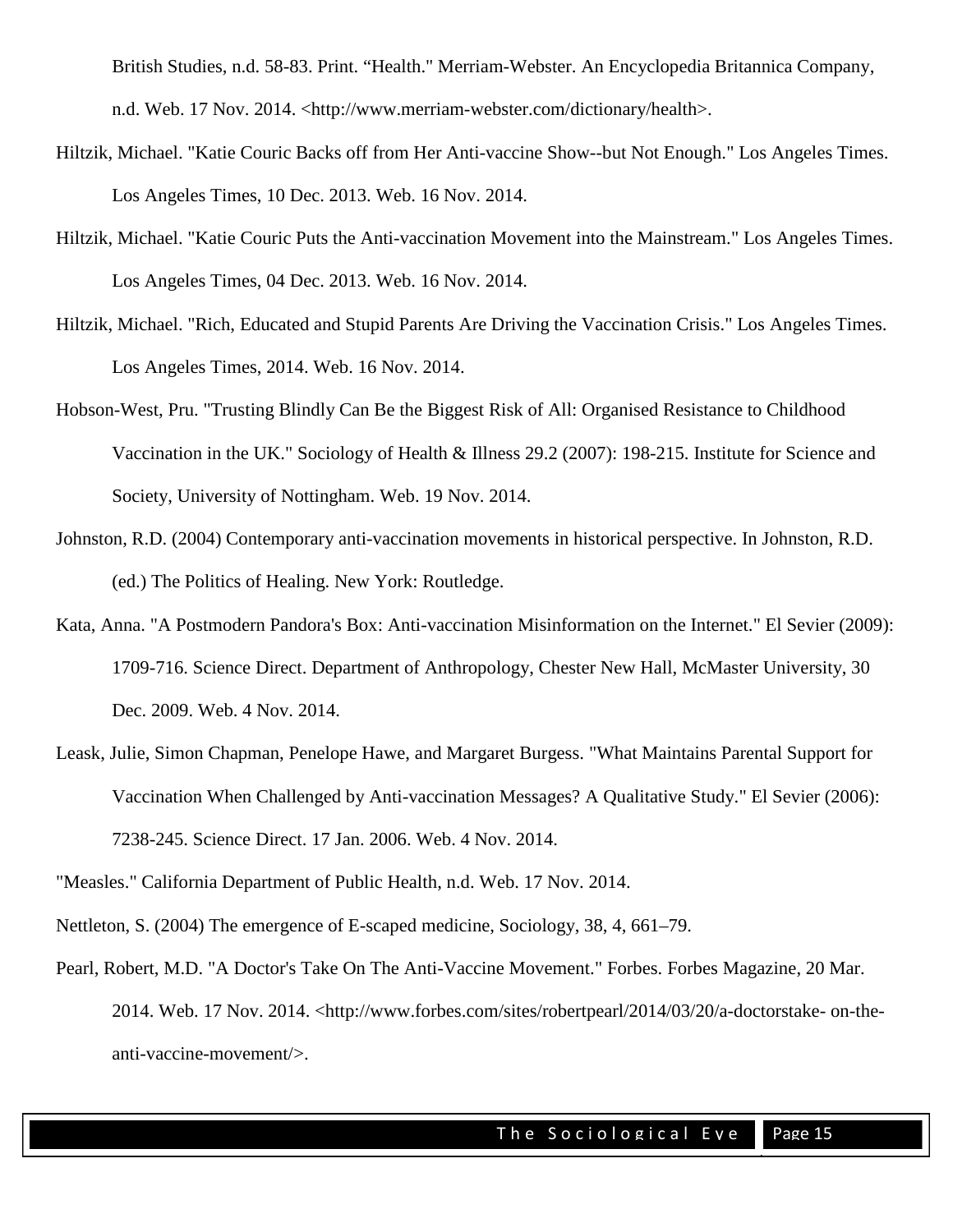- Poland, G.A. and Jacobson, R.M. (2001) Understanding those who do not understand: a brief review of the antivaccine movement, Vaccine, 19, 17–9, 2440–5.
- Riedel, Stefan, MD, PhD. "Edward Jenner and the History of Smallpox and Vaccination." US National Library of Medicine National Institutes of Health. Baylor University Medical Center Proceedings, Jan. 2005. Web. 17 Mar. 2014. <http://www.ncbi.nlm.nih.gov/pmc/articles/PMC1200696/>.
- Serpell, Lucy, and John Green. "Parental Decision-making in Childhood Vaccination." El Sevier (2006): 4041- 046. Science Direct. Vaccine, 28 Feb. 2006. Web. 4 Nov. 2014.
- Shetty, Priya. "Experts Concerned about Vaccination Backlash." The Lancet 375.9719 (2010): 970-71. The. El Sevier, 20 Mar. 2010. Web. 4 Nov. 2014. <http://www.thelancet.com/journals/lancet/article/PIIS0140-6736(10)60421-7/fulltext>.
- "State Vaccination Requirements." Centers for Disease Control and Prevention. Centers for Disease Control and Prevention, 30 Sept. 2011. Web. 18 Nov. 2014. <http://www.cdc.gov/vaccines/imzmanagers/ laws/statereqs.html>.
- Washburn, Rachel. "Who Should Be Responsible for Health?" Loyola Marymount University, Marina Del Rey. 12 Nov. 2014.
- Wilson, Kumanan, Meredith Barakat, Sunita Vhora, Paul Ritvo, and Heather Boon. "Parental Views on Pediatric Vaccination: The Impact of Competing Advocacy Coalitions." Public Understanding of Science (2008): 231-43. Sage Publications. Sage, 27 Mar. 2008. Web. 4 Nov. 2014.

Wynne, B. (1995) Public understanding of science. In Jasanoff, S., Petersen, J., Markle, G. and

Pinch, T. (eds) Handbook of Science and Technology Studies. London: Sage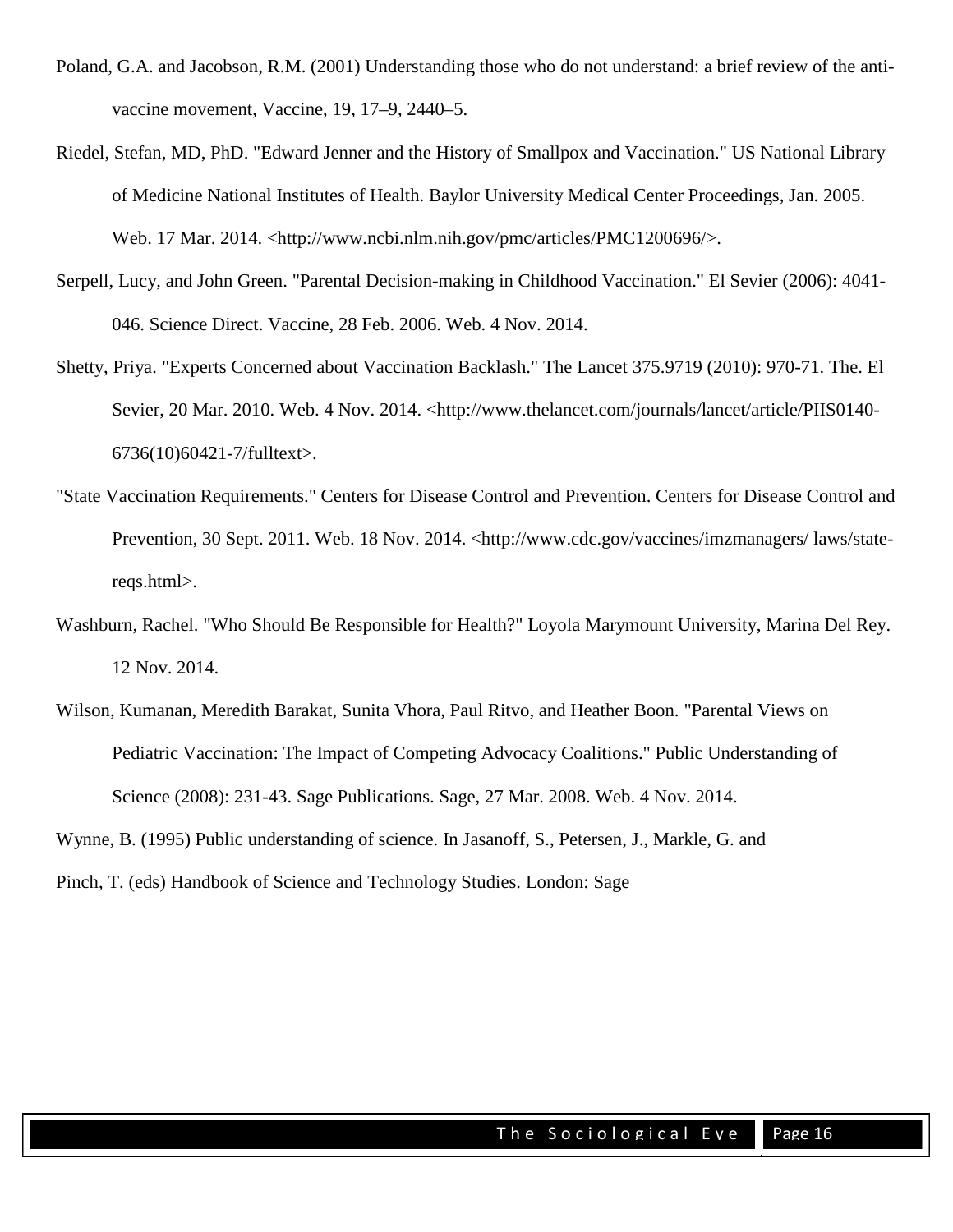### ABIGAIL RAWL

Abigail Rawl, born and raised in Lexington, South Carolina, is a junior Sociology major at Loyola Marymount University. She is a member of Alpha Kappa Delta, the sociology honor society. She loves the way in which sociology is easily relatable to everyone and includes a vast range of topics. She is specifically interested in discussions of race, gender, community, and immigration. Growing up on a family owned agriculture farm back in South Carolina, Abigail has witnessed firsthand the lives of many migrant farmworkers and their immigrant experience in the United States. This is where she gained the inspiration and drive to research and write on the unique health conditions of migrant farmworkers. Passionate for both film and social change, she spends much of her time watching documentaries on social issues. When Abigail is not busy in class or studying, she likes to go to concerts and choreograph dances with her sister. She would like to thank Professor Rachel Washburn for opening her eyes to the health problems migrant farmworkers face and encouraging her to submit her research to The



Sociological Eye. Abigail plans to further continue her research on the subject matter while also applying her gained insight to ensure better health outcomes and a happier life for these migrant farmworkers.

#### **Migrant Farmworker Health in the United States**

#### **Introduction**

 Around 72% of the farmworker population in the United States today were foreign born (NCFH 2002). The majority of these migrant farmworkers in the United States tend to be of Hispanic origin (NCFH 2002). Many of these individuals move to the U.S. in hopes of finding work. This paper focuses on the unique health problems migrant farmworkers face. These problems consist of pesticide exposure, housing conditions, acculturative stress, musculoskeletal problems, mental instability, skin disorders, and much more. The literature discussed will touch briefly on the above categories, as well as the availability of health care to these individuals.

The health of migrant farmworkers is a commonly overlooked problem that deserves attention. Improved regulation and more research on these individual's circumstances in the future would provide for a better understanding of why these individuals' face a great deal of health problems in comparison to other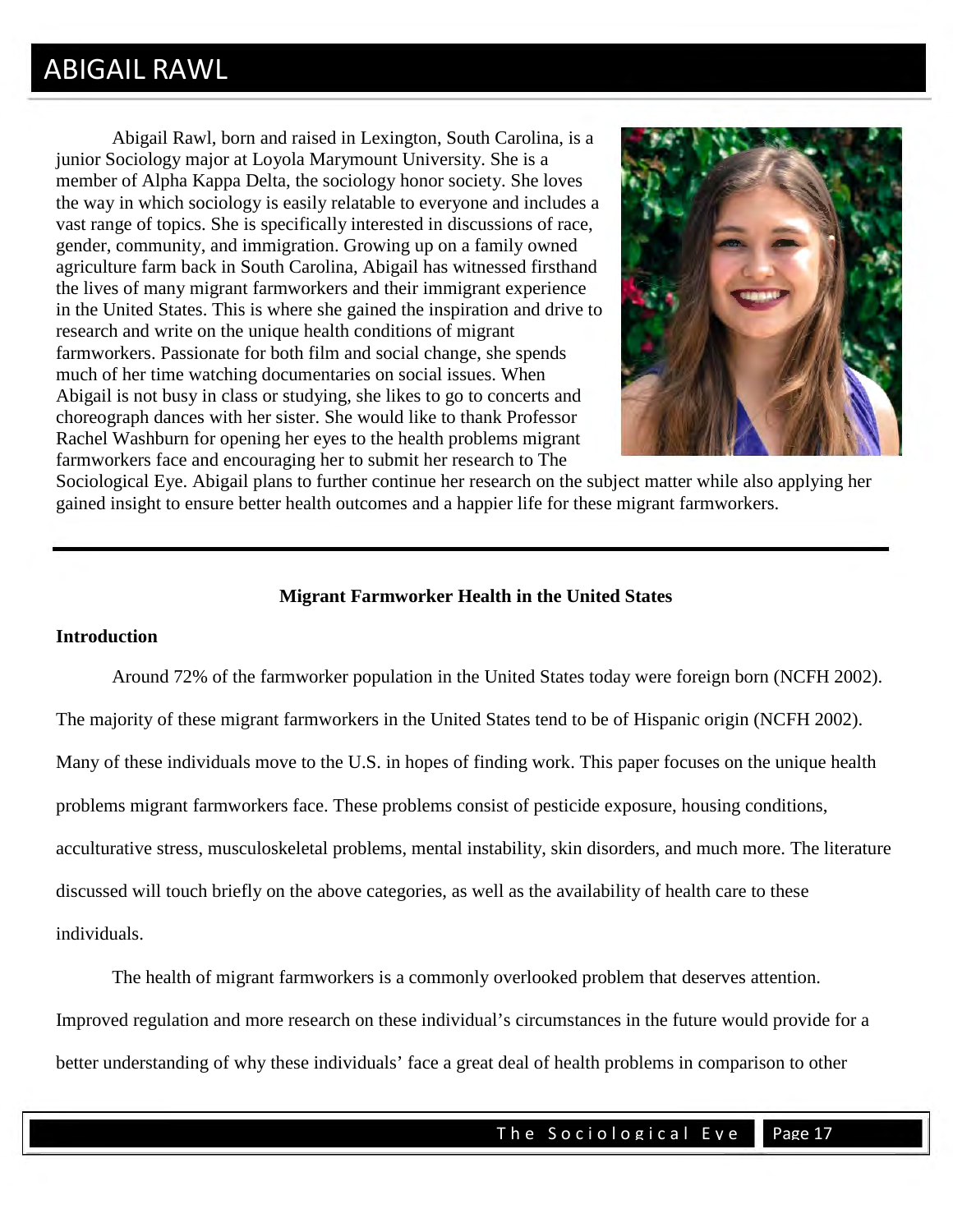populations, and how these health problems can be reduced. After a discussion of the current literature on the subject, the National Center for Farmworker Health will be discussed in depth with regards to its history, mission, and tactics for achieving goals. Research on migrant farmworkers demonstrates that migrant farmworkers are an at-risk population for a multitude of health concerns, and there is a great need for better quality and access to care for these individuals.

#### **Pesticides**

Migrant farmworkers are frequently exposed to pesticides while on the job. Pesticide exposure is known to cause a variety of health problems, including but not limited to: cancer, birth defects, mood disturbances, cognitive dysfunction, neuromuscular problems, skin sensitization, respiratory disease, and abnormalities in liver and kidney functioning (Burkett et al 2006). Much of the research that has been conducted concerning pesticides focuses on pesticide training and knowledge, rather than the health problems themselves. Studies have shown that migrant farmworkers are not receiving the pesticide safety training that is necessary. For example, a study conducted by Burkett et al 2006 showed that the majority of migrant workers do not receive adequate training, but among those who did receive training, protective measures were not increased. Studies have shown that sources of pesticide safety information come most frequently from pesticide dealers and crew leaders. Employers were rarely responsible for any of the knowledge the workers had (Arcury et al 2001; Burkett et al 2006).

Arcury et al 2001 found that about 90% of the migrant workers were from Mexico, and the majority return to Mexico once a year from North Carolina where the study was conducted. Most of these individuals farmed while back in Mexico, and 73.8% of these individuals used pesticides in Mexico. Amongst this percentage, about two-thirds had not received pesticide training in Mexico. This study points out the possibility that migrant farmworkers health may be a product of their experiences and beliefs from farming back in Mexico. Employers may often assume that the migrant workers are aware of pesticide harm and protective measures, and may not inform the workers properly.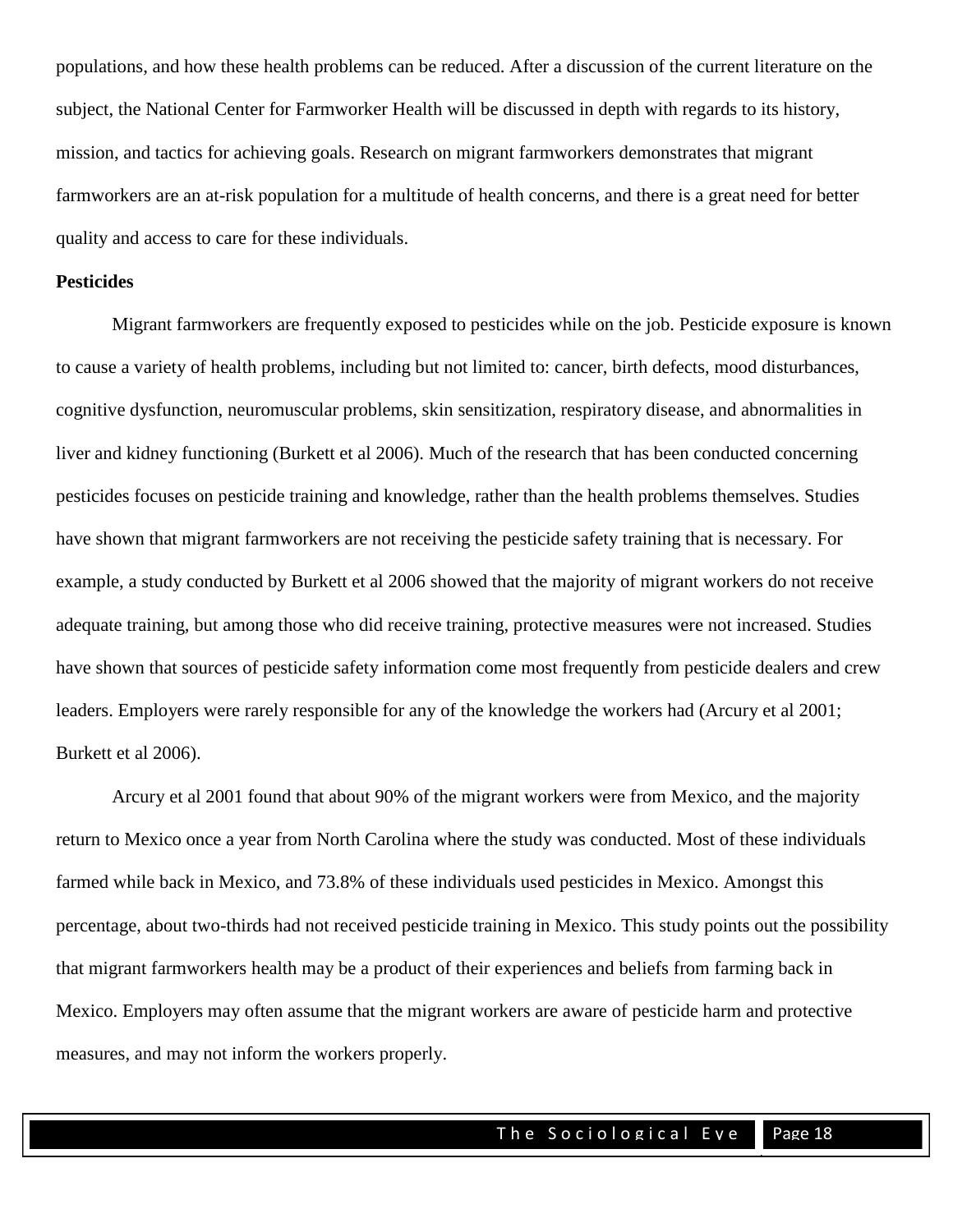In terms of protective gear to block the workers from pesticides, research has shown that gloves are the most commonly used protective gear. Although this is a positive finding, it has been suggested that employers provide the gloves in order to protect the crops rather than the individuals (Arcury et al 2001). The laborers often wear hats and mouth-covering masks, but this is not as commonly used. The eyes are rarely protected and much of the skin is exposed. The main reason given by farmworkers about why protective equipment is not worn is because it is not provided (Burkett et al 2006).

The environmental risks that these migrant farmworkers experience are harmful to all who come in contact with pesticides, and is even more harmful for those who are not trained properly in safety measures. There has been further research on pesticide exposure that focuses on the differences between socioeconomic circumstances. It has been found that beliefs about the risks of pesticides vary according to one's socioeconomic status. Although mostly all migrant farmworkers live in poverty, there is a variance in living situations and other factors that shape the individuals perception of their life and health. Those with limited economic advantages viewed their future health as worse, and felt that safety precautions were not as effective (Vaughan 1995). The stress that one may feel over their control of pesticides, and other health factors, may have an effect on an individual's health outcome.

#### **Housing**

Migrant farmworkers are often very limited in terms of their access and choice in housing. Farmworkers tend to live in over-crowded, unsanitary houses that are generally not good for the individual's well-being (NCFH 2002). There have been a great number of studies conducted on the housing situations of migrant farmworkers over the years. For example, a study was conducted based on 183 camps located in North Carolina in 2010, 73.8% of the housing had structural damage, while 46.2% lacked privacy in the bathroom (Arcury et al 2012). Arcury et al (2006) found that farmworker homes and camps in North Carolina are considered overcrowded the majority of the time. Families and individuals working for the same company are forced to share a small living space. The overcrowding of space leads to the spread of illness more easily, as well as a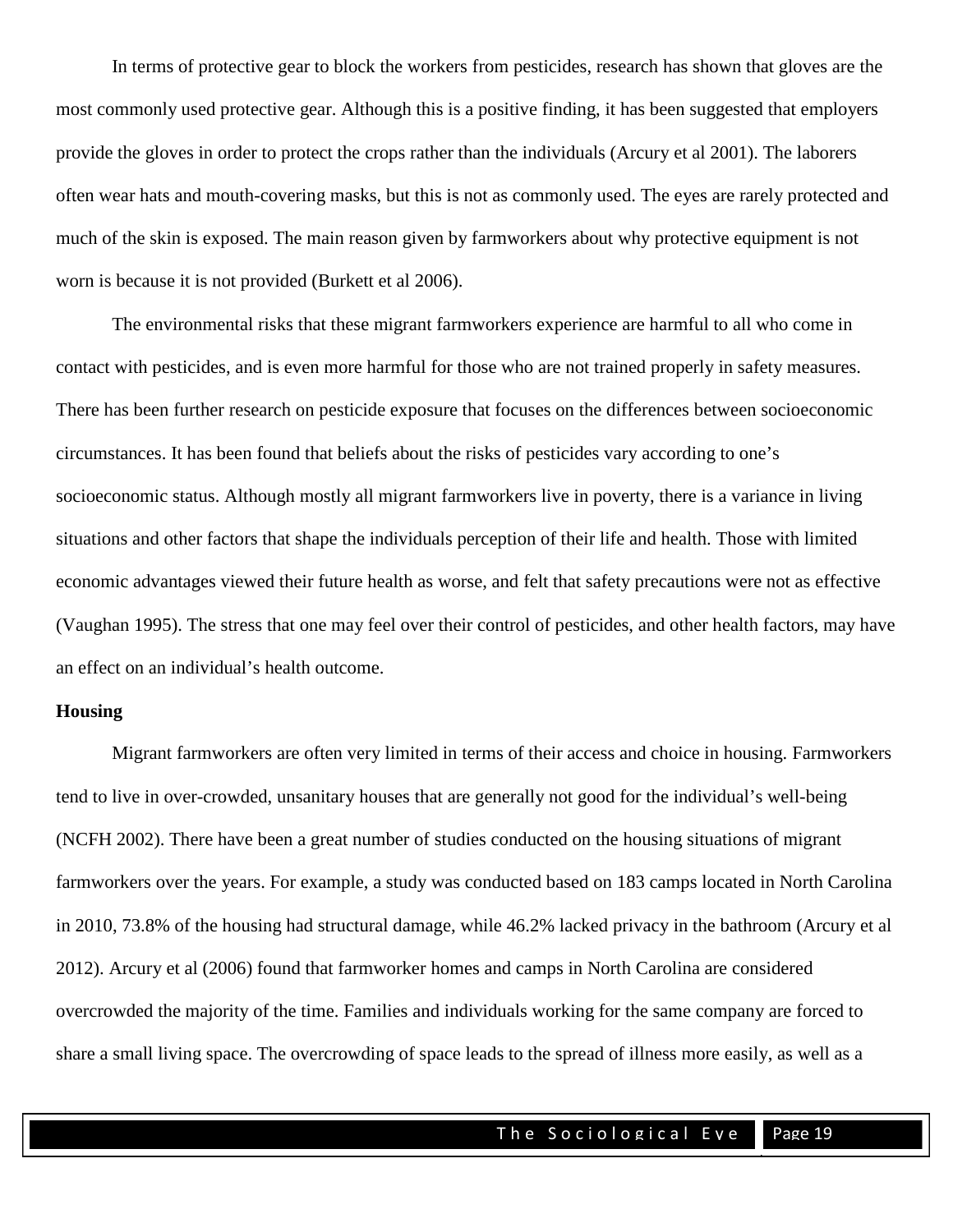lack of psychological well-being. These homes were mostly mobile homes, located near agriculture fields. Being located near the fields at all times exposes the individuals to pesticides, which may result in health issues. The employers usually own the homes. Migrant workers usually do not own their homes due to a variety of reasons, some being lack of education, low income, and the inability to speak English well (Arcury et al 2006). Some other major issues in the housing situations of migrant farmworkers are the food supply and quality of water. Sanitary eating area, nutritional foods, and clean water are essentials to maintaining good health for all individuals. In a study conducted by Bischoff et al 2013, 182 farmworker camps in North Carolina were investigated and rated in terms of basic kitchen-related housing regulations recognized by the U.S. Government. Some common findings in the homes were improper refrigerator temperature, cockroach infestation, contaminated water, rodent infestation, improper flooring, leaks and holes, and much more (Bischoff et al 2013). The drinking water of 181 farmworker camps in North Carolina was also tested, and 61 out of 181 of the camps failed the Total Coliform Rule (Bischoff et al 2012).

 In a study on food insecurity and health outcomes in a United States and Mexico border farmworker campsite, 82% of households reported food insecurity being present, while 49% reported hunger (Armijos et al 2007). The Food Stamp Program was looked at, and the program tends to not help the migrant individuals due to lack of transportation, ineligibility or beliefs of, and the stamps not meeting the needs of the families or individuals (Armijos et al 2007). Both the food and water quality accessibility are essential in maintaining the health of these farmworkers. The most common illness resulting from lack of food and clean water is gastrointestinal problems, such as diarrhea and vomiting (Bischoff et al 2012, Bischoff et al 2013). Migrant farmworkers tend to face a high level of stress for a variety of reasons, some being low wages, unstable employment, social isolation, and fear of deportation. With inadequate food and water supplies, as well as a clean and safe environment to live and sleep, the stress of these individuals only increases (Armijos et al 2007). A high level of stress is associated with a weakened immune system, making this group of individuals more susceptible to more health problems over all.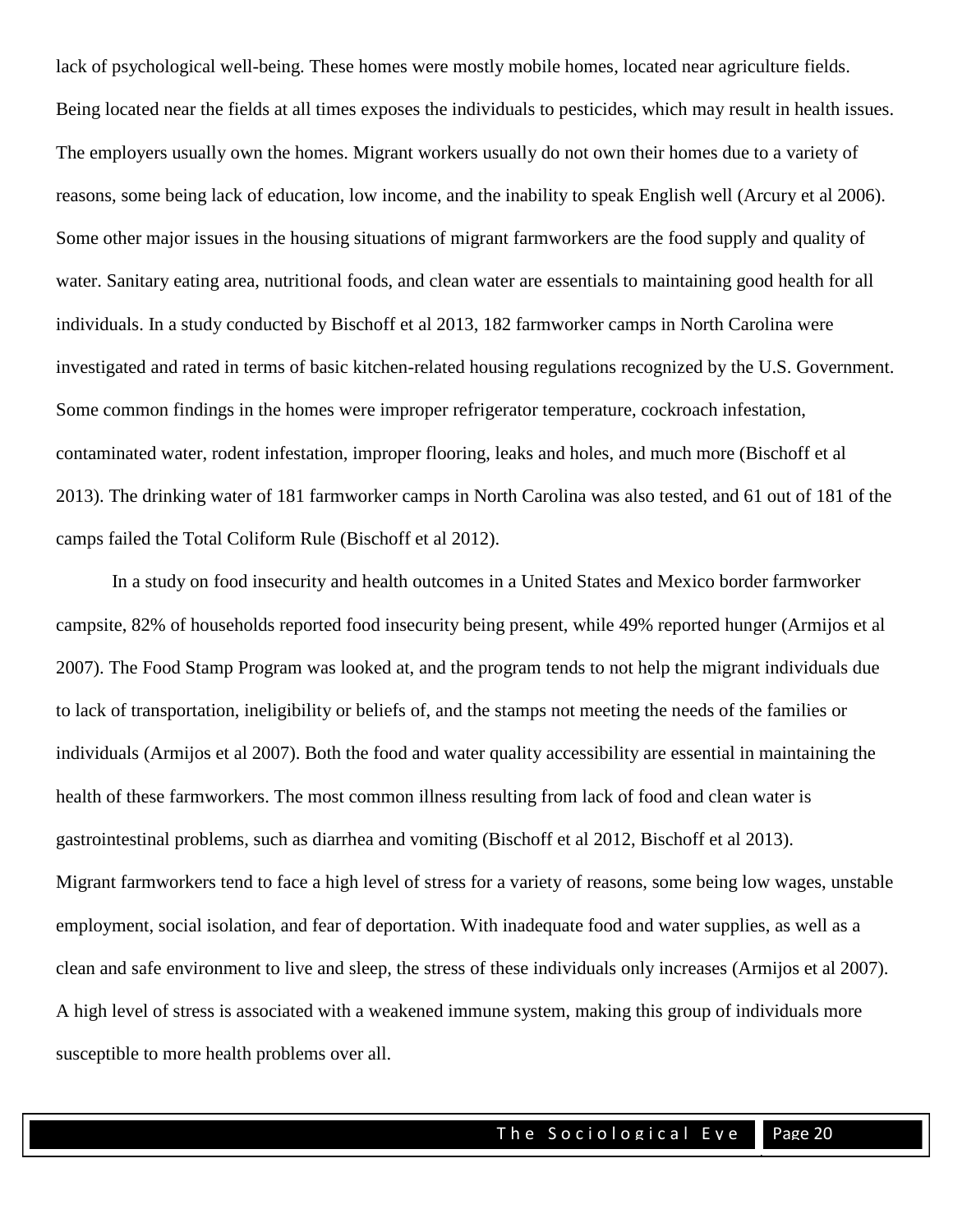#### **Stress**

 Latino migrant farmworkers tend to have a subordinate position in the United States society due their minority ethnicity and low-income status. In Holmes 2006, 130 farmworkers and 30 clinicians were studied over a 15-month time period. Holmes was studying the health disparities of the migrant workers, and how their position in society works against them and worsens their health. Holmes attributes the poor health of these individuals to structural violence, in which the structure of society and the status hierarchy that is imposed on individuals is directly responsible for bad health. The study revealed that undocumented indigenous Mexicans had the worst health, while also being at the bottom of the social hierarchy in the work setting (Holmes 2006). This idea of structures being responsible for health is a common idea in the literature on migrant farmworkers' health. The Quesada et al 2011 study refers to Holme's idea of "structural violence" as "structural vulnerability." Quesada and colleagues believe that the status and position of individuals in society directly puts them in harm's way. Quesada et al links health and the structure of society as does Holmes, but the term "structural vulnerability" refers to their "chances" of being in harm's way (Quesada et al 2011). Both of these ideas are based around the idea of social structures control over the individual's life, and the way in which these immigrants are at risk of health concerns when working to adjust to the United States society.

Moving from a different culture into the United States can be a rather tough transition, and there are a multitude of reasons this is so. Hovey and Magana 2002 looked into the relationship between acculturative stress and anxiety disorders. They found some specific variables that act as predictors of anxiety that migrant farmworkers experience. Some of these variables are low self-esteem, lack of control and choice over one's life, elevated acculturation stress, low religiosity, and high education. Many of these variables are present because of the change in culture they experience when moving to the United States for work (Hovey and Magana 2002). Another study focusing on acculturation stress found that the amount of time spent in the U.S., the level of English speaking abilities, and the intensity of acculturation stresses one reports are all related to poorer health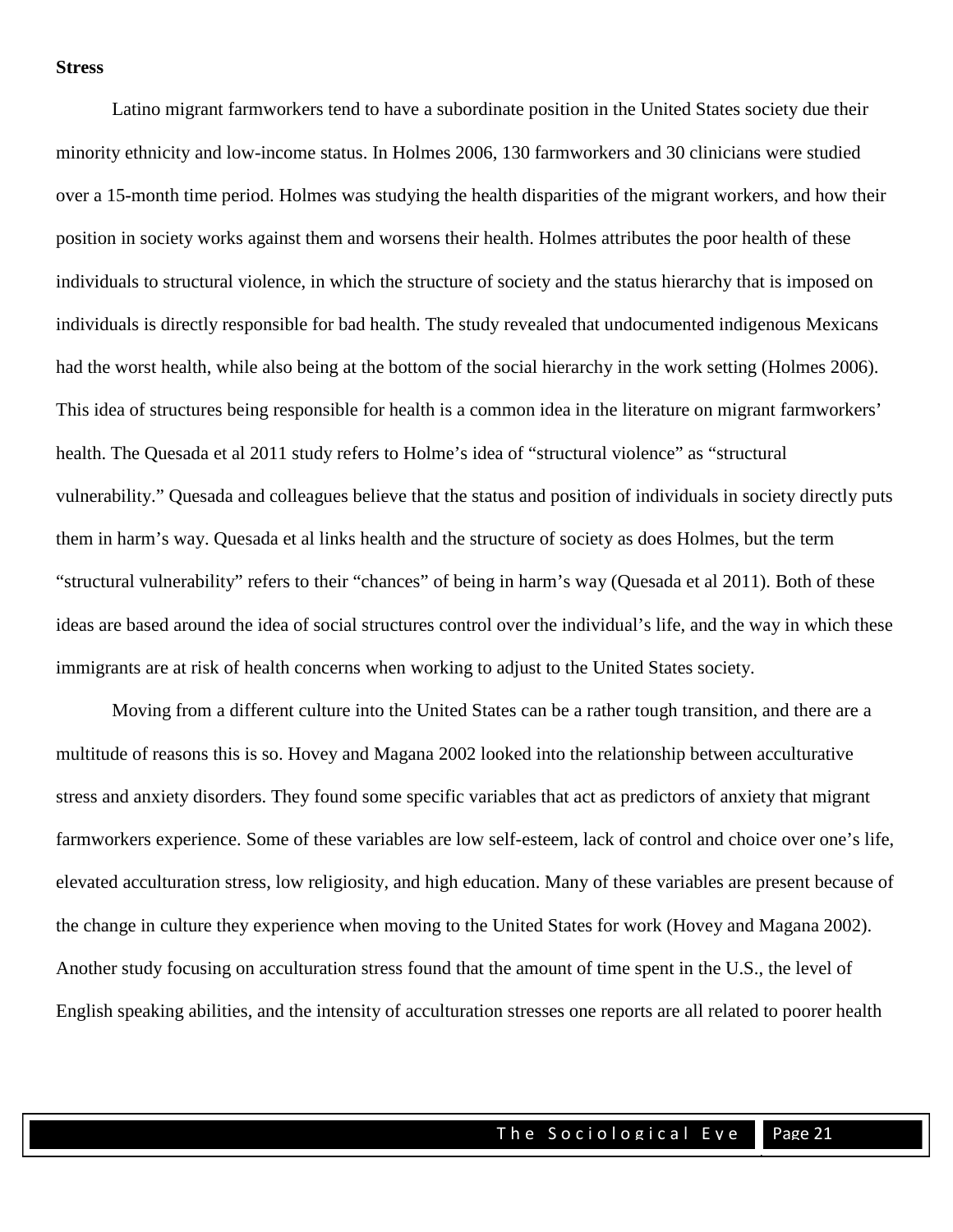outcomes. This study examined the impact that long-term and consistent acculturation stressors can have on an individual (Finch et al 2004).

#### **Other Health Related Issues and Topics**

 The National Center for Farmworker Health found in 2012 that 78% of farmworkers are male. Due to the stressful lives they live working long hours, struggling to make money, being away from home, and more, many of these men consume an abundance of alcohol (Garcia 2008). A study of mushroom industry workers in Pennsylvania found that situational factors such as living arrangements, social isolation, peer pressure, festive occasions, bad news from home, and long work weeks were all common reasons given for alcohol consumption (Garcia 2008). This act of binge drinking is often used as an outlet of relaxation and an escape from their daily problems. Consuming too much alcohol can have a negative effect on the health of individuals, and the stress these migrant farmworkers experience put them at a high risk of alcohol related health problems (Garcia 2008).

 There are many health issues one can face in this industry while being on the job. The immense amount of time in the sun can cause dehydration, sunburn or cancers, eye damage, and more. The repetitive movements while working can cause major musculoskeletal injuries, which was found to be the most common health problem in the study conducted by Avery et al (2009). Chemical exposure is also a commonly reported health problem. Some less frequently reported issues were bee stings and poison ivy. Avery et al (2009) found that when treating these medical conditions, the majority of the laborers resorted to over-the-counter medication and remedies for healing. Very few of the individuals saw a doctor about their health problems.

 Migrant workers face numerous health problems, whether due to the job itself, their housing situation, or the stresses of acculturation. Many of these individuals cannot afford health care, cannot access health care services, or are undocumented/illegal and fear seeking help. A study conducted by Luque and Casteneda (2012) evaluated mobile clinics and their ability to supply the care needed to these individuals. This study found that most of the outreach is due to academic institutions and community organizations. These mobile clinics provide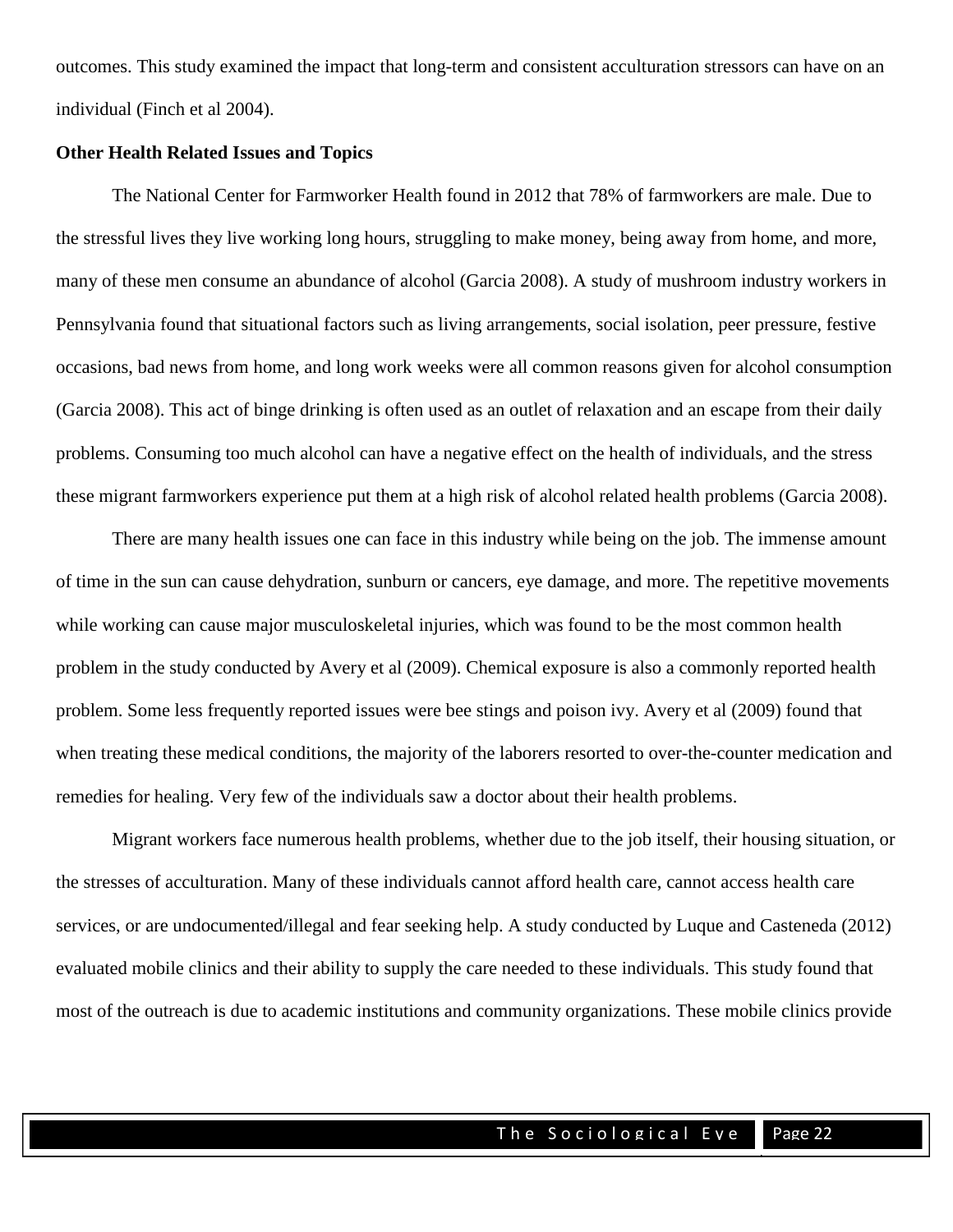a variety of services, ranging from basic tests like blood pressure and BMI to prenatal care and dental work (Luque and Casteneda 2012).

#### **National Center for Farmworker Health, Inc.**

 Migrant farmworkers face a variety of health issues, as shown above, that are often out of the individual's control. The environment and tasks these workers endure on a daily basis put them at a high risk for health problems, and due to their migrant status, they often cannot receive the care they need. There are a variety of organizations that focus on the various health issues of migrant farmworkers throughout the United States, but the National Center for Farmworker Health (NCFH) works to help all of the health needs of these individuals at once. The National Center for Farmworker Health is a private, non-profit corporation that was originally established in 1975 in Buda, Texas (NCFH 2002). The organization's early beginnings consisted of providing bilingual workers in health centers, in order to help professionals provide the necessary care to Hispanic farmworkers who did not speak English (NCFH 2002). The organization opened a resource center through the Juarez-Lincoln University library, in order to expand the research and educational tools needed to further reach their goals (NCFH 2002). With the expansion of the organization, the center was able to expand their goals to a larger geographical region and was able to focus the attention of the corporation to providing access and care to farmworkers as well as training and education to providers.

Today, the mission of NCFH is "to improve the health status of farmworker families through the provision of innovative training, technical assistance, and information services to Migrant and Community Health Centers" (NCFH 2002). The organization does not focus on one specific health issue, but rather works with health centers and professionals across the nation to care for all of the health issues this specific population faces. NCFH informs these centers about the needs of the farmworkers, as well as helping to provide the needed services and technology to better the care (NCFH 2002). The center's goal is to rid of all barriers to accessing health care for the farmworkers and their families and to ensure the quality of the care the individuals receive (NCFH 2002). This organization seems to place great emphasis on equality for all with regards to health. The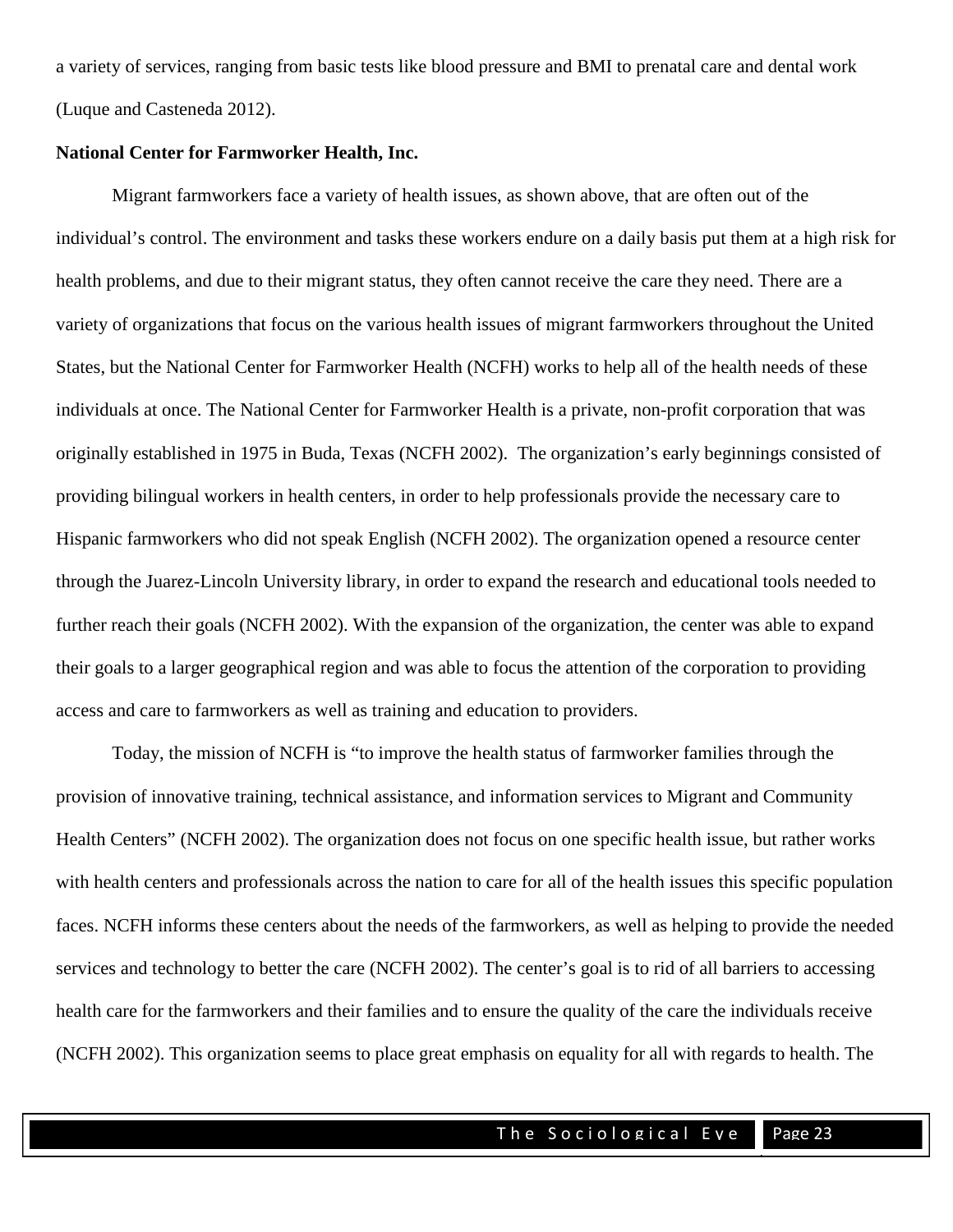organization acknowledges the multitude of health issues farmworkers tend to face regularly, and attribute this to the health care system in general, instead of putting the responsibility on the individuals themselves. Though they are not necessarily giving their attention to changing governmental policies directly, they are working around the health care system to provide access and quality care to all migrant farmworkers who may not have health insurance. The NCFH works to achieve this mission through training professionals and educating both professionals and farmworkers across the nation on health issues that target the migrant farmworker population.

 The NCFH developed the Leadership Development and Training Center (LDTC) in the year 2000, in order to increase the skills and knowledge of professionals nationwide with regards to migrant health (NCFH 2002). This program offers a wide range of skills and strategies that fit the needs of many organizations (NCFH 2002). The programs are personalized in order to make sure the benefits of each center and organization being trained are met. The LDTC services include leadership and staff development training programs, on and off-site consultation and technical assistance, health education and health promotion program development, and development of low-literacy and culturally appropriate health educational materials (NCFH 2002). Individuals who are trained through this program will learn a variety of skills, such as developing a business plan, finding farmworkers to aid, cultural diversity training, disease specific training, and much more (NCFH 2002). Not only are some of these services offered on-site, services are offered through telephone, e-mail, and postal service as well, making it easy for professionals to receive the training they need (NCFH 2002). These services seem to focus on the delivery and quality of health care, rather than educating individuals on the actual health problems of the farmworkers.

The National Center for Farmworker Health distinguishes the difference between training and education in their mission. Training is specific to the Leadership Development and Training Center mentioned above, and is meant to train the professionals first-hand. Education focuses more broadly on the specific health concerns of the farmworkers. Educating both the professionals on the latest research as well as the farmworkers on preventative measures are key to achieving this goal. NCFH works with health worker groups across the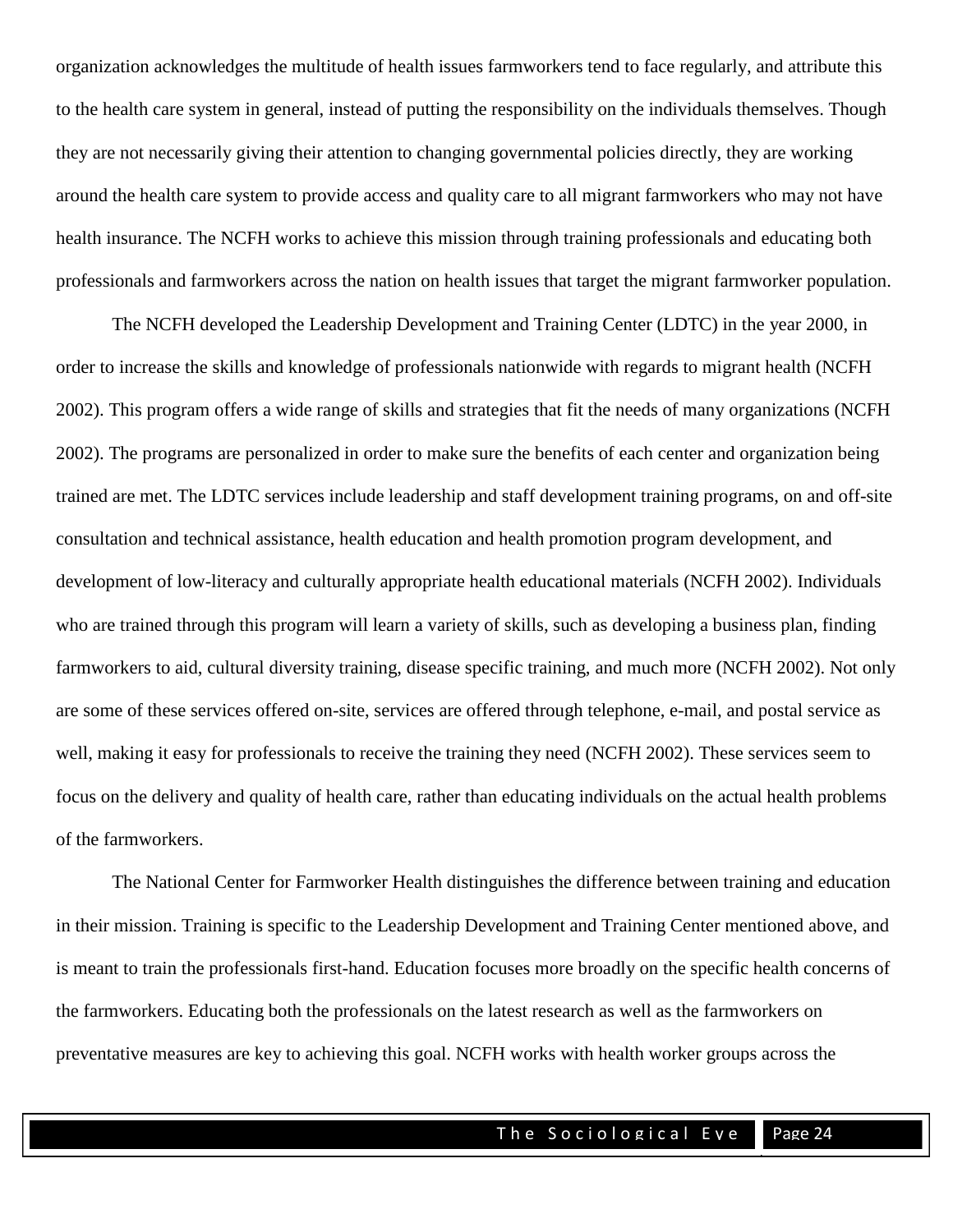country to provide the necessary tools to deliver education to the community (NCFH 2002). This education ranges from cancer awareness, HIV/AIDS, oral care, and farmworker safety concerns they may face on the job (NCFH 2002). These are the health concerns that the NCFH is most informed and trained in, but they are able to assist in other areas of health education as well.

The research library the organization established in their early years has expanded greatly and many of its resources are available online through their website. There are over five thousand materials online available for migrant health professionals to access, that include both historical documents as well as current research on a variety of health concerns (NCFH 2002). The NCFH Resource Center provides two monthly publications with current health news and tips. The publication titled Health Tips is a bilingual newspaper that is distributed throughout the United States and is targeted to the migrant farmworker population specifically. The goal of this publication is to educate individuals on health various information and to encourage the individuals to visit a Migrant Health Center (NCFH 2002). The other publication is titled The Migrant Health Newsline and is targeted toward health providers. This publication informs providers about studies in the field and upcoming conferences around the nation (NCFH 2002).

 In order to fully achieve their mission, the National Center for Farmworker Health works with various other organizations, researchers, universities, and individuals that are involved in bettering farmworker health across the nation. Many of the organizations that NCFH works with have rather narrow health focuses. For example, the Pesticide Action Network North America works to replace pesticide usage for alternatives that are deemed safer for both the environment and the health of individuals (About PAN n.d.). NCFH works with Pesticide Action Network North America and other pesticide centered organizations to tackle the pesticide exposure health issue. NCFH also works with various housing missions, such as the U.S. Department of Housing and Urban Development, which works to provide sanitary and safe housing to all Americans (NCFH 2002). This mission focuses its attention on low-income individuals of all sorts. NCFH takes this housing mission and focuses specifically on those farmworkers in need of its benefits. These are only two of the many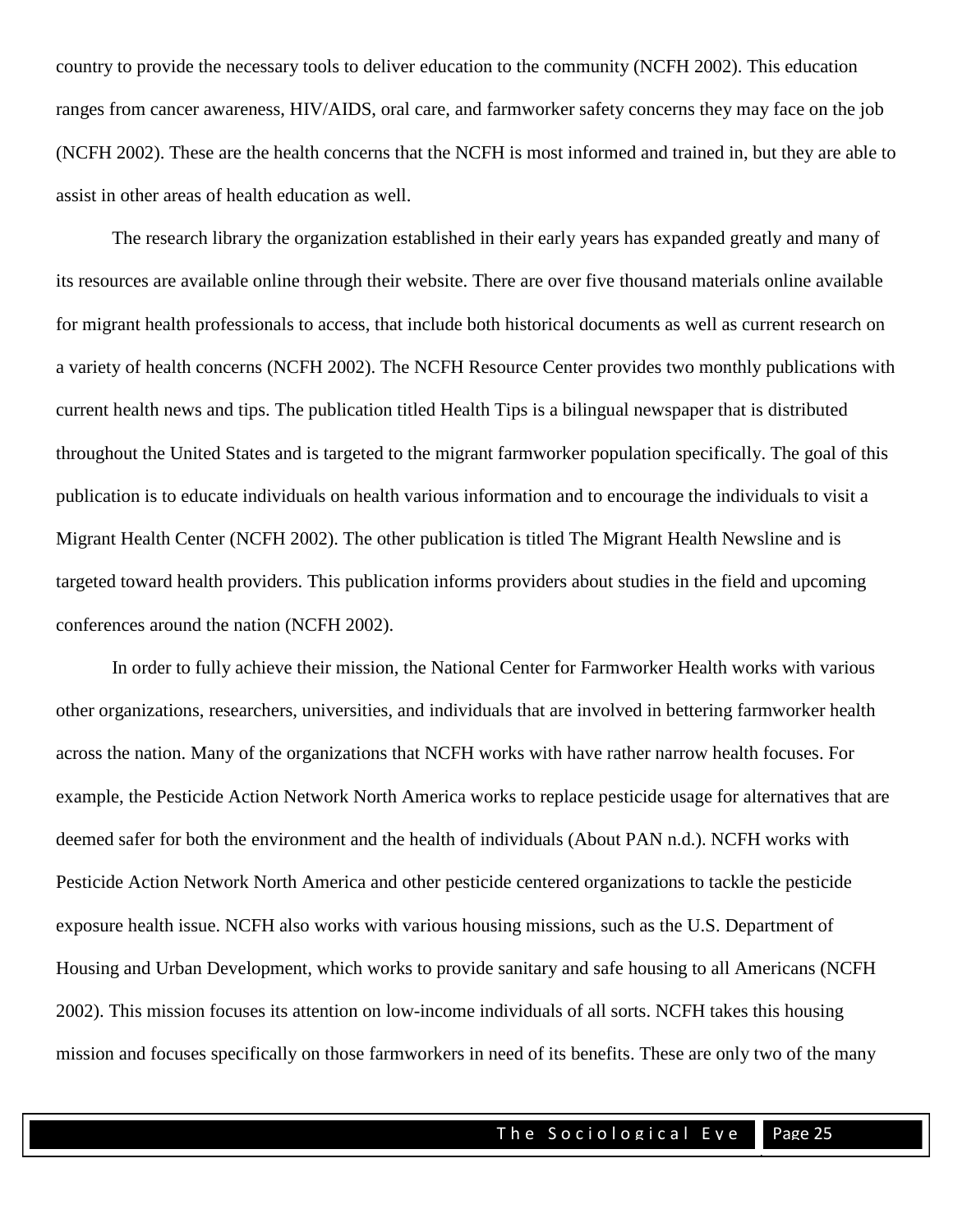ways the NCFH works with other corporations, organizations, and regulations to provide an overall better health care system for farmworkers. The list is endless, and can be found on the National Center for Farmworker Health website under the "Links & Resources" tab.

 In terms of providing health care centers to these farmworkers, NCFH is thoroughly involved in training and educating individuals and centers nationwide on the various needs of farmworkers, as outlined above. In 1962, President John F. Kennedy passed the Migrant Health Act, which focused on the delivery of health services to migrant farmworkers (NCFH 2002). With this, many Migrant Health Centers across the nation emerged. These centers are meant to provide quality care for patients, whether or not they have the ability to pay for the services (NCFH 2002). The NCFH website offers a map of all of the states and a list of all of the Migrant Health Centers in each state. NCFH is available for assistance for all of these centers if needed. The NCFH allows for individuals across the nation to become aware of these centers and locate and contact them easily.

The NCFH website offers a variety of tools for individuals to learn more about the organization, specific health concerns, training programs, farmworker facts, research on the subject, and much more. There is an option to make the entire website in Spanish for those individuals who may be interested in what NCFH has to offer but cannot read English (NCFH 2002). In terms of outcomes of the organization, there are too many examples of success to list. The organization does not focus in depth on particular goals nearly as often as it helps other organizations, corporations, and health professionals to achieve their desired goals. The National Center for Farmworker Health makes it possible for specific groups focused on migrant farmworker health to make a difference in their various fields of focus. NCFH is a great way for these various professionals and health centers to come together to provide an overall better health care system for these often overlooked individuals.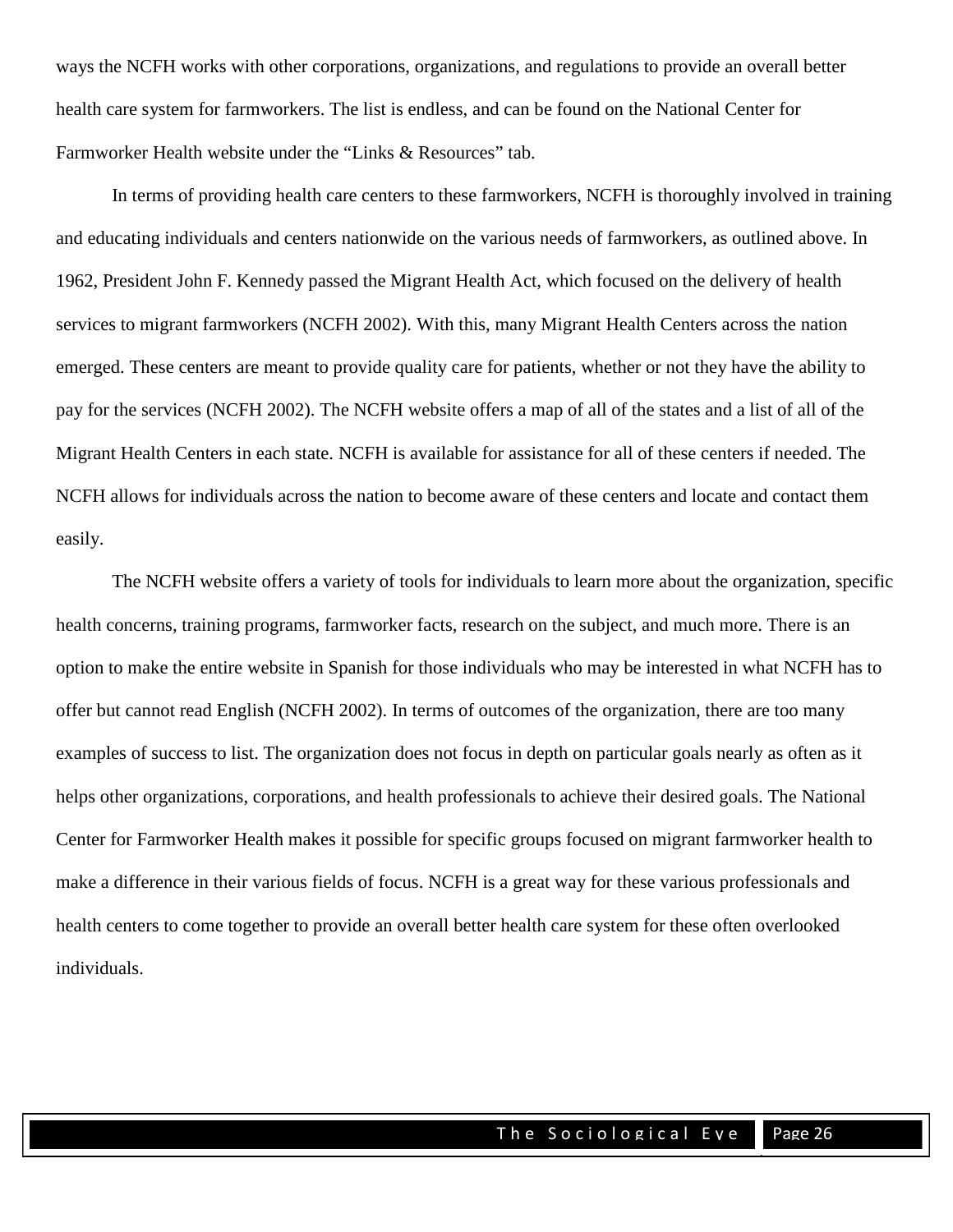#### **Conclusion**

There seems to be a lack of literature available on the health centers and services available for migrant farmworkers. Much of the research available focuses on specific health issues, as well as the causes for these health issues. Due to this lack of research on health centers, the research provided above on the National Center for Farmworker Health provides insight into the health services that are being provided to these farmworkers. In the literature, there is a prominent focus on stress and it's impact on the health outcomes of these laborers. These workers face problems that the average U.S. worker does not face on a regular basis, simply because of the tasks they must endure in order to get the job done. Due to their lower position in society economically, politically, and socially, it is much harder for these individuals to properly deal with the health issues they face. There are a variety of organizations working to help these individuals receive the care they deserve. Many of the health concerns are being dealt with on a micro-scale, such as cancer screenings and oral checkups, but in order to make a long-term change in the overall health of migrant farmworkers and their families, legislation and further regulation may be necessary. In the meantime, it remains essential for more research to be conducted in this field and more services to be provided to these individuals.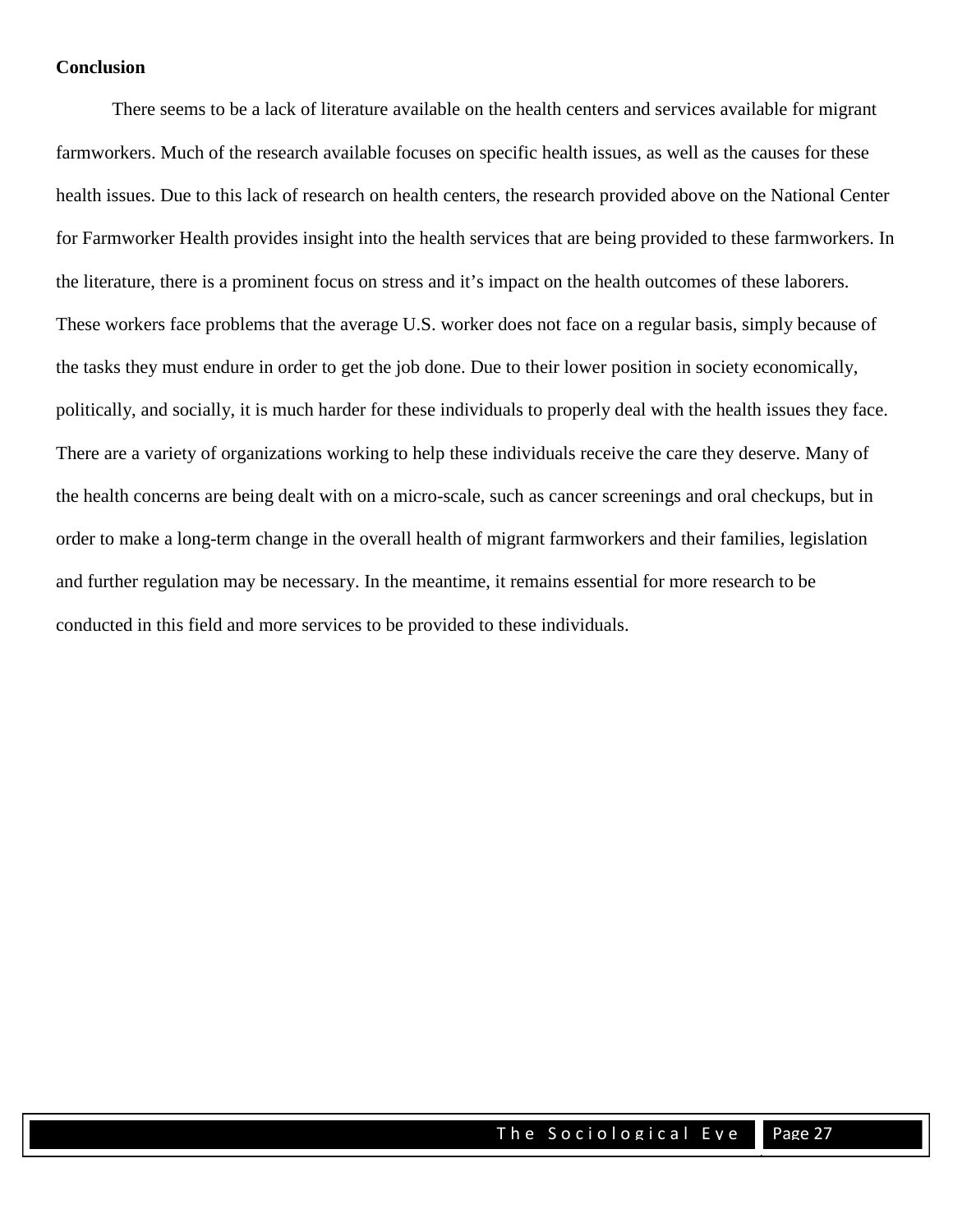"About PAN" n.d. PAN North America. WEBSITE accessed November 23, 2014. http://www.panna.org/about Arcury, Thomas A, Melissa Bailey, Melina D Bischoff, Haiying Chen, Sara A Quandt, Phillip Summers,

Marina M Weir, and Melissa Wiggins. 2012. "Safety, Security, Hygiene and Privacy in Migrant Farmworker Housing." 2012. New Solutions: A Journal of Environmental and Occupational Health Policy. 22(2):153-173.

- Arcury, Thomas A, Sara A Quandt, Pamela Rao, and Gregory B Russell. 2001. "Pesticide Use and Safety Training in Mexico: The Experience of Farmworkers employed in North Carolina." Human Organization. 60(1):55-66.
- Arcury, Thomas A, Stephen W. Davis, Julie Early, Sara A. Quandt, Pamela Rao, and Beverly M. Snively. 2006. "Housing Characteristics of Farmworker Families in North Carolina." Journal of Immigrant and Minority Health. 8(2):173-184.
- Arcury, Thomas A, Werner E Bischoff, Haiying Chen, Sara A Quandt, Chaya R Spears, Phillip Summers, and Melinda F Wiggins. 2013. "Cooking and Eating Facilities in Migrant Farmworker Housing in North Carolina." American Journal of Public Health. 103(3):E78-E84.
- Armijos, Rodrigo X, Yolanda Posada Hall, Rubi Orozo, Yolanda Ramirez, and M. Margaret Weigel. 2007. "The Household Food Insecurity and Health Outcomes of U.S.-Mexico Border Migrant and Seasonal Farmworkers." J Immigrant Minority Health. 9:157-169.
- Avery, Ann M, Evan G Martin, Anthony J Maureen, and Judith M Williams. 2009. "Self Care and Health-Seeking Behavior of Migrant Farmworkers." J Immigrant Minority Health. 12:634-639.
- Burkett, Tracy, Alicia Carvajal, Angela Halfacre-Hitchcock, and Deborah McCarthy. 2006. "Latina Migrant Farmworkers in Lowcountry South Carolina: A Demographic Profile and an Examination of Pesticide Risk Perception and Protection in Two Pilot Case Studies." Human Organization. 65(1)55-71

Finch, Brian Karl, Reanne Frank, and William A Vega. 2004. "Acculturation and Acculturation Stress: A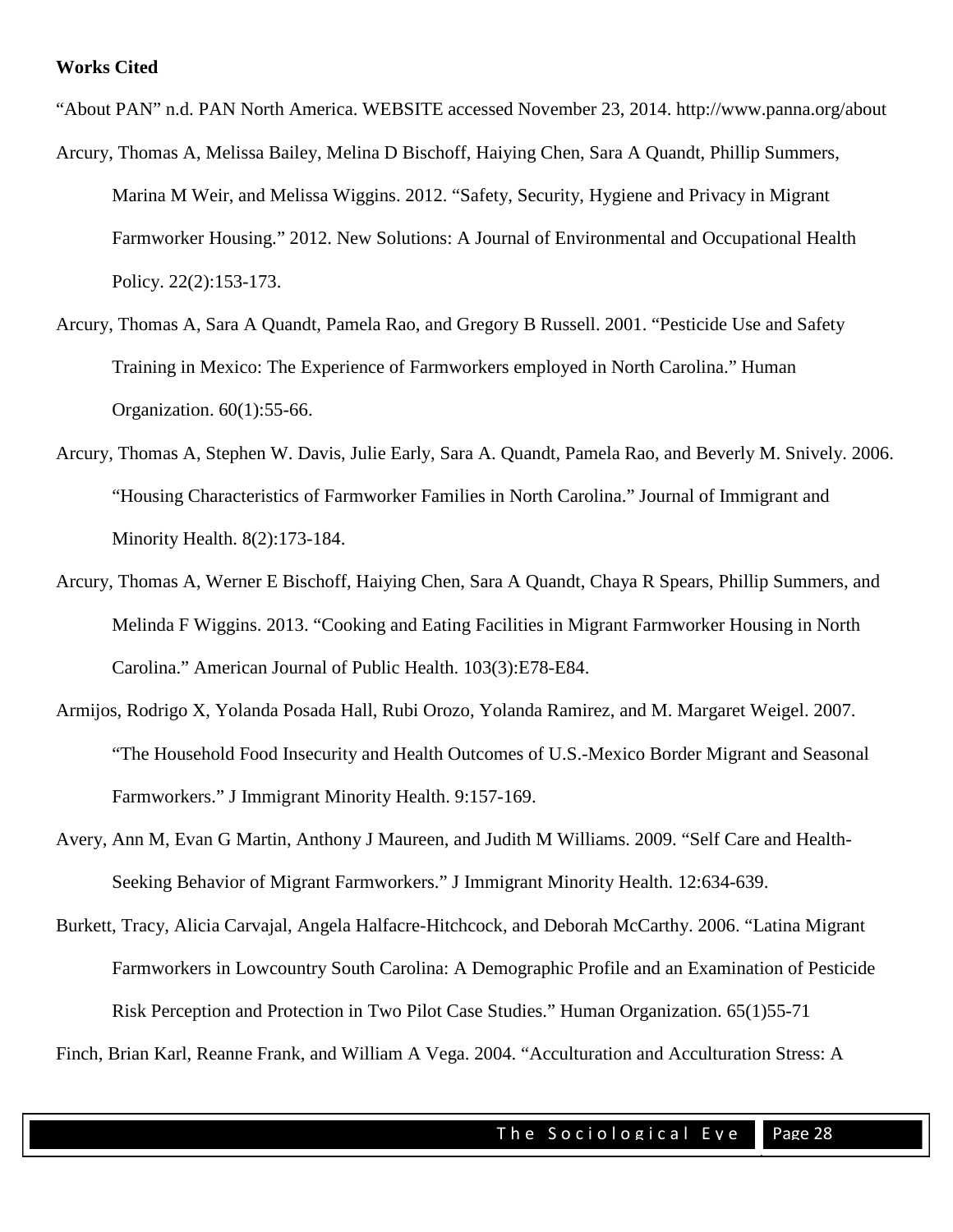Social-Epidemiological Approach to Mexican Migrant Farmworkers' Health." International Migration Review. 38(1):236-262.

- Garcia, Victor. 2008. "Problem Drinking among Transnational Mexican Migrants: Exploring Migrant Status and Situational Factors." Human Organization. 67(1):12-24.
- Holmes, Seth. 2006. "An Ethnographic Study of the Social Context of Migrant Health in the United States." PLoS Medicine. 3(1): 1776-1793.
- Hovey, Joseph D and Cristina G Magana. 2002. "Psychosocial Predictors of Anxiety among Immigrant Mexican Migrant Farmworkers: Implications for Prevention and Treatment." Cultural Diversity & Ethnic Minority Psychology. 8(3):274-289.
- Luque, John S and Heide Castaneda. 2013. "Delivery of Mobile Clinic Services to Migrant and Seasonal Farmworkers: A Review of Practice Models for -Academic Partnerships." J Community Health. 38:397- 407.
- "National Center for Farmworker Health." 2002. National Center for Farmworker Health, Inc. WEBSITE accessed November 23, 2014. http://www.ncfh.org
- Quesada, James, Laurie Kain Hart, and Phillippe Bourgois. 2011. "Structural Vulnerability and Health: Latino Migrant Laborers in the United States." MEDICAL ANTHROPOLOGY. 30(4):339-36217
- Vaughan, Elaine. 1995. "The Socioeconomic Context of Exposure and Response to Environmental Risk." Environment and Behavior. 27(4):454-489.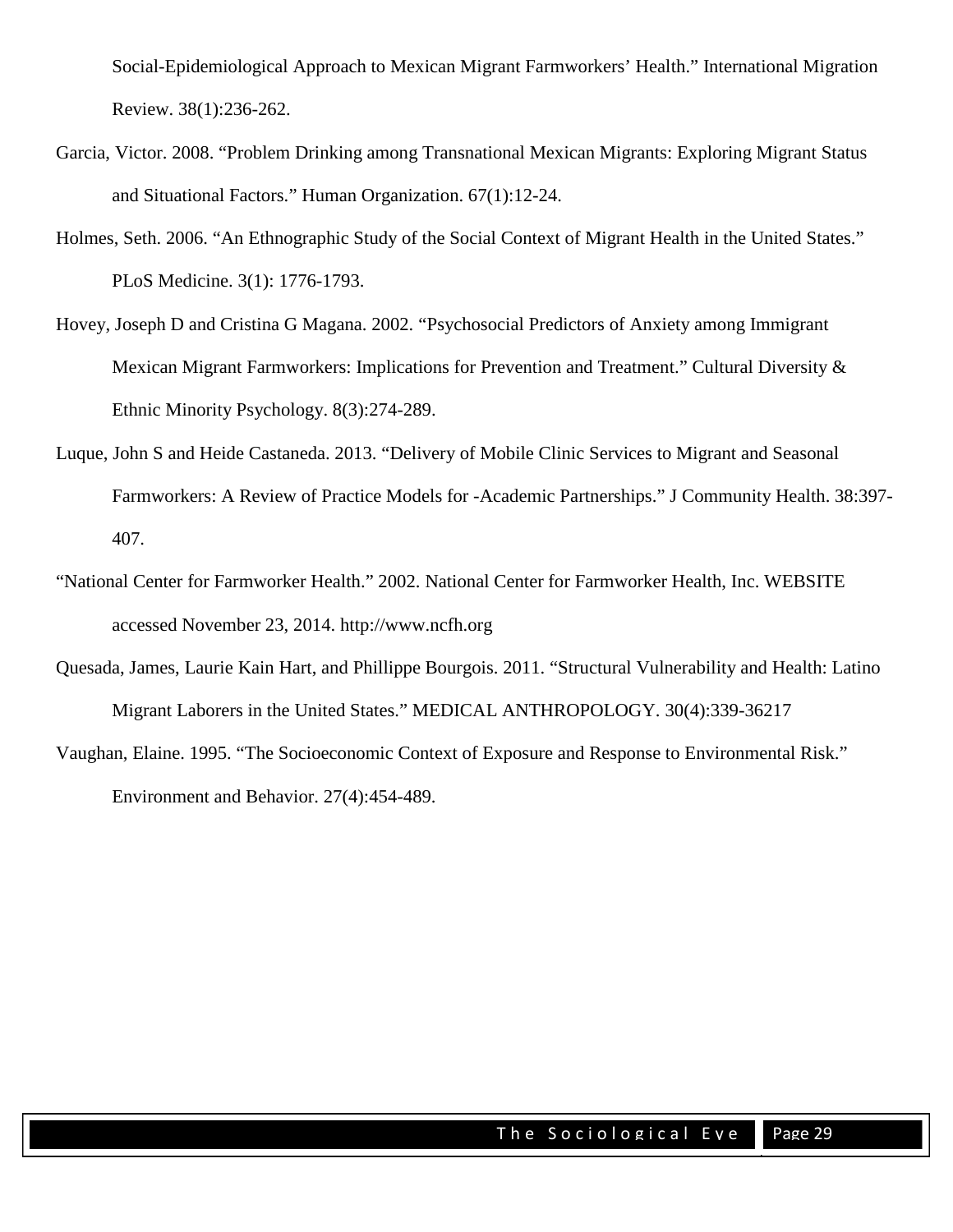### MIN-JUNG KIM

Min-Jung Kim is a senior Sociology major and an Economics and Asian Pacific Studies double minors. She is graduating a year earlier than she had expected and hopes to obtain her Master's and Ph.D in Higher Education on the East Coast soon after. Min-Jung was born in Seoul, South Korea and immigrated to the United States in 1999. As the first generation college student in her family, she is enthusiastic about the unpredictable future and what it has to offer her. In fact, she studied abroad during the Spring 2014 semester in Bonn, Germany, exploring Europe, but quickly fell in love with Germany. All of these experiences at Loyola Marymount University would not have been possible without the perpetual support from her mentors and professors. She would like to thank her mentors for their unlimited advice and encouragement and the professors of the Sociology department for sharing their compassion, knowledge, and love of the discipline.



#### **Are US Social Networking Sites Taking Over South Korea?**

#### **Introduction**

Contemporary culture is punctuated with myriad social network notifications every second of every day. Social networking sites (SNS) have reached across borders and are popular around the world. With the rise of SNS, scholars must look at the transparent social interactions occurring within these new forms of communication to analyze the changing social fabric of societies. American social networking services, like Facebook, Youtube, Instagram, and Twitter, are not only popular within the United States, but also in other countries all over the world. In fact, Republic of Korea is one of the countries whose citizens are making use of both American and Korean social networking sites. Out of 50.22 million Koreans (World Bank), approximately 84 percent of the Internet users utilize social networking sites in South Korea (Statista 2013) and about 12.4 million people use Facebook alone (Statista 2014). Not all Korean citizens utilize social networking sites, but the US social networking sites are becoming popular in Korea because of their accessibility across the world. In fact, the emergence of American social networking sites has affected domestic businesses in Korea whereby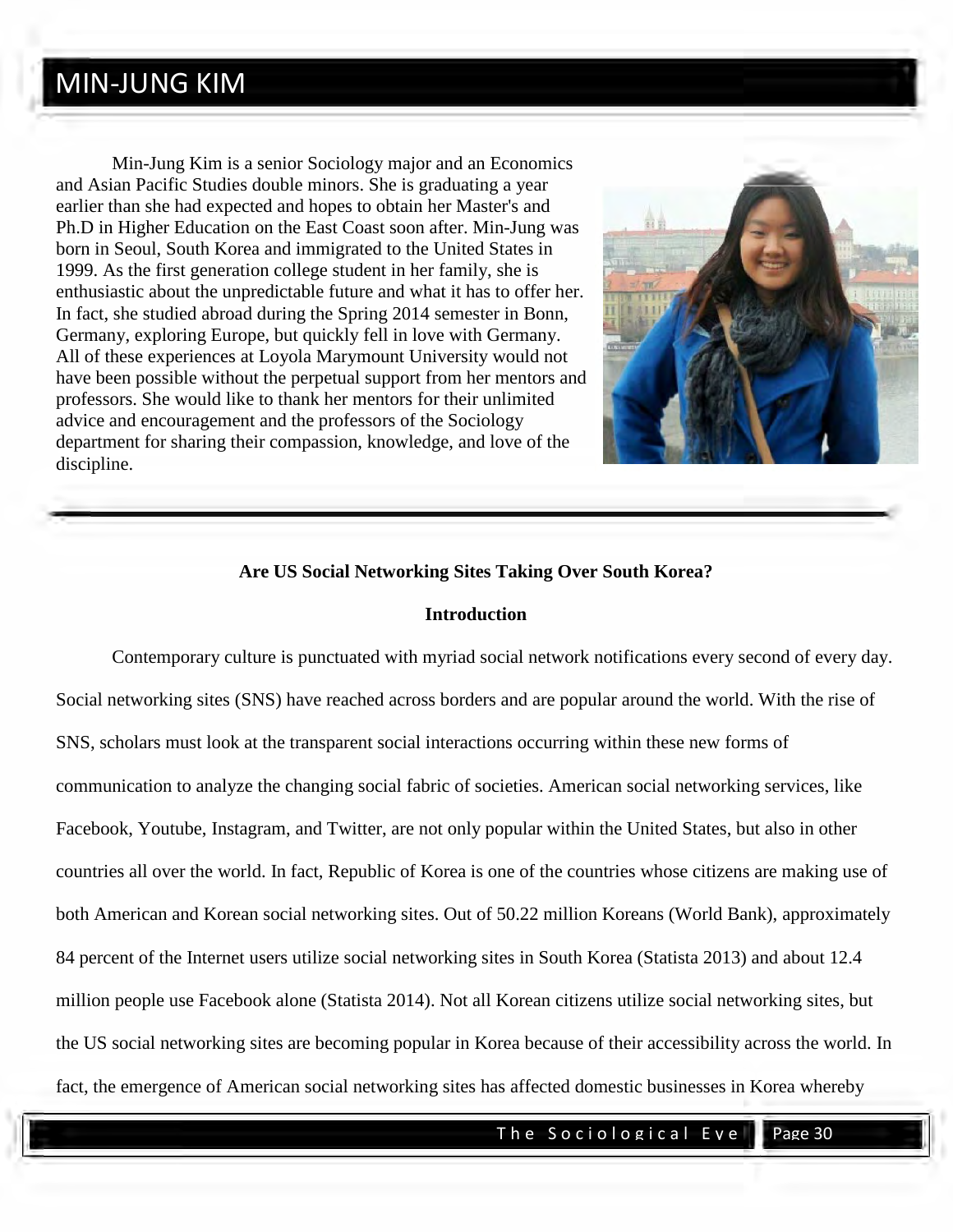Cyworld, Korea's first popular SNS, was driven out of the market. However, other South Korean social networking sites surfaced and are competing against the American social networking sites. This paper will focus on why American social networking sites have become popular in South Korea, what are some of its effects, and whether South Koreans are utilizing American social networking sites more than the domestic ones. With this in mind, I hypothesize that while South Koreans are using both American and Korean social networking sites, the use of American sites is not westernizing Korea creating a hybridization of the two countries.

#### **What are Social Networking Sites?**

 According to Boyd and Ellison (2007), social network sites allow individuals to (1) construct a public or semi-public profile within a bounded system, (2) articulate a list of other users with whom they share a connection, and (3) view and traverse their list of connections and those made by others within the system. "Social media" refers to the way to transmit or share information with a broad audience. On the other hand, "social networking" is an act of engagement where groups of people with common interests, or like minds, associate together on social networking sites and build relationships through community.

#### **Globalization of Social Networking Sites**

To better understand the rise of social networking sites in South Korea, we need to look at the history of how social networking sites emerged in our world. Social networking sites were first introduced in 1997 with SixDegrees.com (Boyd and Ellison 2007). Unlike today's social networking sites, people were online to communicate with their already-known networks and did not have extended networks. SixDegrees.com's success did not last and closed down in 2000 because users were not interested in meeting new strangers and many people did not have the access to a computer and the Internet. In 1997-2000, however, more websites were created for profiles and publicly articulated friends (Boyd and Ellison 2007). Examples of these social networking sites included: AsianAvenue, BlackPlanet, MiGente, and LiveJournal. During this time there was a also a global growth in the number of social networking sites. Business social networking sites were additionally formed, like Ryze, Tribe, LinkedIn, Friendster, and Match.com. Friendster was utilized in the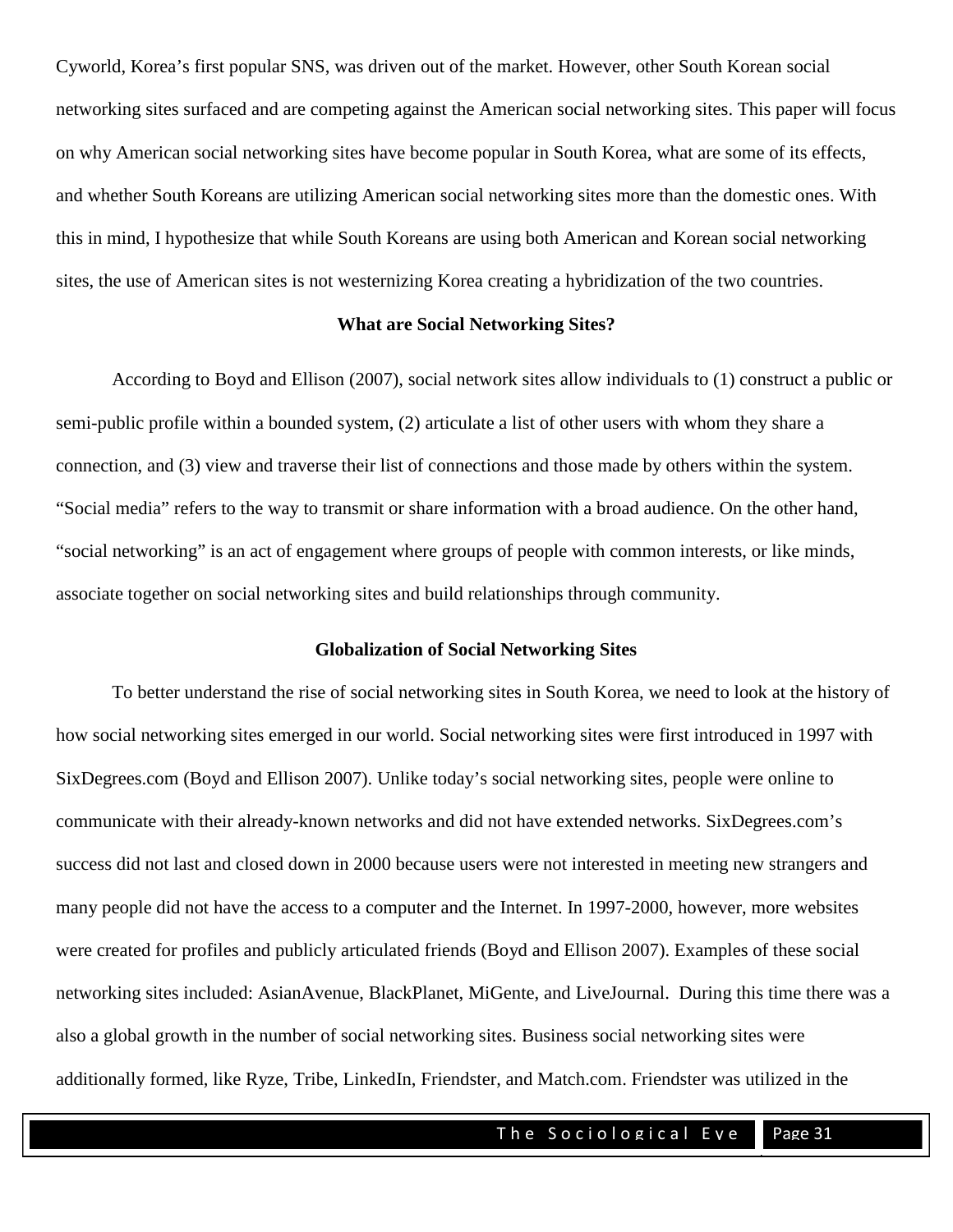Pacific Islands, Orkut was popular in Brazil and India, Mixi was in Japan, LunarStorm was in Sweden, Hyves was in the Netherlands, Grono was in Poland, and Hi5 was common in Latin America, South America, and Europe. Bebo was popular in the UK, New Zealand, Australia, while QQ was in China, and Cyworld was in Korea (Boyd and Ellison 2007).

Perhaps surprisingly, Korea had a successful earlier launch of social networking sites and their popularity amongst its citizens grew faster there than in the United States. Korea's Cyworld was launched in 1999 and became one of the first companies to profit from the sales of virtual goods by introducing homepages and buddies; SNS features were added to the site in 2001 (Boyd and Ellison 2007). Considering Korea's high literacy rate (97.7%) and use of technology as the most wired country in the world (CIA World Factbook), it is actually not that surprising for Korea to have well-developed social networking sites earlier than its global counterparts.. Kyung-Hee Kim and Haejin Yun (2007) analyzed how Cyworld supported both interpersonal relations and self-relation for Korean users. They traced the subtle ways of deeply ingrained cultural beliefs and activities that were integrated into online communication and behaviors on Cyworld—the online context reinforced certain aspects of users' cultural expectations about relationship maintenance (like the concept of reciprocity). Woyke (2006) described Cyworld as "a relaxed hangout that stresses existing friendships" in comparison to MySpace, which was described as "a hip party where users vie for popularity and attention." Although Cyworld had only about 20 million users as of 2007, which was much smaller than that of Myspace (Kim and Chang 2007), the social impact of Cyworld among South Korean users was considered to be greater than the social impact of MySpace among American users, because Cyworld served nearly 50% of the South Korean population (Kim & Chang 2002) and almost 90% of those aged 24- 29 [\(SK Communications 2006\)](http://onlinelibrary.wiley.com/doi/10.1111/j.1083-6101.2007.00397.x/full%23b27). Hence, while American social networking services were popular, Korean versions were much more widely used and thus I argue did not cause Korea to be influenced by the Western culture.

The United States's introduction of Myspace emerged in 2003 to compete with sites like Friendster, Xanga, and AsianAvenue (Boyd and Ellison 2007). Myspace was different to the other social networking sites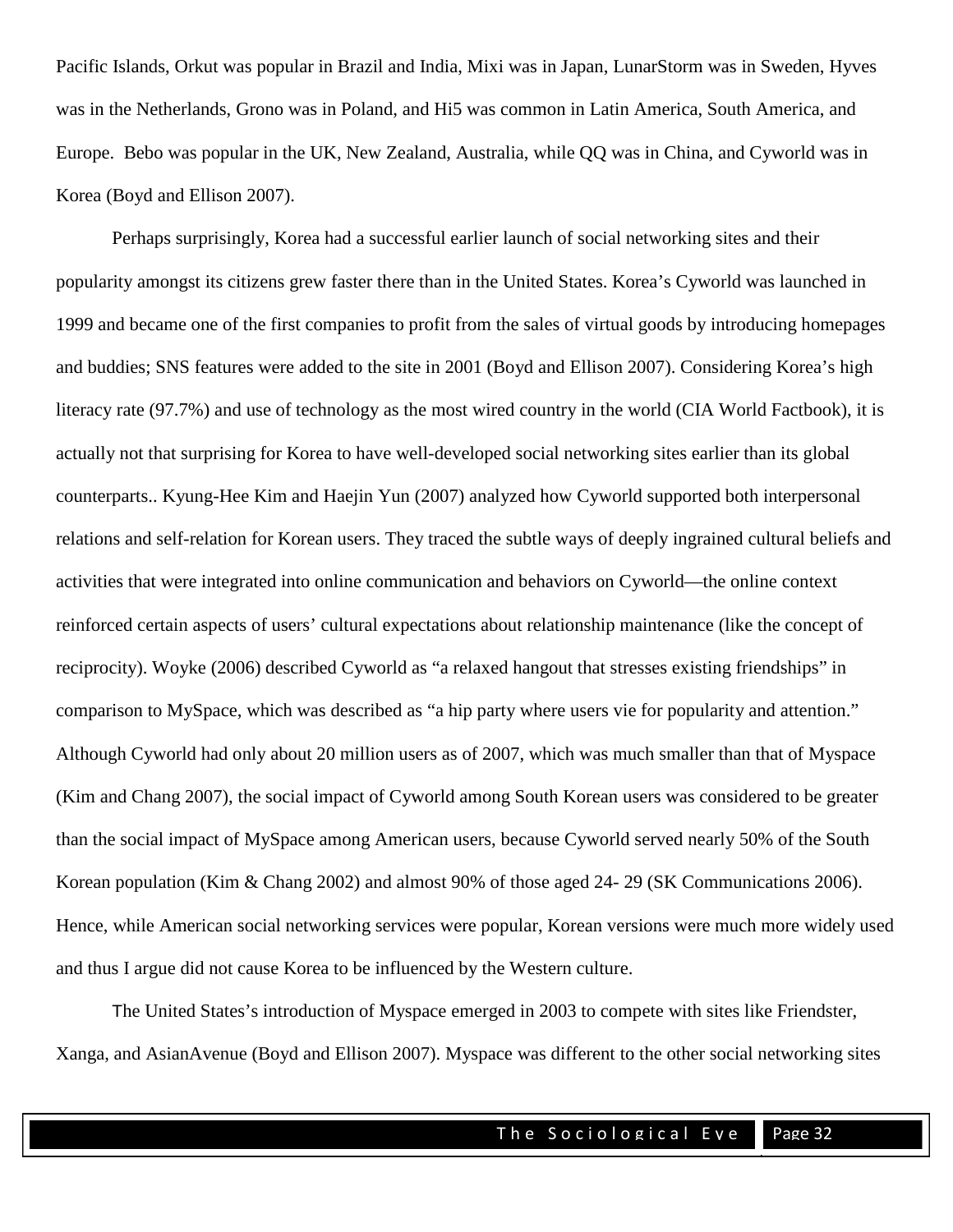that had existed before, because the creators regularly added features based on user demands. Hence, Myspace became popular to not only the adults but also to the teenagers who began to join Myspace en masse in 2004. With its rising popularity among different age groups, Myspace had to change its age policy so that the minors could join its services. However, Myspace's popularity did not transfer over to Korea (Kincaid 2009).

Facebook, another popular social networking site, emerged in the United States and later reached users worldwide, including Korea. Facebook was launched in early 2004 where it was exclusive to Harvard students at first; however, by September 2005, Facebook expanded its audience to high school students, corporations, and eventually to everyone. It was easily accessible in closed networks and had an explosive growth in the United States alone (Lee 2010) with 25% of 35-44 years old on Facebook. Facebook's popularity was not only in the United States; 12.4 million South Koreans are Facebook users, and Statista, a statistical portal, estimates that that number will increase to about 14.4 million users in 2018. While these numbers appear very high, one cannot simply look at the growing numbers of Facebook users, because there is a difference between account numbers and active users. Statista's penetration of selected social networks in South Korea as of the 3rd quarter 2013 showed that 84% of South Koreans were part of a social network but only 48% had been active in the past month. For Facebook 75% were users but only 36% had been active in the past month, 56% were part of Twitter but only 22% had used it in the past month, and 38% were part of Google Plus but only 7% had used it in the past month. These numbers illustrate that the quantity of total users of American SNSs is misleading; thus, the growth of users of American SNSs does not necessarily mean a corresponding Westernization because the number of Koreans actively engaging with these sites drops considerably when comparing the active users actually utilizing American SNSs.

The types of SNSs that exist also signal a lack of American SNS dominance in South Korea. To provide background information, not all social networking sites are the same because they vary greatly in their features and user base. Characteristics of how social networking sites vary include: photo-sharing or video-sharing capabilities, built-in blogging, instant messaging technology, mobile tools (specific or limited), and specific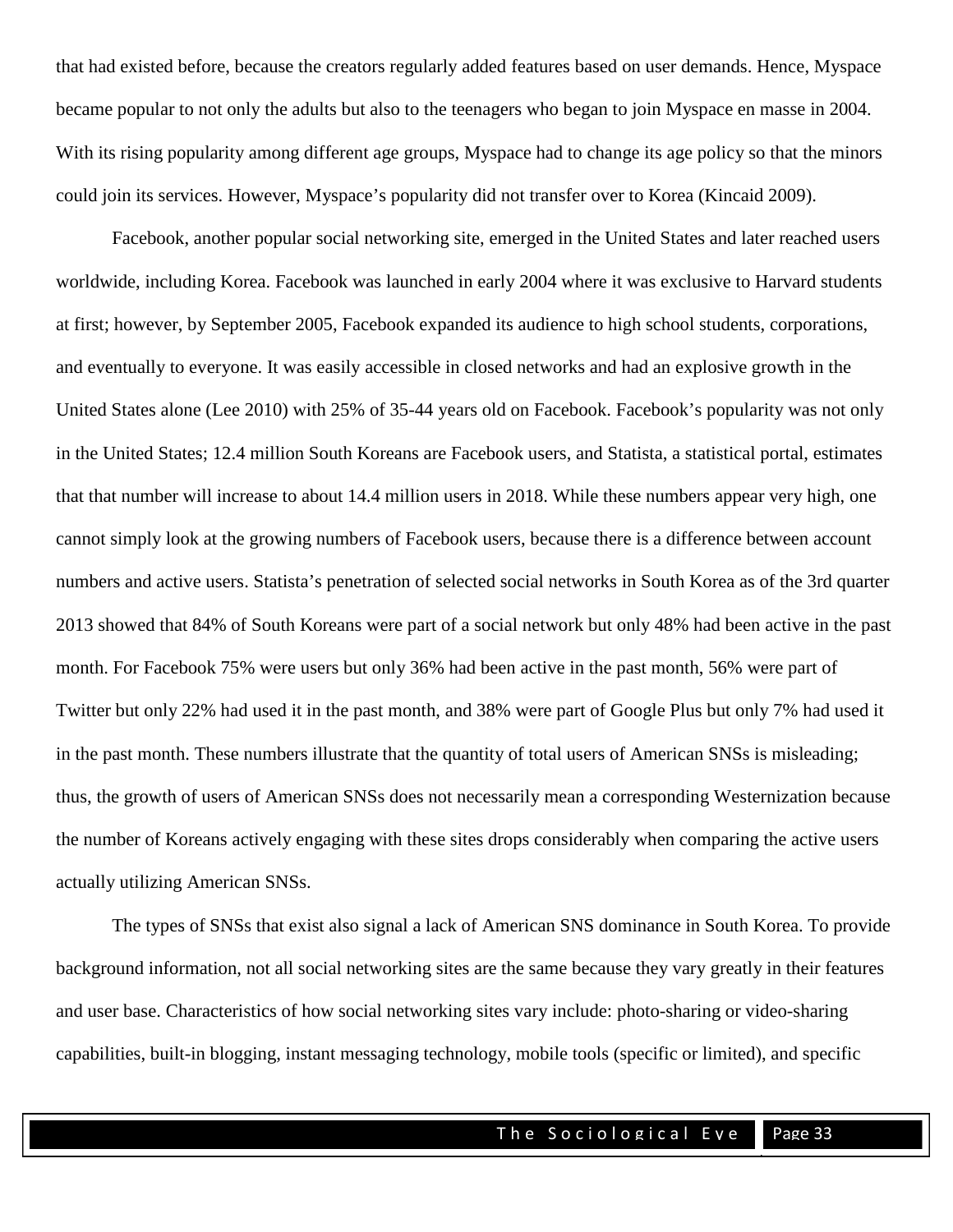geographic regions or linguistics. While SNSs are often designed to be widely accessible and many attract diverse populations initially, it is not uncommon to find groups using sites to segregate themselves by nationality, age, educational level, or other factors that often segment society. In South Korea, social networking sites are further classified into five types: microblog, personal connection, community, blog, and instant messaging (Mayers 2014). A microblog, like Me2Day and Twitter, is an open type of social networking site where anyone can be followers with simple and personal information shared in a short text and at a very fast information speed. Personal connection social networking sites, like Kakao Story, Snapchat, and Instagram, are a closed or open type where people can either create relationships through invitation or following others. These contain complicated and personal forms of information, including photographs and texts, and at a fast information speed. Community and blogs, like Naver Cafe, Daum Cafe, and Nate Community, Naver Blog, Daum Blog, Egloos, and Youtube, have the same characteristics but at a slower information speed. Instant Messaging, like NateOn, KakaoTalk, Naver Line, and Facebook, are all a conversation of texts and pictures that include the use of emoticons, i.e., pictorials of facial expressions. The breakdown of these different types of SNSs is crucial in explaining why American SNSs are not westernizing Korea, because while Koreans are utilizing American microblog and personal connection SNSs, they are also using more Korean than American instant messaging and community SNSs. Business Insider's Bushey (2014) explains how KakaoTalk, an instant messaging SNS, has been becoming extremely popular and successful in Korea:

KakaoTalk launched March 18, 2010 and gained 57 million registered users by August 2012 while it jumped to 130 million users in January 2014. According to *The Chosun Ilbo*, the app sends and receives 3 billion messages per day. On top of that, Mashable reports that KakaoTalk is expected to earn \$200 million in revenue for 2013. As part of their strategy for the new year, the company plans on expanding to emerging markets like Indonesia, Vietnam and the Philippines.

As the journalist above implies, South Korea has its own social networking sites and many people in Korea use them.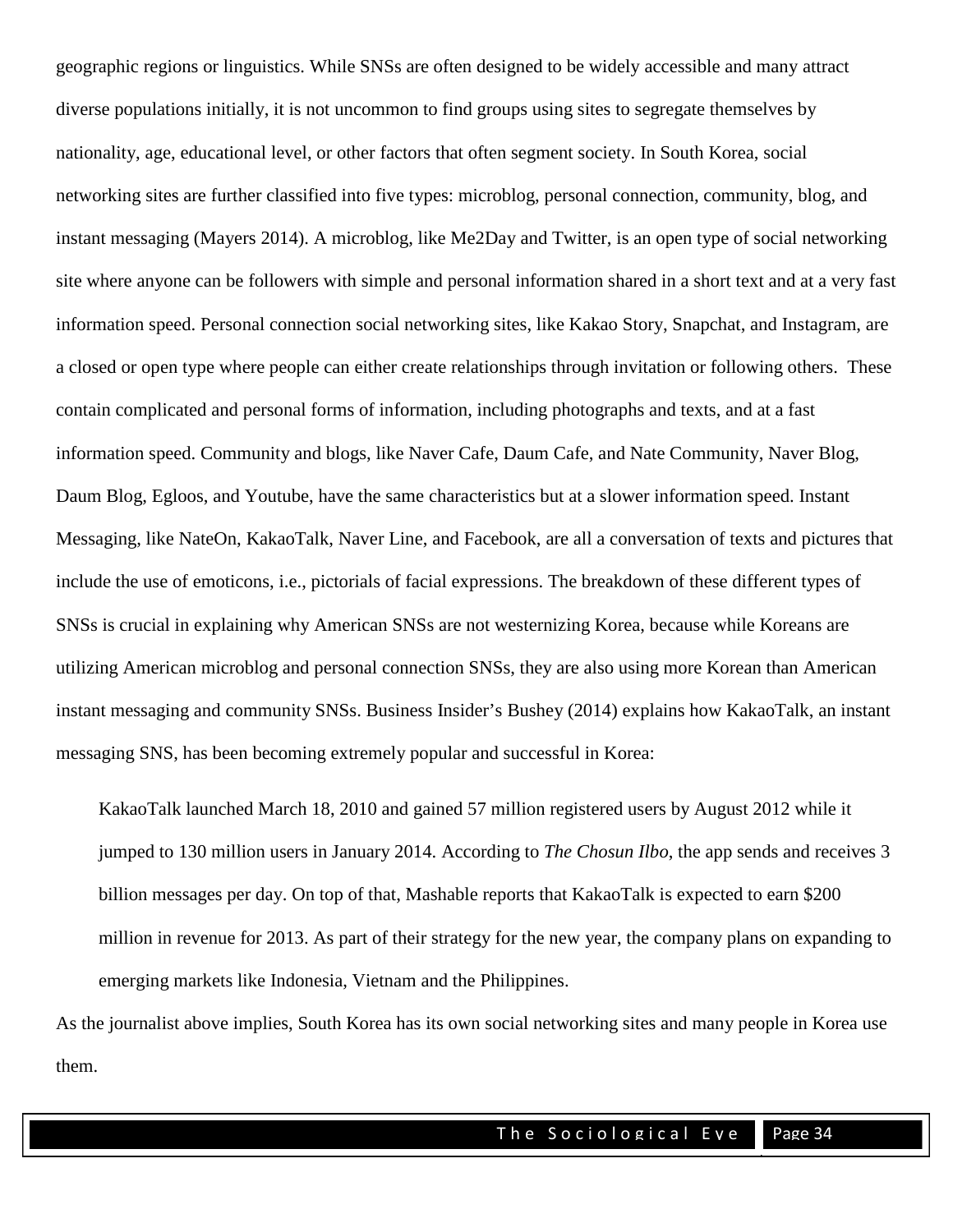#### **South Korea and the Rise and Fall of Social Networking Sites**

 Koreans use social networking sites because SNSs "allow individuals to present themselves, articulate their social networks, and establish or maintain connections with others" [\(Ellison, Steinfield, & Lampe](http://onlinelibrary.wiley.com/doi/10.1111/j.1083-6101.2007.00397.x/full%23b9) 2007). Hampton and Wellman (2003) also add that communication technologies are used to maintain pre-existing relationships. Specifically, Kim et al (2011) argue that Koreans use SNSs because the internet has become integrated into the fabric of everyday life in Korea. Hence, Koreans use social networking sites for their psychological well-being (Lee 2010). College students in Korea are using social networking sites for social support while the American college students mainly use it for entertainment. This study showed that Koreans were able to express themselves, obtain news, satisfy the desire to "peep," and escape from daily routines by using social networking sites.

 While Cyworld was the forerunner in Korean SNS, it faced decline starting in 2009. Users felt that a mobile platform was needed and there were limitations within Korea's borders when its users wanted a more global social network. With the emergence of other SNSs like Facebook, Twitter, Instagram, Youtube, Google Plus, Me2day, Kakaotalk, Nate, Daum, Naver, and Tistory, Cyworld no longer seemed appealing to its users. Barnett (2011) acknowledges this phenomenon and stated that newer media that are superior in functionality or content, more cost-efficient or more convenient will displace present social media. Thus, South Korea's old SNS was replaced with newer forms of them including both American and Korean SNSs.

While Koreans use American social networking sites like Facebook and Twitter, these American sites are not westernizing South Korea because Koreans use them to cultivate their own culture. For instance, Korean Facebook fan pages exceed that of American fan pages wherein Korean celebrities like Yuna Kim, World Champion Figure Skater, have more fans on Facebook compared to Western celebrities like Taylor Swift or Emma Watson (Socialbakers). Yuna Kim has 1.8 million local fans and 3.1 million total fans on Facebook, which might show the globalization of other ethnicities learning about Korea and the migration of Koreans to other countries outside of their motherland.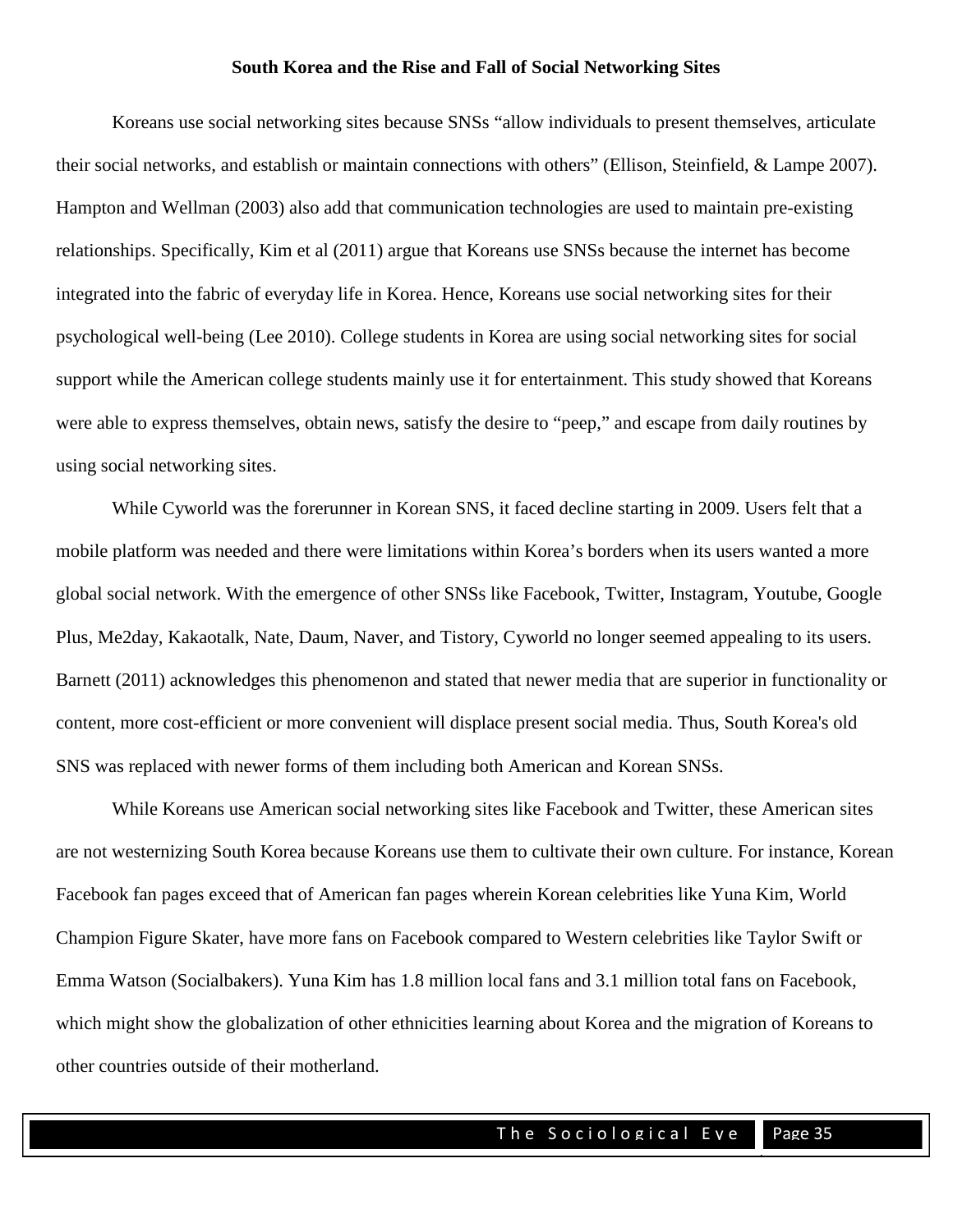An American SNS, Twitter, became a social platform for politics in America and South Korea. Khan et al. (2014) examined Twitter use by the central government in Korea and the federal government in the USA. They found that Korean ministries were well connected through a dense network, engaged in collective cooperation, and retweeted common content to reinforce their collective agendas regardless of their main administrative functions, whereas US government departments were less collective and more individualistic and retweeted those messages that specifically fit the purpose of each department. In addition, the results for outlinks indicated that US government departments preferred private sources of information, whereas Korean ministries preferred government sources. So while the Korean government seems to be westernized through the use of American SNSs, in reality it is differentiated through the tactics and intentions of the two distinct functioning governments.

Koreans began to use Youtube fairly recently to strengthen their entertainment industry. In fact, Youtube showed how a Korean singer, Psy, broke the Youtube charts with his song and music video, "Gangnam Style" in 2012 (G.F. 2014). Psy incorporates the Korean culture in his music video with the scenes of the men's spa, outside market, and other Korean pop stars. In addition to the Korean aspect, viewers are also able to see Western culture in the music video. For instance, Psy has a Westernized fashion of a tuxedo and sunglasses and is shown dancing as if he were riding a horse in a horseback riding sport. Hence, more and more music industries of Korea are utilizing Youtube to reach people worldwide, however, Koreans are using them to promote Korean culture and ideology rather than that of the Western societies and are mixing the two cultures together.

As functional platforms, South Korea's websites embed Facebook and Twitter into news content (Lim 2014). Korea is utilizing social networking sites to mobilize people into political activity. For example, they are using Twitter to massively retweet political issues. Choi and Park (2014) note that Koreans are using a mixed method approach and are trying to gain collective activism by utilizing American social networking sites (similar to that of what the United States government has been doing in the 2008 presidential campaign.) The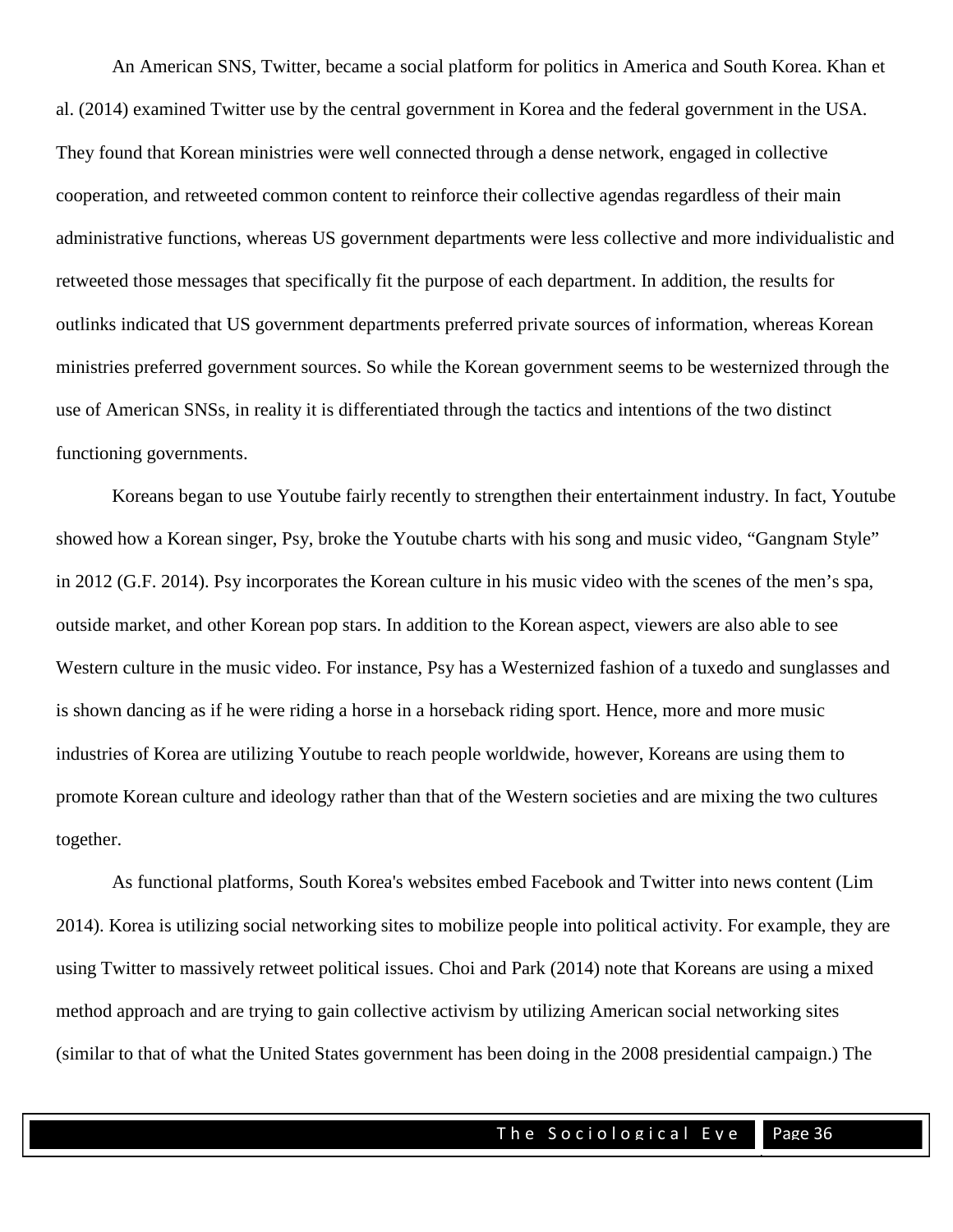study of Mansumitrchai et al. (2012) showed why South Koreans adopted Facebook. The researchers found nine characteristics: involvement, usefulness, usage, trust, convenience, openness of information, audience, making contacts, and acceptability. Furthermore, there was a significant difference in adoption by gender and age. Korean males and females differed on their attitudes toward five attributes of adoption: involvement, usefulness, usage, openness of information, and audience. It also showed that different ages of people differed on their attitudes toward these five attributes of the adoption. Their paper indicated that Koreans get involved, perceive usefulness, use, and accept social networks as a part of their life styles.

I conducted a personal interview with two female Koreans, Dasol Jeon and Bokyung Kim, on December 6th, 2014 and they discussed how American social networking sites are popular in Korea. Jeon, a young adult in her early twenties, stated, "The three top SNSs being utilized in Korea, in my point of view, are Facebook, Twitter, and Instagram. However, Koreans still use KakaoTalk a lot more than those three." She added onto the discussion of why Koreans use American SNSs: "We have no choice but to use American SNS for people we do not know very well, like celebrities, or for people who are far away from Korea." This shows that more celebrities are moving towards using American SNSs; as a result, their fans in Korea follow their trends and start utilizing American SNSs for Korean celebrities. It also shows how globalized our world has become where people have friends and family across the globe. Kim, a teenager added her opinion on why she thought American SNSs are popular in Korea: "Besides our country, other countries use it (American SNSs), too, and we can find out about the news and situation of other areas outside of Korea." Kim's belief is not uncommon; our world has become globalized and American SNSs just happened to become available in most countries where non-American users are added to the growing populace of American SNS users.

#### **Case Study: The Decline of Twitter in South Korea**

A concrete example of the growing irrelevance of American SNSs is the decline of Twitter in South Korea. According to research by Lee (2013), Twitter, is "Too open. Too crowded. Too difficult" for the South Koreans who are spending less time on the site or have quit for other services. While Twitter has never made a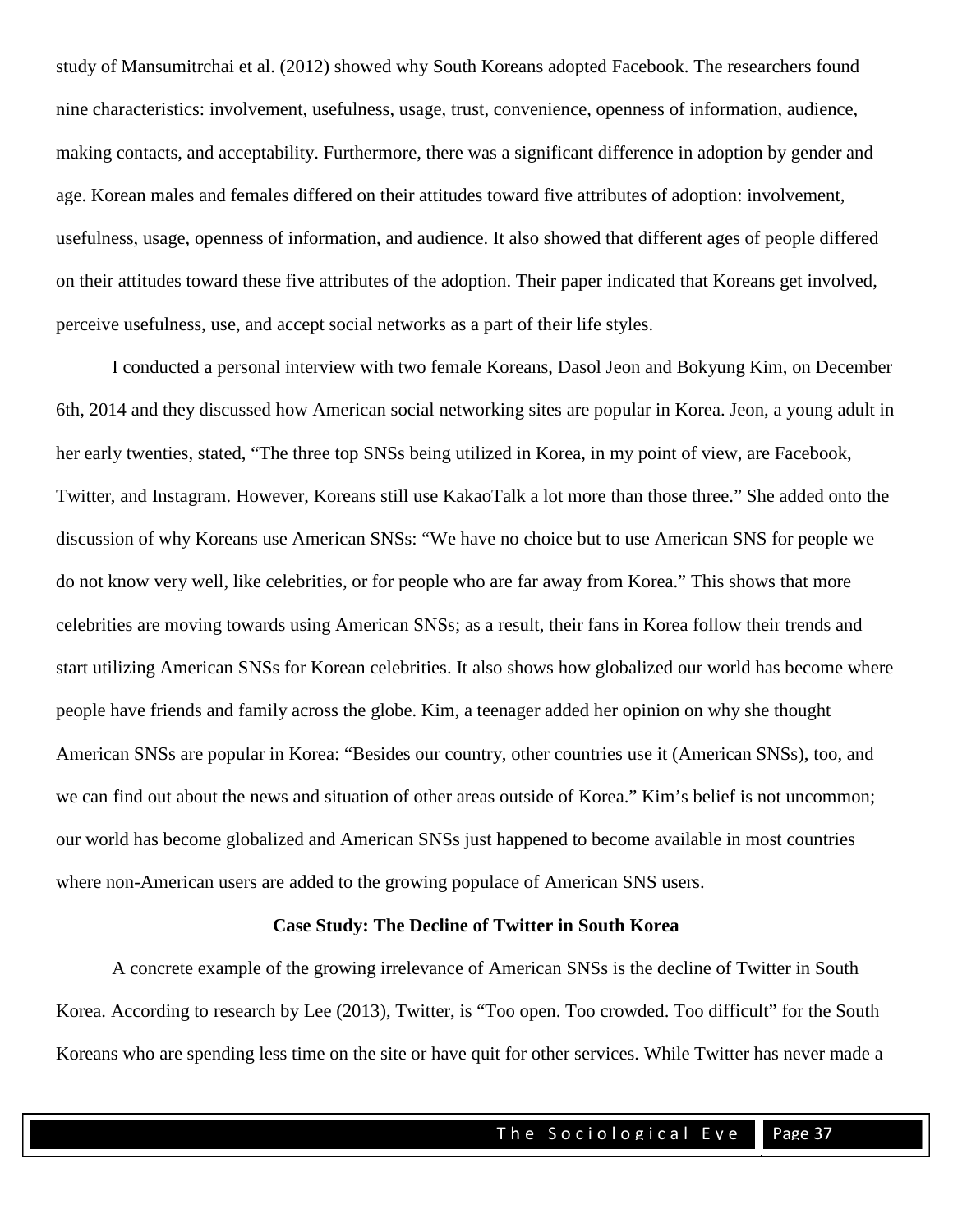profit, it made more than \$18 billion at the price of \$26 per share values. But Twitter faces a problem in trying to keep overseas users engaged in Asia and generating enough advertising to be profitable. "International users accounted for about three quarters of Twitter's members, but only a quarter of revenue in the first nine months of this year. About 25 per cent of Twitter's 232 million active users are in Asia" (Lee 2013). Led by Japan, Indonesia, South Korea and India, Asia was the fastest growing region for Twitter in summer 2010, according to Semiocast, a Paris-based social media research company. Millions of new users joined Twitter during the time of the March 2011 earthquake and tsunami in Japan and during election campaigns. Lee states "Celebrities, pop stars, politicians and opinion leaders flocked to Twitter, turning an experimental playground for early adopters into a dynamic online forum." However, Twitter's growth has stopped in South Korea because new mobile applications from companies such as South Korea's Kakao Corp. have experienced explosive growth, making them potent competitors for American social networking services.

#### **Linking SNS to Cultural Hybridization**

Are American social networking services changing South Korea's culture? Social networking services are examples of cultural hybridization, because (1) Korean SNSs and American SNSs are not exactly the same, and (2) Koreans and Americans do not have conflicts when utilizing or mixing the two different social networking services. Therefore, Korea is not being westernized by the American social networking services but is rather having a mixture of both American and Korean cultures through the different forms of SNS. For instance, while the world was introduced to SNSs with SixDegrees.com, Koreans innovated the idea of SNSs and incorporated it to make Cyworld, Korea's once-popular SNS. Yet again this time, Korea's Cyworld failed and reached its end while other social networking services in the United States became more popular by being compatible with mobile phones. Thus, creators of SNS across the world took the different aspects of the demands of the users to make a more global-friendly environment. Another example is how Koreans are utilizing American SNSs for not only American culture but also to enhance and practice their culture through a different country's social networking service.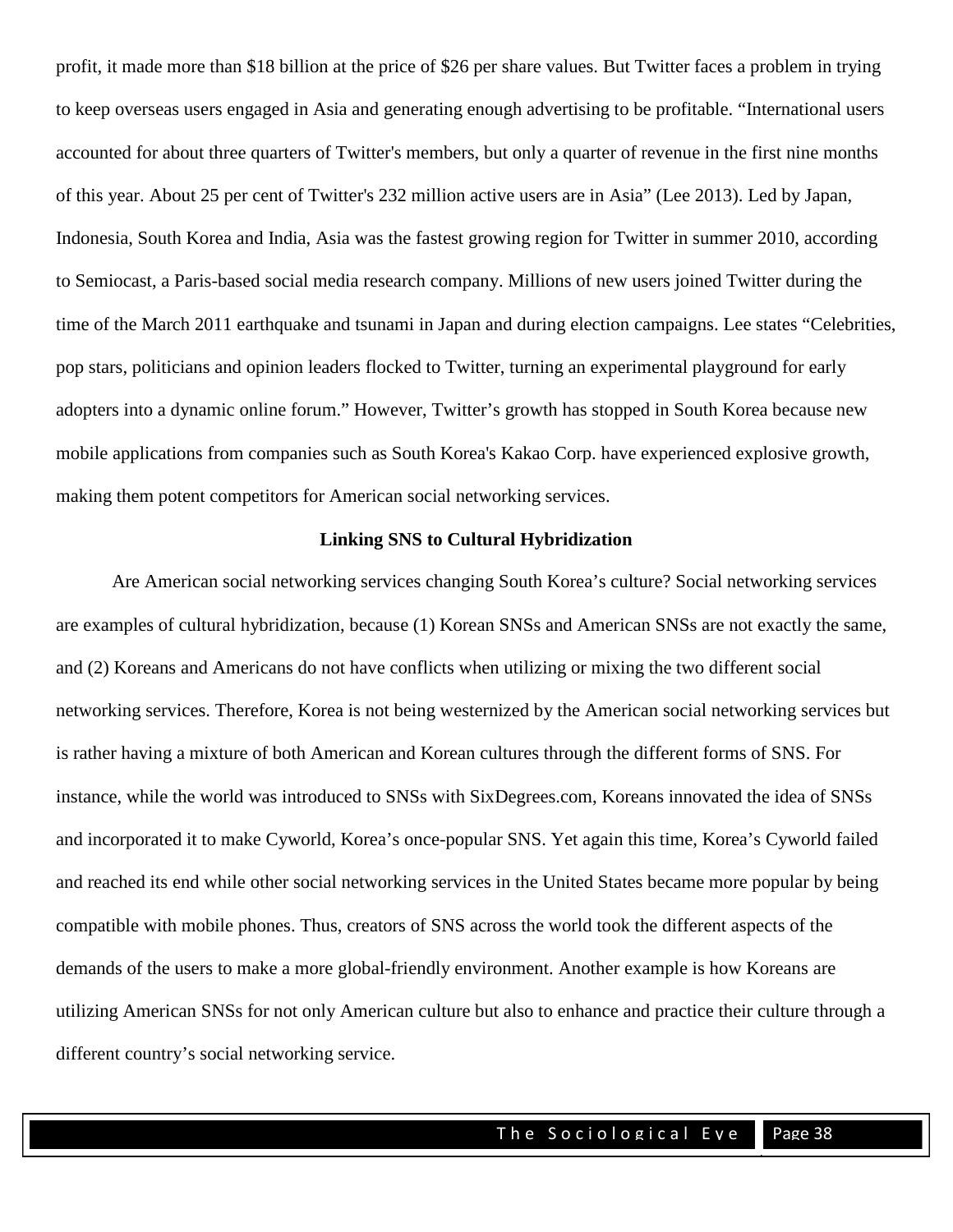Rather than saying that American social networking services are changing Korea's culture, SNSs in general are shaping the cultural flows of most countries in the world today. Using Appadurai's Five Global Cultural Flows (Ethnoscapes, Technoscapes, Financescapes, Mediascapes, and Ideoscapes), we can measure if there are any influences of cultures in social networking services (Limoncelli 2014). Ethnoscape is prevalent in America and Korea. As individuals were on the move, they took their cultures with them to connect with each other. For instance, Korean Americans use KakaoTalk to communicate with their families in Korea (and Koreans use Facebook to contact their families in the United States). Additionally, Appadurai notes that social media and technology are how we connect to each other culturally (technoscape). Furthermore, we now have the electronic capability to produce and transmit information and images globally with the social networking services. Ideoscape is shown in both countries when political images are produced by the governments through social networking services like Twitter and Facebook. With all of these characteristics, social networking services were able to be exchanged and collaborated amongst the global citizens of Korea and the United States.

 Referring to Huntington's Clash of Civilizations theory, I believe that the American SNS cannot westernize Korea, because the West is now in decline politically and economically and the non-West (Korea) has been modernizing faster than most countries. In fact, Mahbubani stated that the United States took 47 years to develop economically compared to Korea with only 11 years (2007, p. 28). Huntington argues that "sinic" civilizations (Asian countries) will become successful economically and become politically independent of the West, and I see this as true with Korea in the near future.

#### **Conclusion**

American social networking sites (SNSa) are not westernizing South Korea. American social networking sites are prominently used in South Korea because they are popular, accessible, and widely used around the world; however, they do not influence South Korea's politics or social fabric, because Koreans are still intact with preserving their culture and traditions and promote their own interests in the American and Korean SNSs. This is significant because Western civilizations were seen by many as superior to that of Asian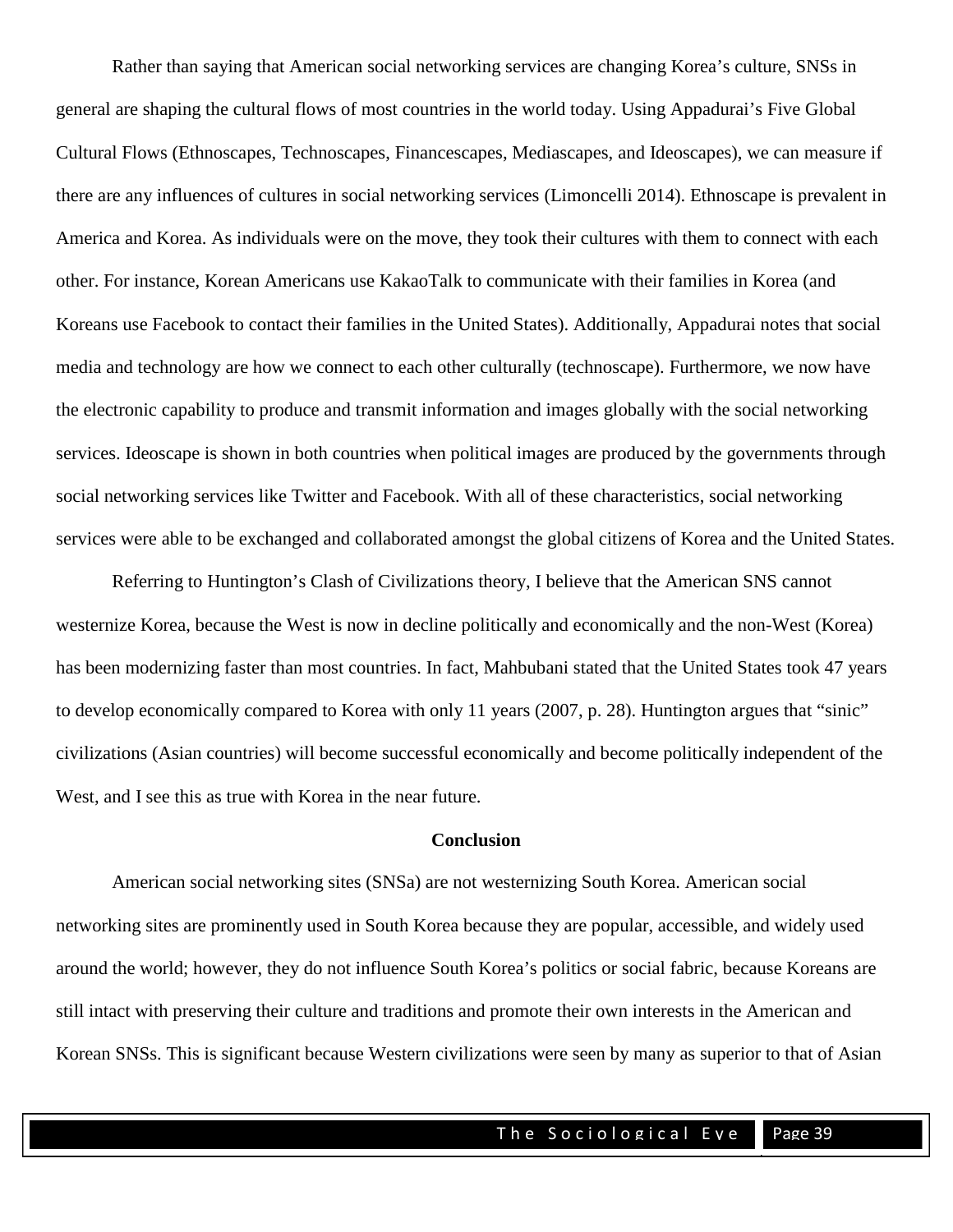civilizations even a few years ago (Mahbubani 2007). Asian civilizations, including Korea, might be awakening from their sleep and engaging with the Western civilization instead of merely copying and imitating.

As sociologists, as well as social networking sites users and global citizens, we need to study our use of SNSs because they influence society. Further research should use mixed methods research to study the breakdown of which Koreans are using both American and Korean social networking sites, compare Korean SNSs to American SNSs, examine the reasons why they are using them, and people's thoughts on which SNS they prefer. In addition to that, more research is needed on the quantitative data about how American SNSs are affecting Korea's economy-- Are the American SNS driving the Korean SNS industries out of Korea? How much of Korea's revenue are American SNSs taking over?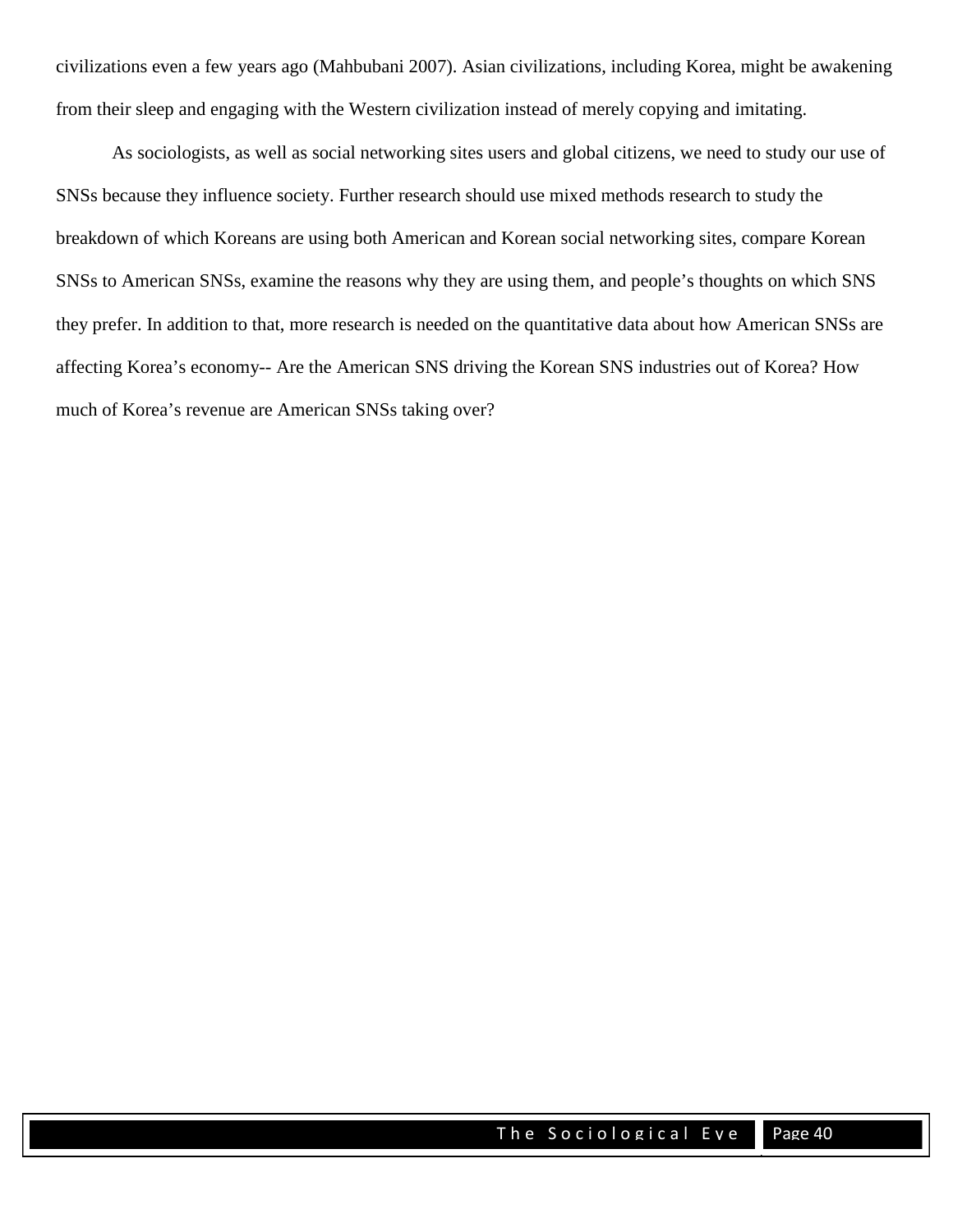#### **References**

- Barnett, George A. 2011. "Communication and the Evolution of SNS: Cultural Convergence Perspective." *Journal of Contemporary Eastern Asia.* 10(1): 43-54.
- Boyd Danah M. and Nicole B. Ellison. 2007. "Social Network Sites: Definition, History, and Scholarship." *Journal of Computer-Mediated Communication*. 13(1): 210-230.
- Bushey, Ryan. 2014. "Check Out KakaoTalk, An Insanely Popular South Korean App That Traffics 55 Billion Messages Per Day," *Business Insider*, January 4.
- Derne, Steve. 2002. "Globalization and the Reconstitution of Local Gender Arrangements." *Men and Masculinities*. Vol. 5(2): 44-164.

G.F. 2014. "How 'Gangnam Style' broke Youtube's counter," *The Economist*, December 10.

- Khan, G., Yoon, H., & Park, H. n.d. Social media communication strategies of government agencies: Twitter use in Korea and the USA. *Asian Journal Of Communication*, *24*(1), 60-78.
- Kim, Kyung-Hee and Haejin Yun. 2007. "Cying for Me, Cying for Us: Relational Dialectics in a Korean Social Network Site." *Journal of Computer-Mediated Communication*. 13(1): 298-318.

Kim, W., & Chang, J. 2007. "Cyworld, 20,000 acorn users." *Joong Ang Il Bo, p. A1.*

Kim, Yoojung, Dongyoung Sohn, and Sejung Marina Choi. 2011. "Cultural difference in motivations for using social network sites: A comparative study of American and Korean college students."*Computers in Human Behavior*. 27(1): 365 - 372

Kincaid, Jason. 2009. "Myspace Struggles In Korea, Shuts Down Regional Office," *Tech Crunch*, Feb 5.

Mahbubani, K. 2010. *Can Asians Think?*. Singapore: Marshall Cavendish International (Asia) Ptd Ltd.

- Mayers, Lisa C. 2014. "Social Networking Services (SNS) in South Korea-- What You Need To Know." *Instead*. July 8.
- Lee, Hye Ryeon, Hye Eun lee, Jounghwa Choi, Jang Hyun Kim, and Hae Lin Han. "Social Media Use, Body Image, and Psychological Well-Being: A CrossCultural Comparison of Korea and the United States."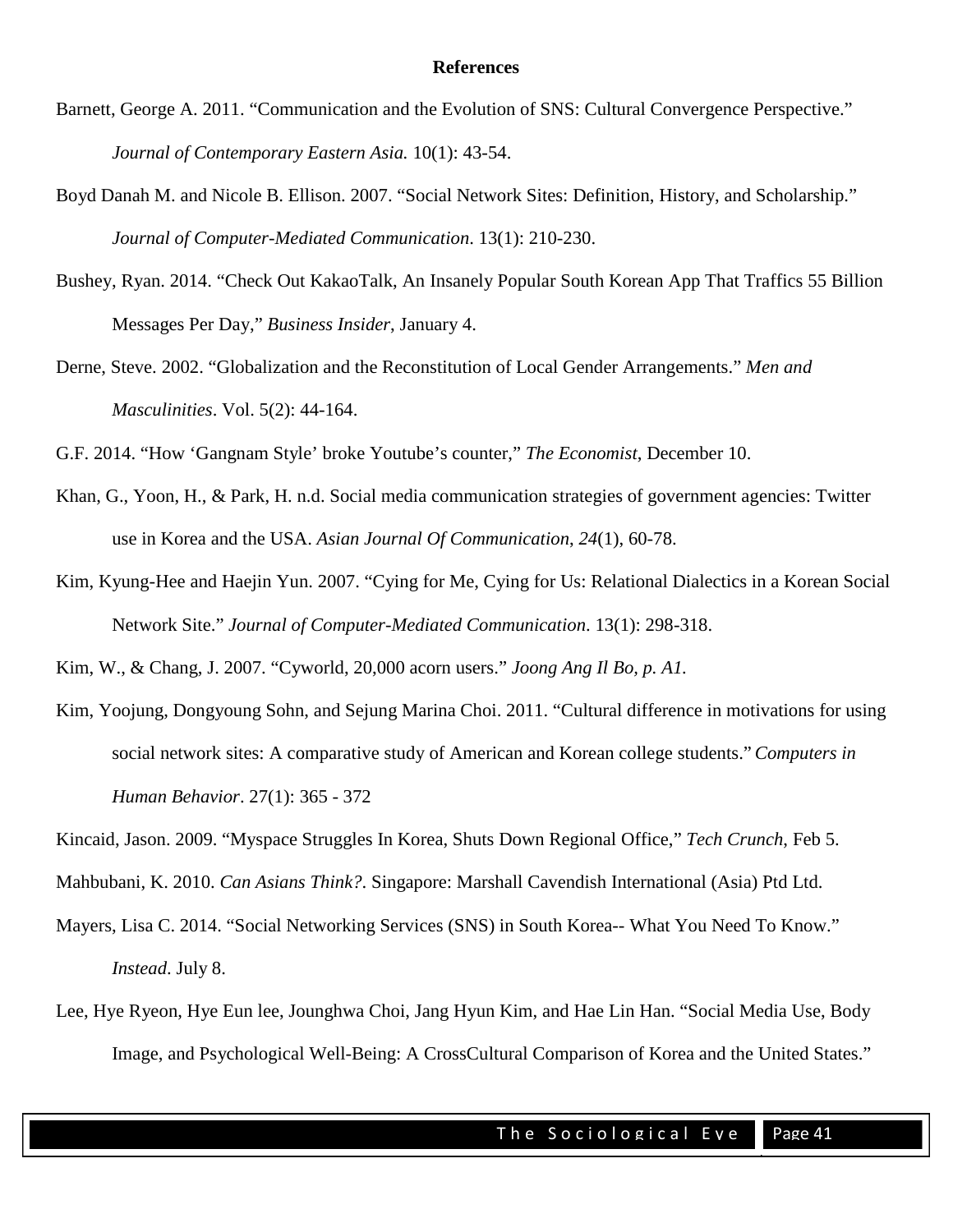*Journal of Health Communication: International Perspectives.* 19(12): 1343-1358.

Lee, Youkyung. 2013. "Slowing growth for Twitter in Asia shows challenge to keep users engaged, grow advertising." *Canadian Press, The*.

Limoncelli, Stephanie. 2013. Lecture, Sociology of Globalization, October 28, 2014.

- SK Communications. 2006. *Company and Cyworld Introduction.* Seoul, Korea: SK Communications. Socialbakers. n.d. Facebook Pages Stats in South Korea. Retrieved from <http://www.socialbakers.com/statistics/facebook/pages/local/south-korea/celebrities/?page=1-5>
- Somkiat, M., Choo-Hui, P., & Candy Lim, C. 2012. Factors Underlying the Adoption of Social Network: A Study of Facebook Users in South Korea. *International Journal Of Business And Management*, 7(24).
- Statista. 2013. Penetration of selected social networks in South Korea as of 3rd quarter 2013. http://www.statista.com/statistics/284473/south-korea-social-network-penetration/ (last accessed September 20, 2014).
- Statista. 2014. Number of Facebook users in South Korea from 2012 to 2018 (in millions). http://www.statista.com/statistics/304833/number-of-facebook-users-in-south-korea/ (last accessed September 20, 2014).
- U.S. Central Intelligence Agency. T*he World Factbook*: Korea, South. World Bank. 2013. Korea, Repu. http://data.worldbank.org/country/korea-republic (last accessed September 22, 2014).
- Woyke, E. (2006, November 13). The Korean upstart in MySpace's face. *Business Week*. Retrieved February 27, 2007 from [http://www.businessweek.com/magazine/content/06\\_46/b4009088.htm](http://www.businessweek.com/magazine/content/06_46/b4009088.htm)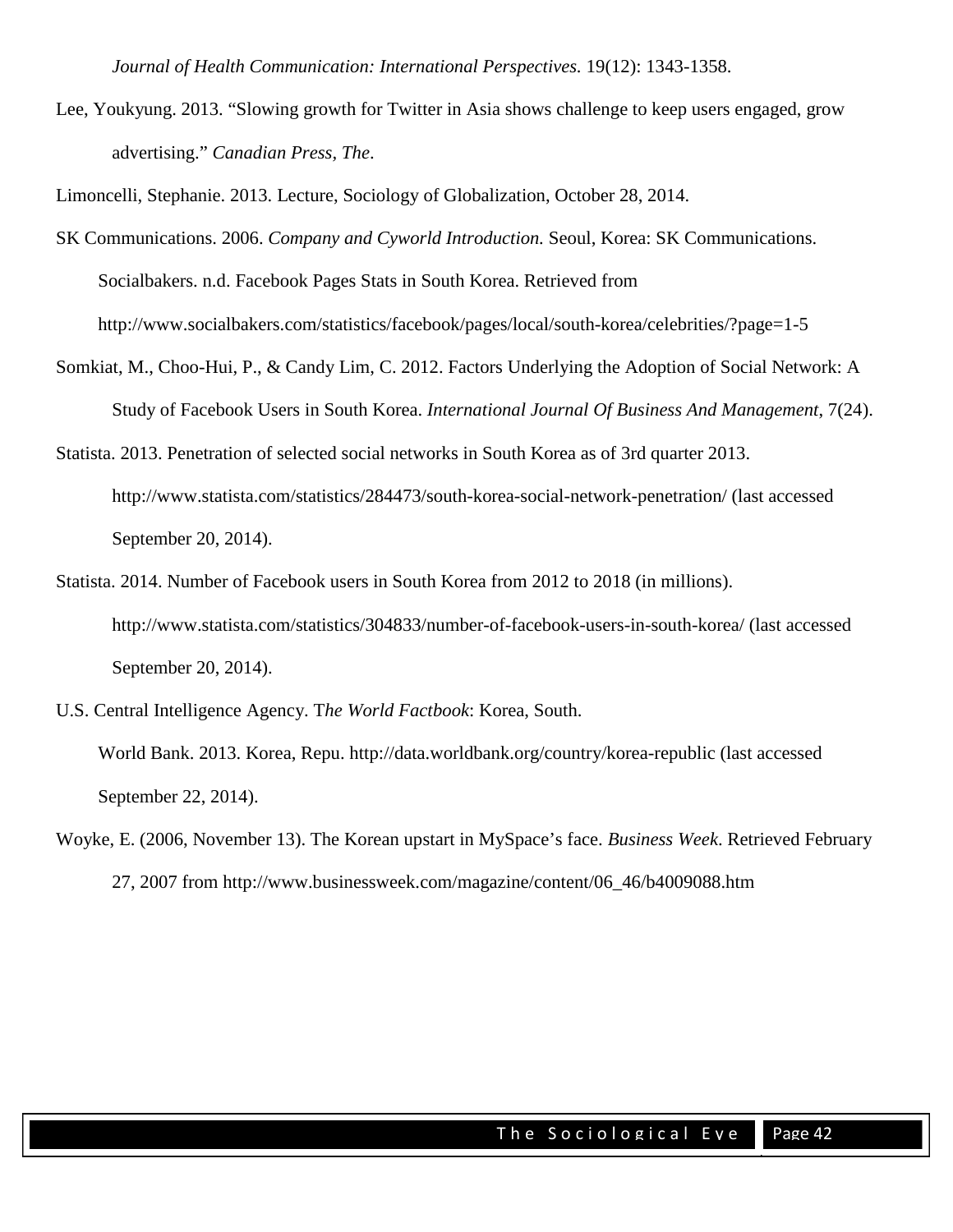### TALEEN CHOBANIAN

Taleen Chobanian is a graduating senior and sociology major at Loyola Marymount University. She is a member of the prestigious national sociology honor's society, Alpha Kappa Delta. Taleen is currently finishing her senior on the occupation of Alcatraz by Native Americans in the 1970s, looking at the occupiers motivations, strategies and tactics. Taleen is looking forward to commencement, and taking the first step in the pursuit of her career goals



#### **Transnational Surrogacy in India and its effect on the Surrogates**

#### **Introduction**

 Surrogacy has risen at a startling rate all across the world. Since the introduction of IVF, different ways of child bearing have developed and discovered. With advanced of medical technology, choices in child bearing, and globalization, a market for transnational surrogacy and surrogate children has prospered. However, there are concerns over the health of the children and women, the social implications, and ethical concerns that come about in societies around the world. The problem of purchasing a woman's body, issues of free choice, and threats to human dignity also arises with this growing trend. This paper will specifically focus on the extent of exploitation these women endure, health risks, and ethical concerns of cross-border surrogacy. My thesis is that the risks may exceed the benefits. My primary research question will be to what extent the transnational surrogacy process exploits these Indian women who carry children for parents in other countries. With the use of several articles, class lecture and interviews with surrogates in India, I will expose how surrogates in India are being violated and I will uncover to what extent violation is realized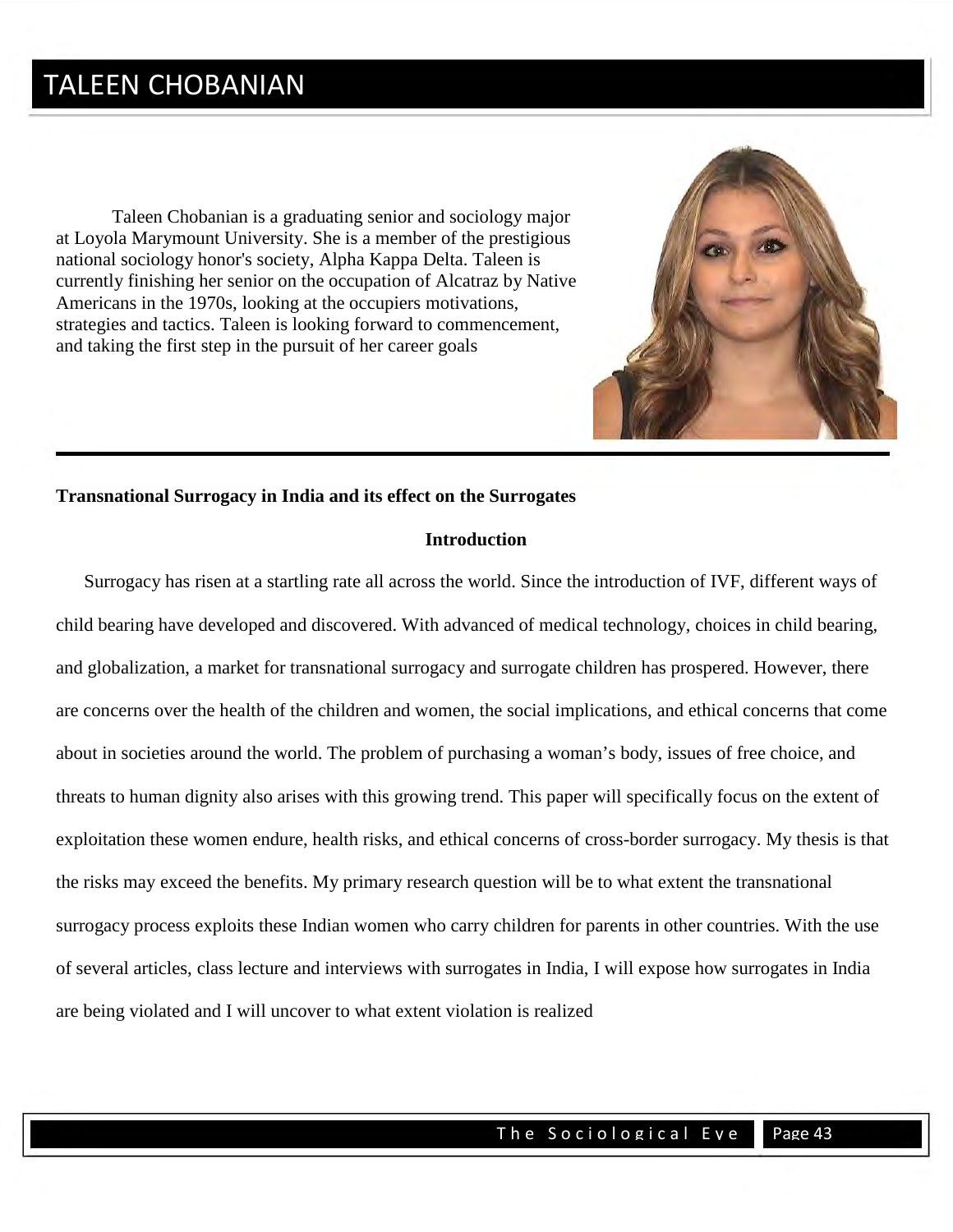#### **Background on the Rise of Surrogacy Worldwide**

In response to the demands of people looking to be parents, a transnational industry has risen in recent years. Reproductive functions are now open to public consumption as a good. The practice of transnational surrogacy involves a woman being contracted to carry the genetic fetus of an infertile foreign couple and being paid to deliver the finished product, a baby. Surrogacy involves intended parents, surrogates, doctors and clinics, country laws and facilitators who make the connections between the first three parties. This international industry is a clear product of globalization and capitalism where money is being legally exchanged for babies. The rent a womb industry has reached two billion dollars in India alone. Cost of the entire procedure oversees varies between \$25,000 to \$40,000 compared to \$80,000 to \$100,000 in the U.S. Indian surrogates are paid up to \$3,000 however upper caste woman are paid higher due to them being upper class, having more education and can often provide successful pregnancy history. Surrogates however, rarely receive the full amount stated in their contracts. Surrogates payments depend on the parents fulfilling their obligations and paying the recruiting agents and the intermediaries. Even though surrogates who do receive payment make more money than they would participating I other work in the economy they are in, what they earn is not even close to what surrogates in the West make (Pande 2011). For the same product they produce they are paid exploitative wages.

Due to the lack of regulations in India according to Pande, there is a lack of data collection so there is no real numbers on how many surrogacy centers operate inn India. In 2012, around 600 clinics were registered with the government, 400 more clinics were under the radar. . According to Yashodhara Mharte, a fertility consultant at Mumbai's Center for Human Reproduction, "between 100-150 surrogate babies are born each year in India… compared to perhaps 500-600 surrogate babies are born each year throughout the world" (Pande 2011). By 2012 this number increased to approximately 2,000 births by surrogacy in India. In India most major cities have surrogacy services some of these cities are Mumbai, Delhi, Bengaluru, Indore and Kolkata.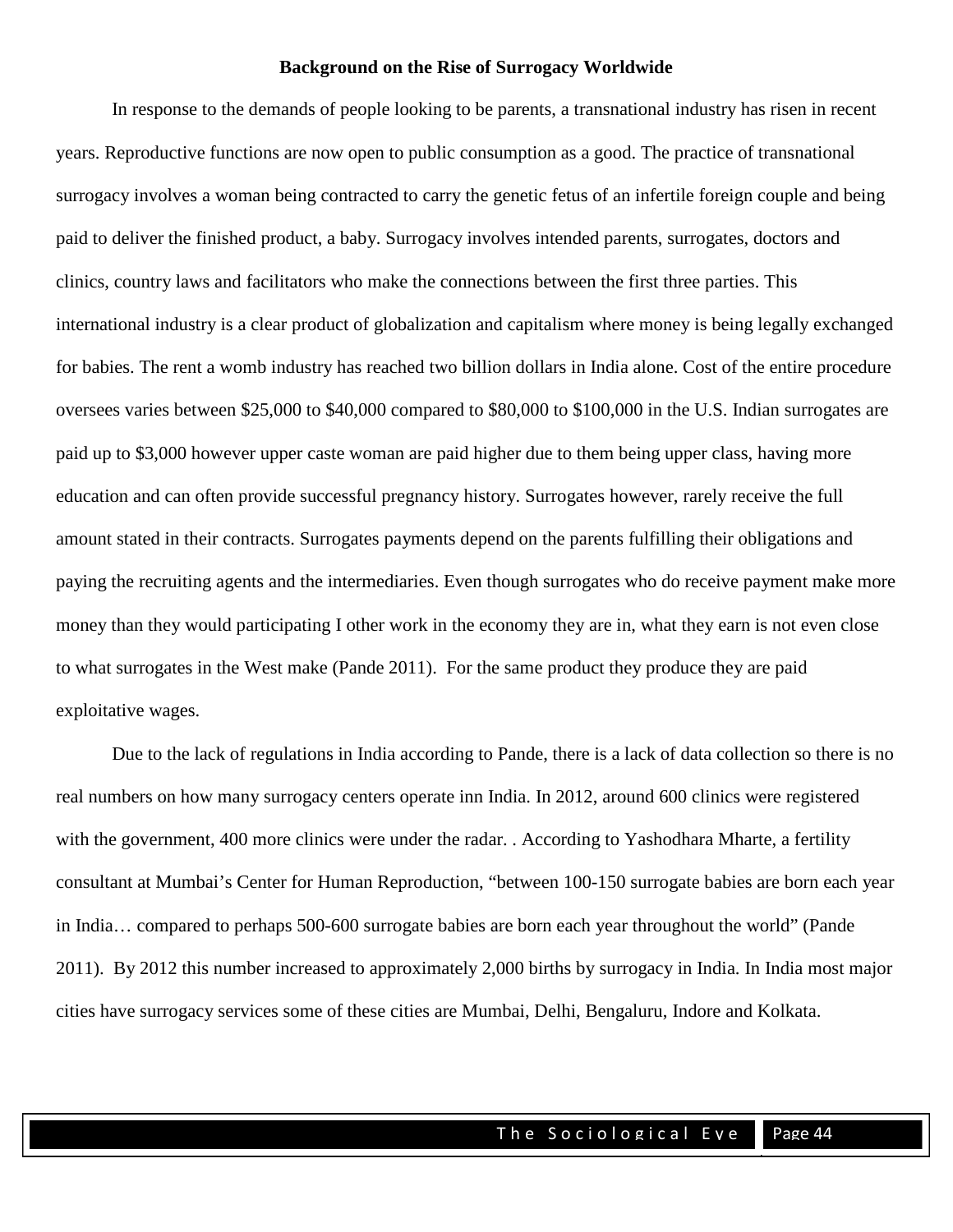So why is transnational surrogacy so popular in India? This is due to various factors the most important being cheap costs, large numbers of well-qualified and English-speaking doctors, well-equipped private clinics, large amounts of potential surrogate women who are usually not drug or alcohol users for religious and cultural reasons and a large overseas population of Indian origin who often combine cheaper treatment with a family visit. Also in India, the commissioner's costs, including the payment to the surrogate woman and expenses for travel and medical procedures, is a lot less compared to surrogacy in the United States. According to Jeffrey Kirby's article "Transnational Gestational Surrogacy: Does It Have to Be Exploitative?" surrogacy commodifies reproduction and creates a set price for babies to be bought and sold.

#### **Background of Surrogacy in India**

In the past few decades, medical tourism has been gaining momentum in India. It is a sector that the Confederation of Indian Industry predicts will generate U.S \$2.3 billion annually by 2012 (Brenhouse 2010). According to Amrita Pande's article "Transnational Commercial Surrogacy in India: Gifts for Global Sisters?" India is especially interesting when it comes to transnational surrogacy since it is the first developing country with a blooming industry in business of surrogacy. However, due to the moral and ethical debates surrounding surrogacy, many countries like China, the Czech Republic, Denmark, France, Germany, Italy, Mexico, Saudi Arabia, Spain, Sweden, Switzerland, Taiwan, Turkey and some United States have banned surrogacy in general. Some countries have partial bans and regulations like in Hong Kong, Hungary, Israel, South Africa, Brazil, and the United Kingdom. The Indian surrogacy structure however is very close to the liberal model of surrogacy in California. In California surrogacy is managed by private agencies that screen, match and regulate the deals according to their own set rules (Pande 2011). According to Amrita Pande's article while several countries In Latin America and Asia, Including India, Cuba, Jordan, Malaysia, Singapore and Thailand, actively promote medical tourism, India is considered one of the world leaders, second only to Thailand. In India according to Pande (2011), clinics operate without the state interfering but often are supported by the government for "medical tourism". India is considered one of the world leaders of "medical tourism" second to Thailand.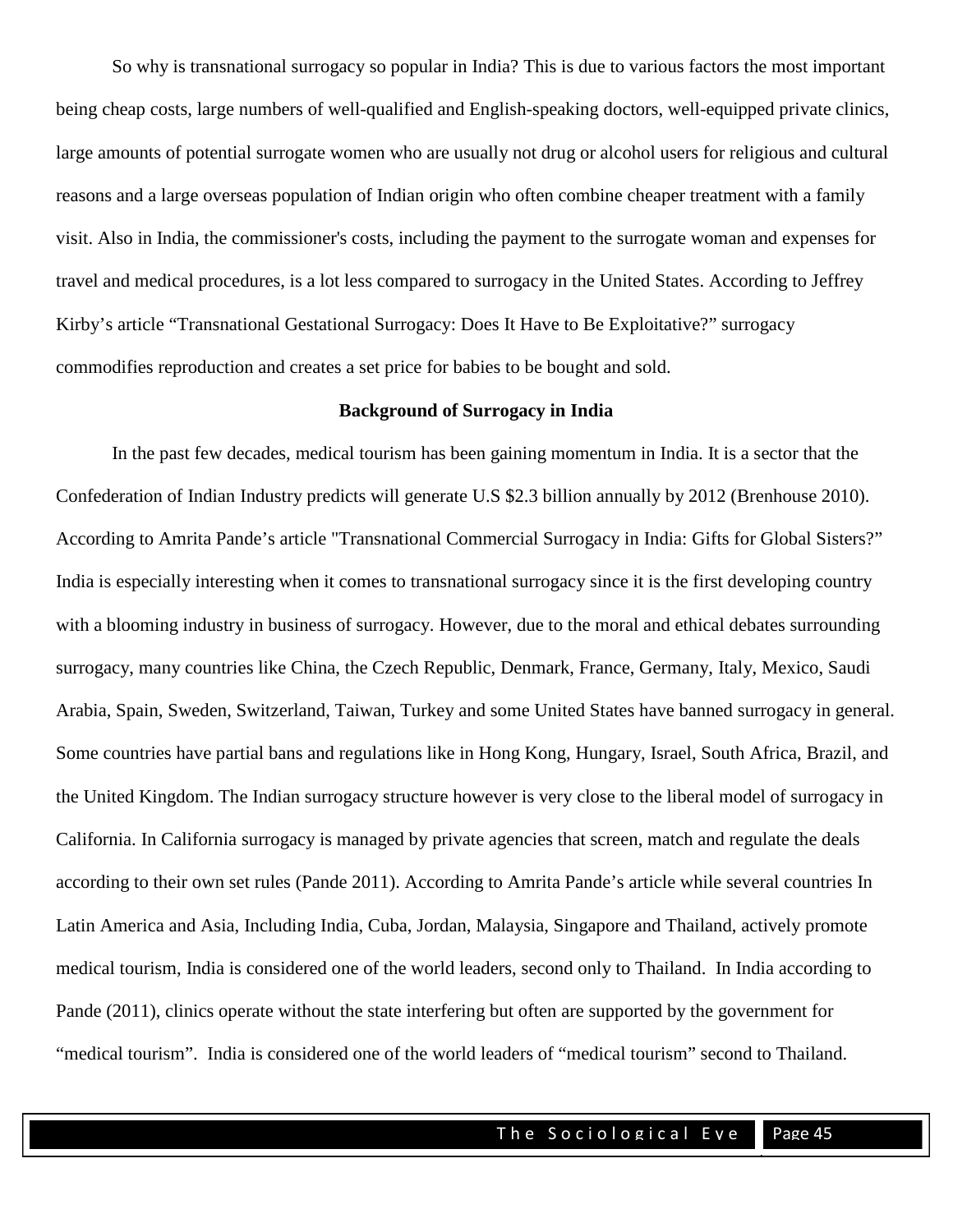Although surrogacy is often viewed as a secret industry in many countries, surrogates are usually stigmatized in India. (Pande 2011) The reasons for this stigmatization often correlate with sex work. People are not aware of the technology that gets these surrogates pregnant and instead they associate it with sexual intercourse. In the media movies and television shows add to the misconception by equating surrogates with sex workers.

According to Pande (2011) there are several factors working In favor of India as a destination for such travel - cheap costs, large numbers of well-qualified and English-speaking doctors with degrees and training from prestigious medical schools in India and abroad, well-equipped private clinics and a large overseas population of Indian origin who often combine cheaper treatment with a family visit. The majority of medical travellers to India are cardiac patients but an increasing number of patients are coming for joint replacement, plastic surgery and eye treatment. Reproductive tourism, cross-border reproductive care (CBRC), is the latest addition to this ever-growing list of services.

#### **The Business of Surrogacy**

According to Pande's (2011) research, in order to attract couples from other countries, clinics market assisted reproduction treatments through both print and electronic media. The primary marketing tools used are exclusive package deals offered to the clients. For instance, one website announces 'See Taj Mahal by the moonlight while your embryo grows in a Petri-dish' and another, cleverly named 'http://karmaofbaby.blogspot.com', advertises a deal that not only Includes 'IVF and surrogacy with talented UK-trained doctors, clinics with excellent sanitation and modern facilities, and full legal support', but also 'a clean and luxurious bed and breakfast accommodations in a posh location of town, transportation, a mobile phone while in India and sight-seeing tours'.

#### **Governmental Guidelines**

Clients are also drawn by the complete absence of regulations in India. Although commercial surrogacy was legalized in India in 2002, there are currently no laws regulating surrogacy in clinics. Fertility clinics, like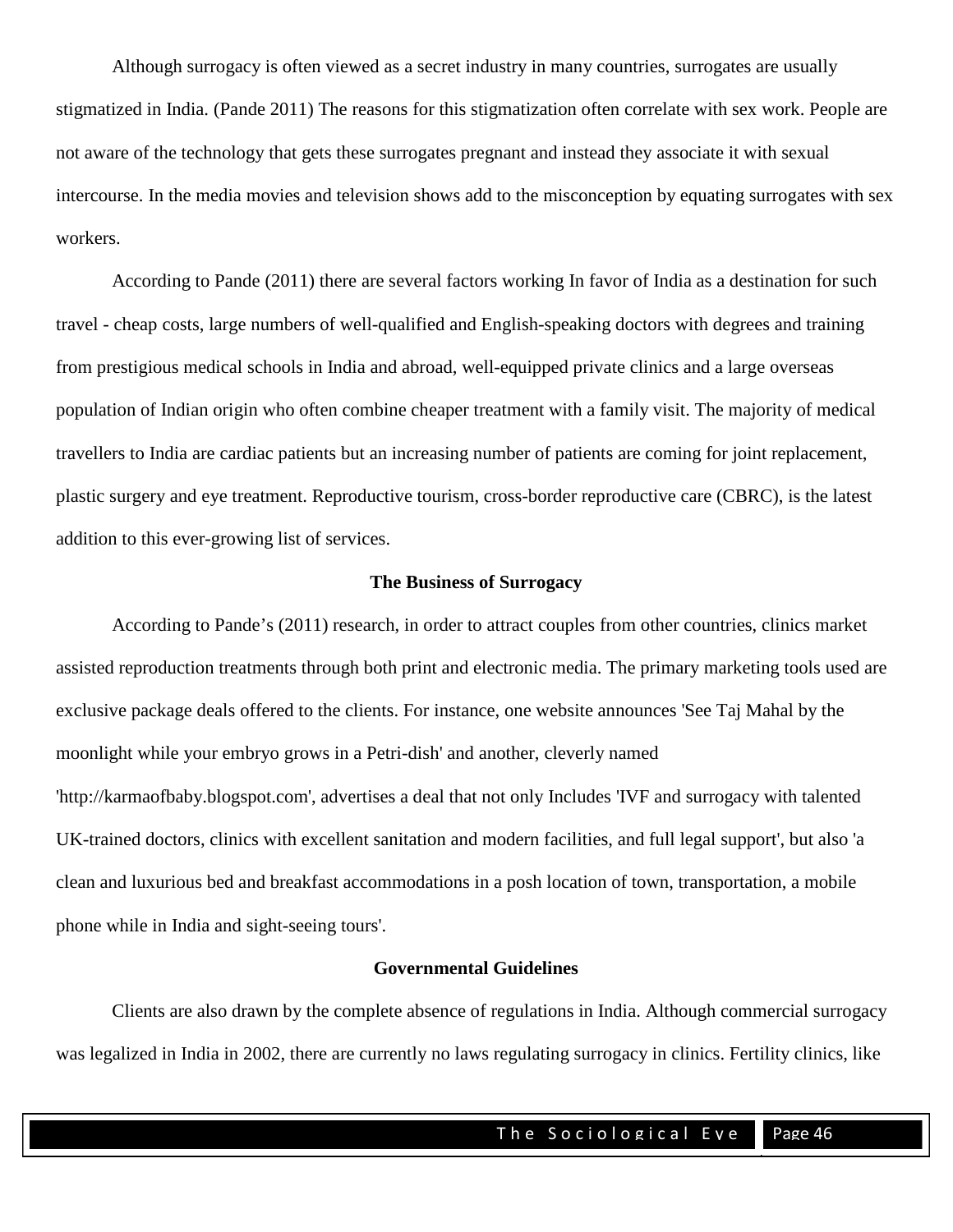the clinic studied here, are free to consider or reject the suggestions made by the Guidelines for Accreditation, Supervision and Regulation of Assisted Reproductive Technology issued by the Indian Council for Medical Research (ICMR) in 2005 (Pande 2011). In November 2010, the ICMR submitted a final set of guidelines for the Assisted Reproductive Technology Act to the Law Ministry. Until a law is passed clinics can continue to work in a legal void. In 2004, the government launched an international advertising campaign and declared that treatment of foreign patients is legally an export and deemed eligible for all fiscal Incentives extended to export earnings. Fariyal Ross-Sheriff's article Transnational Cross-Racial Surrogacy: Issues and Concerns states:

"The ethics and morality of surrogacy are debated internationally, and policies differ from country to country. Australia, China, Denmark, France, Germany, Mexico, Spain, Switzerland, and Turkey have banned surrogacy" (Sheriff 2012, p. 125)

There must be serious ethical reasons causing surrogacy to be banned in those countries. Interestingly however, this practice continues in India and has actually grown throughout the years because of the immense profit that is being made. The U.S allows surrogacy but only not for profit, yet some surrogates use surrogacy as a way to make money.

In 2009, the number of reported surrogate pregnancies totaled at least 400, a fourfold increase from 2007, according to the latest data available from the Indian Society for Assisted Reproduction. These high numbers make India one of the leading destinations for commercial surrogacy, a category that includes Panama, Thailand, Ukraine and other countries where it can be cheaply and easily done. However, that status could be threatened by efforts now under way. As part of a debate over surrogacy regulations, a government agency proposed banning all foreign clients during summer 2014, according to India news reports. Separate rules adopted recently effectively block foreign customers who are gay, single or married for fewer than two years.

#### **Conditions of Surrogacy**

One of the biggest selling points of clinics in India is that they run the medical staff can monitor several surrogacy hostels where the surrogates are literally kept under constant surveillance during their pregnancy —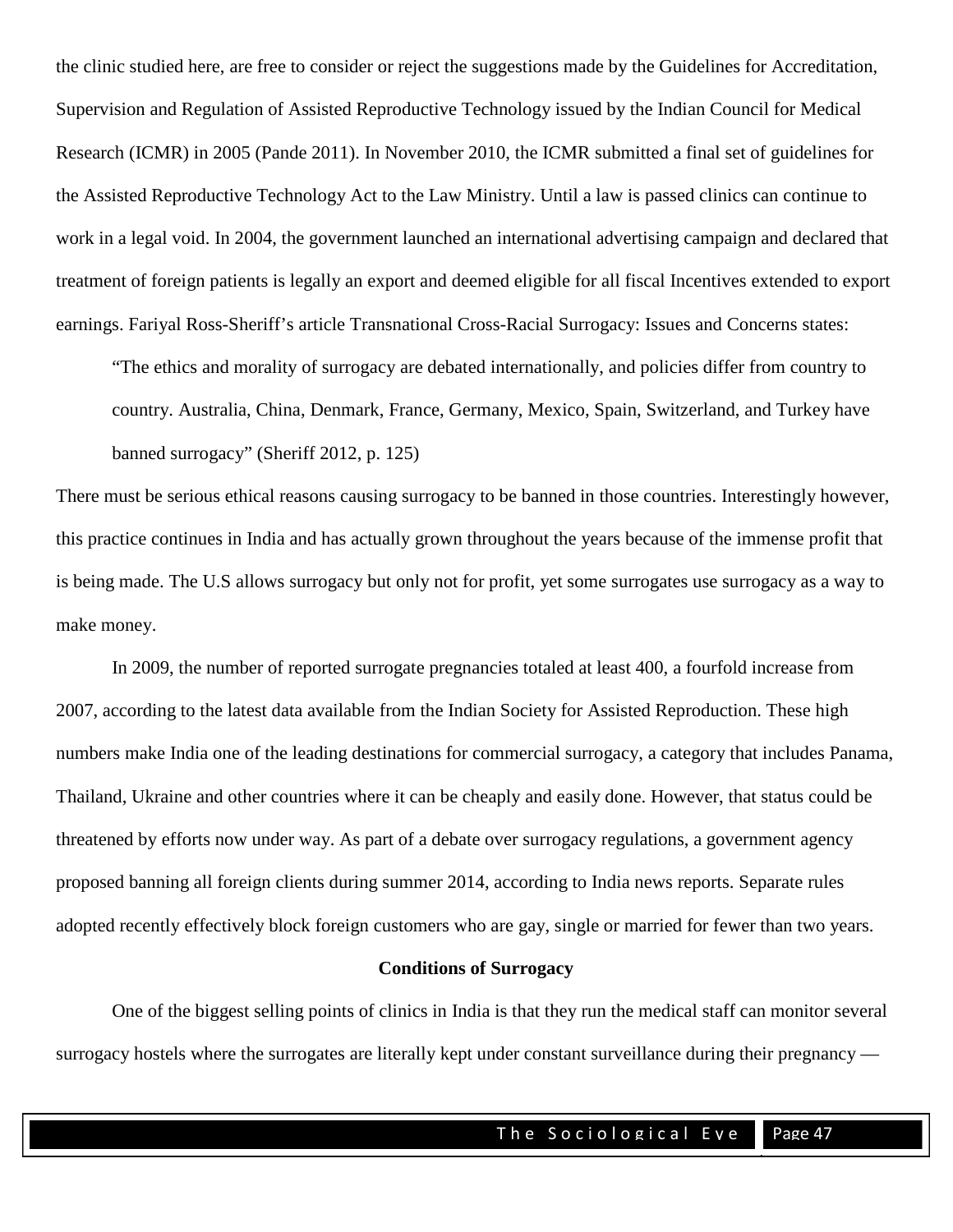their food, medicines and daily activities. All the surrogates in clinics in India usually live together, in a room lined with iron beds and nothing else. Husbands and family members are allowed to visit but not stay overnight. The women have nothing to do except walk around the hostel and share their troubles, experiences and gossip with the other surrogates while they wait for the next injection. For the mothers-to-be, life is droning during their time spent in hostels. Nurses keep close tabs on the women, who usually live four to six to a room. Their typical day consists of waking up at sunrise, in narrow beds, and eating breakfast soon after. In the afternoon came lunch, milk and snacks then sleep followed by dinner. Usually there are vitamins or injections to take. As they wait for their due dates, the surrogates bond over television and gossip, or take classes in trades like hair cutting and nail-painting.

#### **Profits for Commissioners**

According to Jeffrey Kirby's article "Transnational Gestational Surrogacy: Does It Have to Be Exploitative?" a primary goal of commissioners is to secure surrogacy services for less cost than what they would be required to pay in their country of residence. In India, the commissioner's costs, including the payment to the surrogate woman and expenses for travel and medical procedures, is a lot less compared to surrogacy in the United States. The other benefits for commissioners in India are the large amount of potential surrogate women who are usually not drug or alcohol users for religious and cultural reasons (Kirby 2014). According to Kirby (2014), surrogacy commodifies reproduction and creates a set price for babies to be bought and sold. This commodification of reproduction is very profitable for commissioners living in a place like India where this new industry is seemingly an easy profit without much work for the commissioners to do. However this begs the question of how appropriate it is to purchase a child for such a profit. Babies now have a price and are bought and sold like any other product. Commissioners are marketing the baby selling industry and a product or business exchange and are completely avoiding the ethical and exploitive implications of such a practice.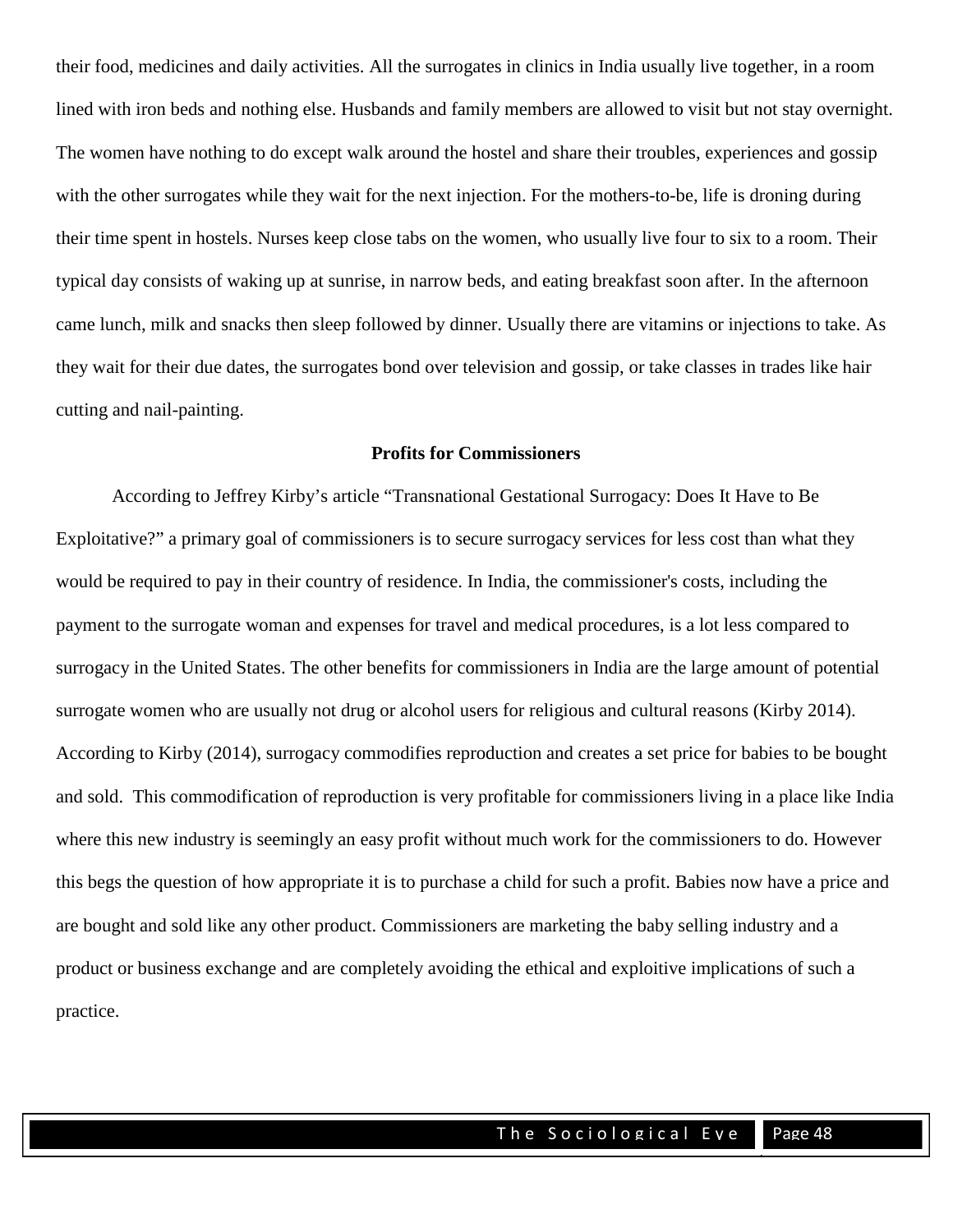#### **Sacrifices Surrogates make**

Not only is surrogacy an ethical issue in regard to the women carrying the child it is also a huge life changing commitment. According to Amrita Banerjee's article "Race and a Transnational Reproductive Caste System: Indian Transnational Surrogacy":

Indian surrogates are required to put their identities as wives, mothers to their own children, and members of their own communities on hold during the course of pregnancy. It is as if the surrogates must learn to "de-structure" the normal clocks of their lives, and "re-structure" their lives around the standardized "maternal clock" of the industry (Banerjee 2013).

This insight into how surrogacy changes women's lives shows the clear violation of these women and the intrusion surrogacy imposes on their personal relationships. These women's wombs are used for profit and not only are they taken advantage of for being women, the sacrifice they make out of their personal lives is enormous. When a woman is pregnant she cannot function as she used to, it takes away from her family life, marriage and social life. Also many times theses women are from poor families and already have children. They will become surrogates to make money they would not make anywhere else. They are desperate often illiterate due to a lack of education. Many are no even aware that if the parents decided they do not want the child they will have to get an abortion. They sign paperwork they can't read so in turn they can be lied to about how much they are going to make. These women do not even have a say as to how to have the child, often doctors preform C-sections without the surrogate's health in mind. Many surrogates are left with permanent pain because of the procedures. They are not the ones who are valued in this deal; they are not truly treated like pregnant women with affection and care. They are exploited on almost every level imaginable for a profit. Many women who seek surrogates believe they are women helping other women out but do not take into consideration the economic and social disadvantages these women already face.

According to the lecture from class by Professor Limoncelli, sociologists who study gender and feminist scholars have pointed out that Globalization affects men and women differently (Limoncelli 2014). Also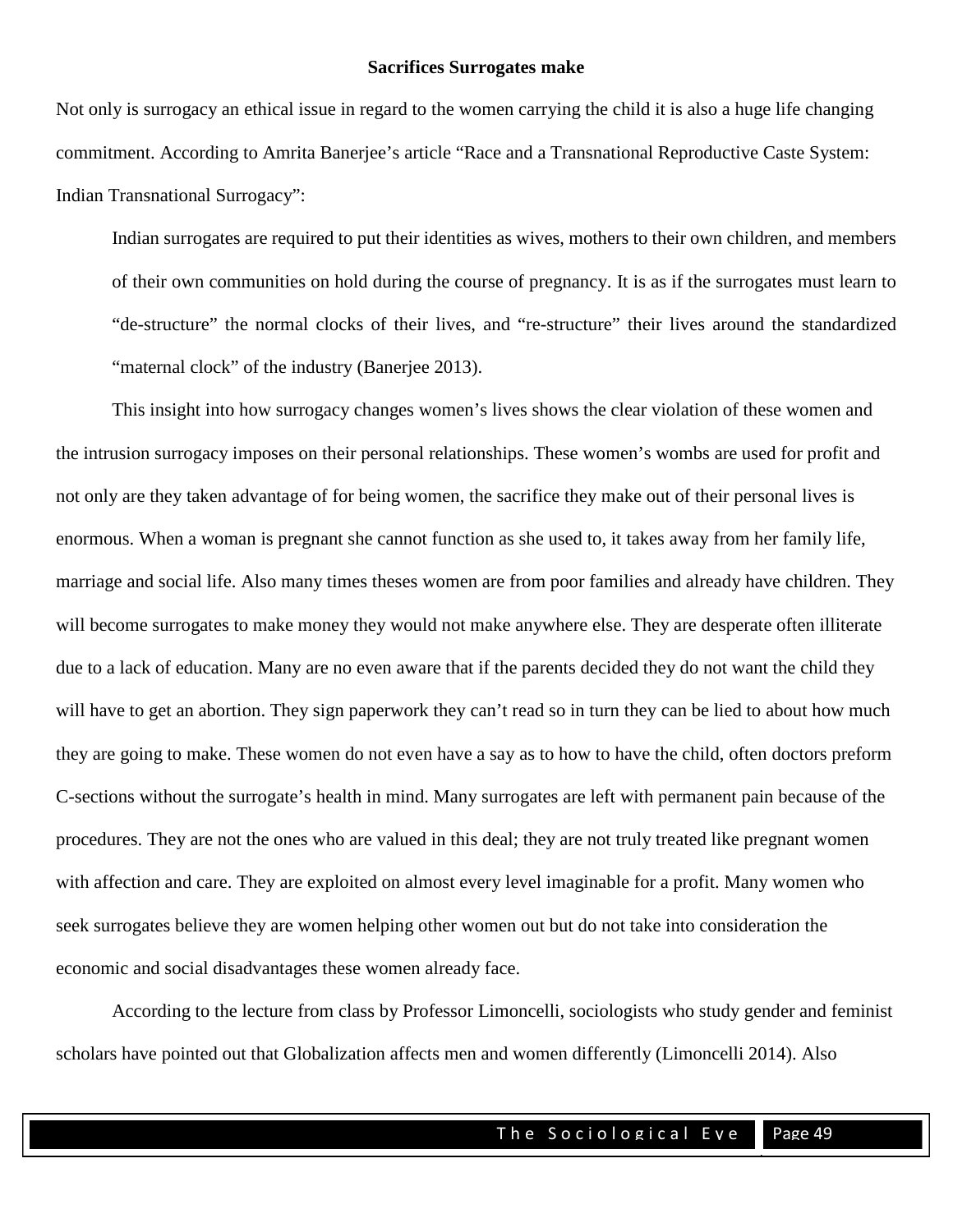discussed in class was how social processes and organizations are gendered – i.e., based on assumptions about men and women, about masculinity and femininity. Globalization is not only gendered, but it affects and is affected by issues of gender inequality. In India women are unequal to men when it comes to the freedoms they have to choose modern trends and jobs. Women in India are often placed by societies norms and values to work in traditional roles and are most often not allowed to join the now feminized labor market globalization has created. This is why surrogacy is such a controversial job for women in India. Surrogacy challenges the traditional childbearing role of women into a profitable job. A sacred act between a husband and wife is now viewed as being exposed by surrogacy. Due to a lack of education of the masses as mentioned earlier most Indians do not view surrogacy as a scientific and technological entity but rather associate it with sex and sexual promiscuity. Indian woman are viewed as dirty when they use their reproductive organs for the financial advancement of their family.

In Steve Derne's article "Globalization and the Reconstruction of Local Gender Arrangements", Derne argues Indian men reject modern western women's style and instead stress the "traditional" Indian woman in order to differentiate Indian culture from Western culture. According to Derne Indian men believe women should be associated with home and family, should wear traditional clothing, cook traditional food, obey husbands, participate in religious activities, and should be modest, shy, and know "shame". With all these expectations set upon Indian women it is hard for the select few in villages who dare to become surrogates to deal with the negative backlash and sanctioning for becoming surrogates. Derne includes a quote from Gandhi that shows the cultural ideas on women in the home:

Have plenty of work in their own homes... They may give peace to a husband when he returns home tired, minister to him, sooth him if angry and do any other work they can staying at home (Derne, Gandhi 1920)

Even though Gandhi encouraged women to produce goods on the home as independent workers, he still believed there was no need for women to go to work outside of their homes for a measly salary. Surrogacy is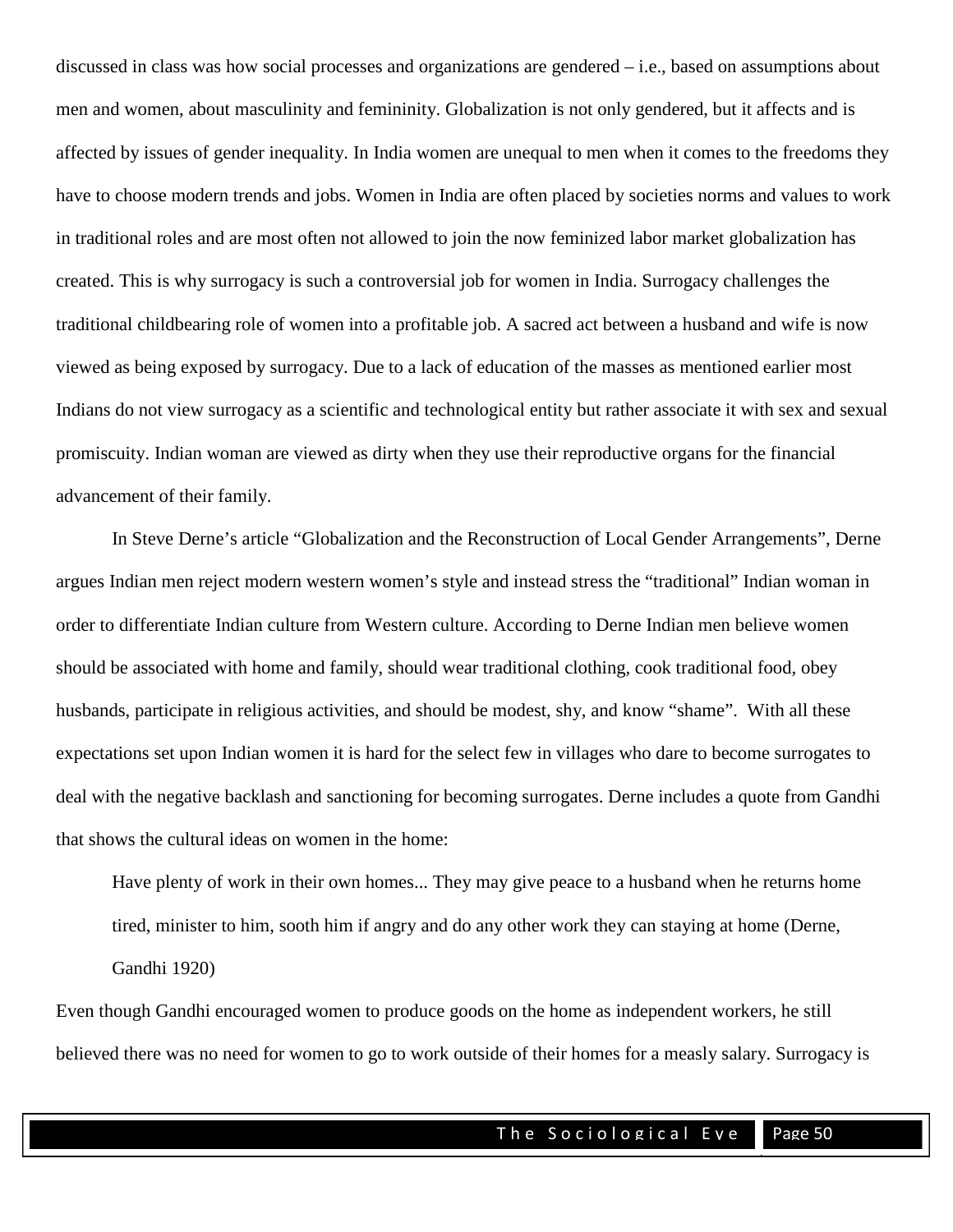clearly challenging ideas such as Gandhi's in our modern ever-evolving society today. However, in India where men still have control and dominance over women's jobs, dress and lifestyle, surrogacy is slow to become accepted in India as a job for women to do.

#### **Interviews with Surrogates and Intended parents**

 Kevin Voigt and Mallika Kapur for CNN did a report on surrogacy in India in 2013 called "Wombs for Rent: India's Surrogate Mother Boomtown." They visited a hostel in Anand -- a small city known as the "milk capital" of India in the far western state of Gujarat. There they came across 50 surrogate mothers living together, each who will earn around U.S. \$8,000 for carrying a baby. One of the surrogates named Manjula expressed, "It's a lot of money. For people like us who have never seen money, it's a lot of money." This is the second time Manjula, a 30-year-old who has a son and two daughters of her own, has carried a child for income. Before surrogacy, she and her husband used to earn less than \$2 a day working in the fields. Manjula explained, "The first time I came, I made a house. Now I have come for my daughter. I have to educate her, I have to get her married." (Voigt and Kapur 2013) Critics call India's surrogacy clinics baby-making factories. Ranjana Kumari, a women's rights activist and director of the Center for Social Research in New Delhi told CNN, "Commercialization has led to a lot of financial exploitation of these women" (Voigt and Kapur 2013). Although surrogates interviewed by CNN in Anand said they get as much as U.S. \$8,000, Kumari explained often these clinics do not follow through with that promised amount and really only pay up as little as U.S.\$800. Kumari went on to explain how surrogacy in India is not really a profitable business for surrogates as is presented. She also expressed her thoughts by saying if someone really wants to have a child, their friend or relative should offer a womb. Kumari is troubled that instead the wombs of poor women are being used. She compared surrogacy to organ sale. However, as opposed Kumari is to the practice the surrogates in this town reported high satisfaction with the arrangement stating, "I've got a chance now to make my life, and God has been kind" (Voigt and Kapur 2013).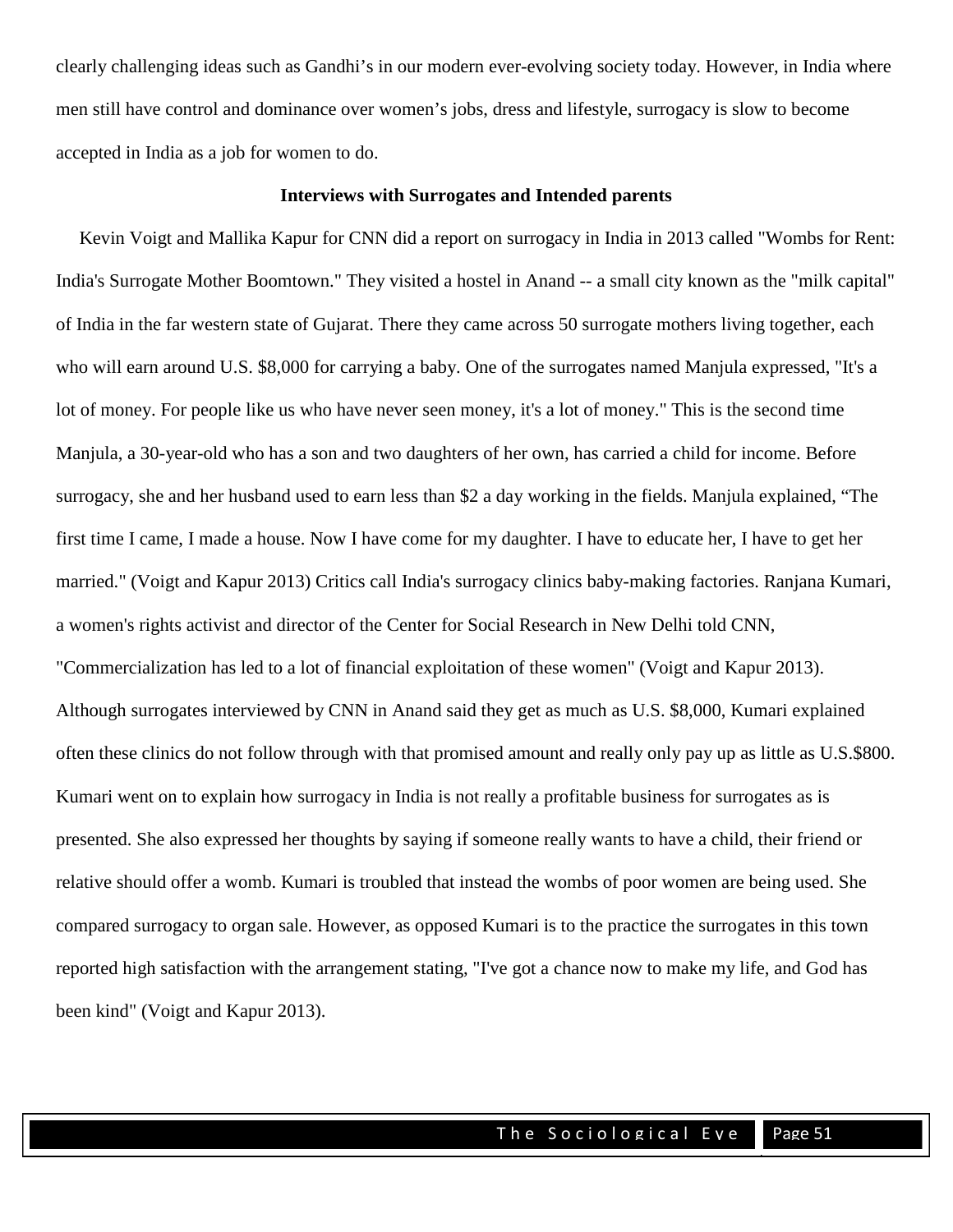At the Akanksha clinic in Anand, a surrogate who successfully gives birth earns the equivalent of at least \$7,500. Twins bring an extra \$1,500 to \$2,000. That amount of money could change many poor Indian families' lives. Stephanie M. Lee a writer for the San Francisco Chronicle traveled to India and followed Manisha Parmar 29, a surrogate and the family she was carrying the child for the Kowalski's. Jennifer Kowalski's plan went through 20 rounds of intrauterine insemination, using a catheter to place Steve's sperm in her uterus. She underwent two cycles of in vitro fertilization, doctors implanting fertilized eggs in her uterus, but each try ended unsuccessfully. She even tried acupuncture to boost her fertility. The Kowalski's frustration turned to desperation. At a nontraditional clinic in Los Gatos, the doctors recommended a controversial therapy not allowed in the United States. It involved injecting Jennifer with Steve's white blood cells. Her immune system, the doctors advised, would stop seeing his cells as foreign and improve the likelihood of a pregnancy. Five times over six months, the Kowalski's went to a clinic in a Mexican border town for treatments. But the only changes Jennifer experienced were swollen arms and red welts.

The time and money they spent was adding up to almost \$30,000 in time frame of just four years. They considered adopting a child but feared the process would take to long and due to their age, 40, they wanted a child as soon as they could get one and they both preferred to have a baby who shared their genes. The only alternative left was for another woman to carry their child. Jennifer began persistently researching commercial surrogacy, only to find that the financial and legal obstacles were astonishing. In the United States where things were legally sanctioned, the price - as much as \$150,000 - was beyond their means. Then Jennifer discovered another option: a medical center where a surrogate would cost about \$20,000, The Akanksha Infertility Clinic in India. More than a quarter of Akanksha's clients live in India. The rest come from the United States, the United Kingdom, Japan and other countries where commercial surrogacy is illegal or legally complicated. The clinic's success has helped the city of Anand prosper. A city that was once known for dairy production was now known for being a baby industry town. Visiting customers fill hotels, restaurants and souvenir shops where they can even find baby clothes and products.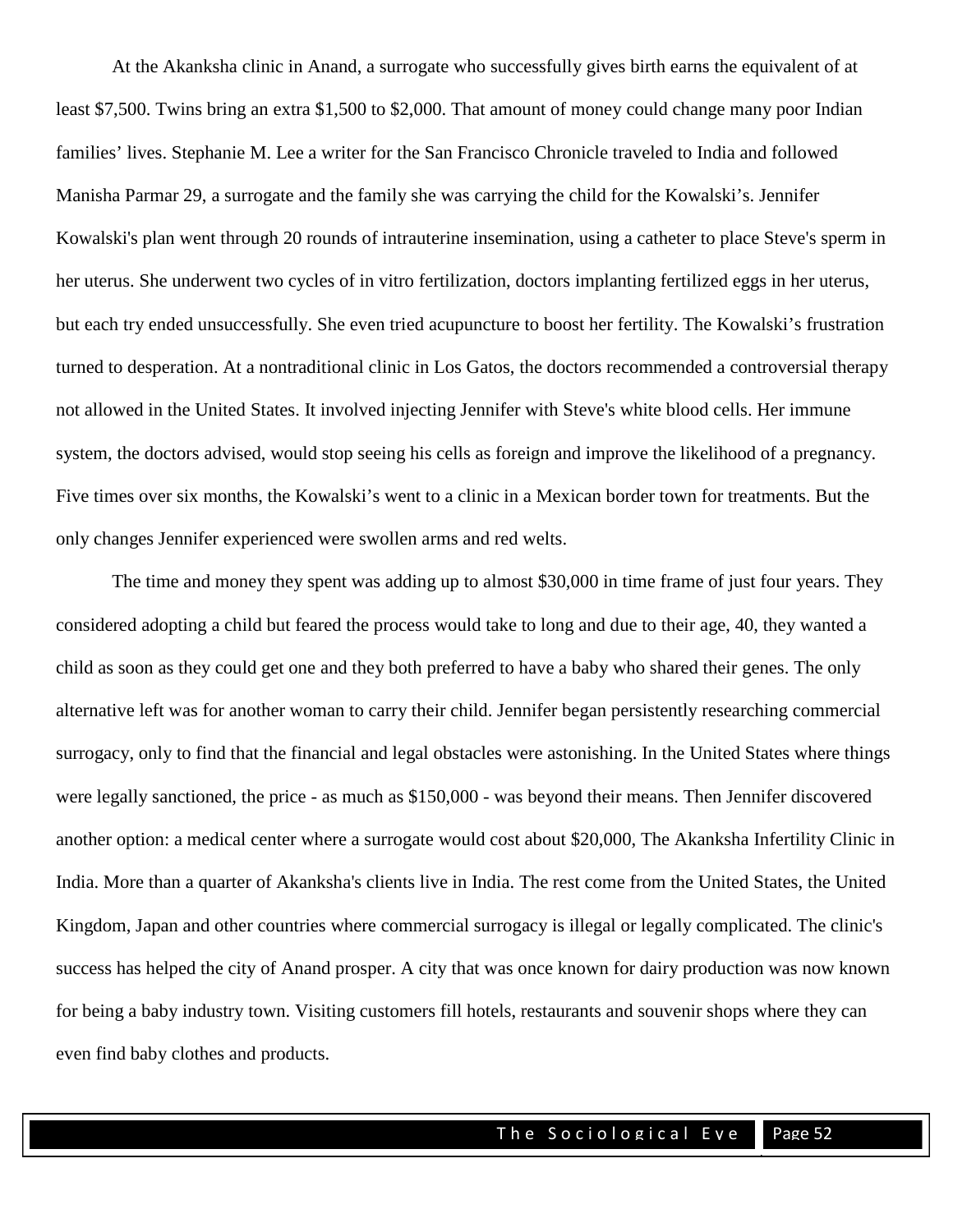The head clinician Dr. Patel had been on "The Oprah Winfrey Show" in 2007. A clinic like Dr. Patel's has more business than it can handle. At any time, 100 pairs of aspiring parents are on its waiting list for a surrogate. However the Kowalski's were doubtful in trusting a clinic so far away. The fact that the surrogates were paid a fee that, by Indian standards, was substantial secured the Kowalski's' decision to go ahead with the surrogacy. I feel like we're helping each other," Jennifer said. "I'll be eternally indebted to her for helping us with our family, and in turn, we're helping her. (Lee 2014)

The opportunity was a godsend for the Parmars who belonged to the low-ranking class in the Hindu caste system. The Parmars although elated at the opportunity did not tell most of their family of Manisha's new job. For Manisha to carry a child not her own, to sell the use of her body, was shameful in many of their relatives' eyes. So they decided to tell their family that Manisha was leaving for a while to work in a factory or a home for the elderly. Akanksha is just one of India's 150 known fertility clinics, about 60 percent of which offer commercial surrogacy. Manisha went to the Akanksha clinic where she would wait out her pregnancy with about 80 other surrogates in the clinic's dormitories on the outskirts of Anand. This living arrangement was a requirement of the doctor in charge of the clinic, Dr. Patel because she said that it ensures their surroundings are secure and sanitary (Lee 2014).

Lee wrote about how Manisha was lower working class, married, uneducated, wanting better than the low-paying work she'd always done. Born in Tarapur, a small city on the country's western edge, Manisha was the only child of farmers who died when she was very young and was eventually of her married off by her uncles to a man named Raman. She lived in a humble home with two rooms, a kitchen with no running water and a single mattress. Daily Manisha cleaned her home then went to the fields to tend rice, wheat and millet. She also took care of her husband Raman and their son, Tanvay, 8, and daughter, Urvashi, 3. Unfortunately, monsoons battered the Parmars' roof and partially collapsed a brick wall causing the family to be forced to rent a house nearby. But on Raman's monthly pay of 3,000 rupees, less than \$50, it was hard on the family. Two women who had been surrogates at the Akanksha clinic told Manisha about surrogacy. They explained how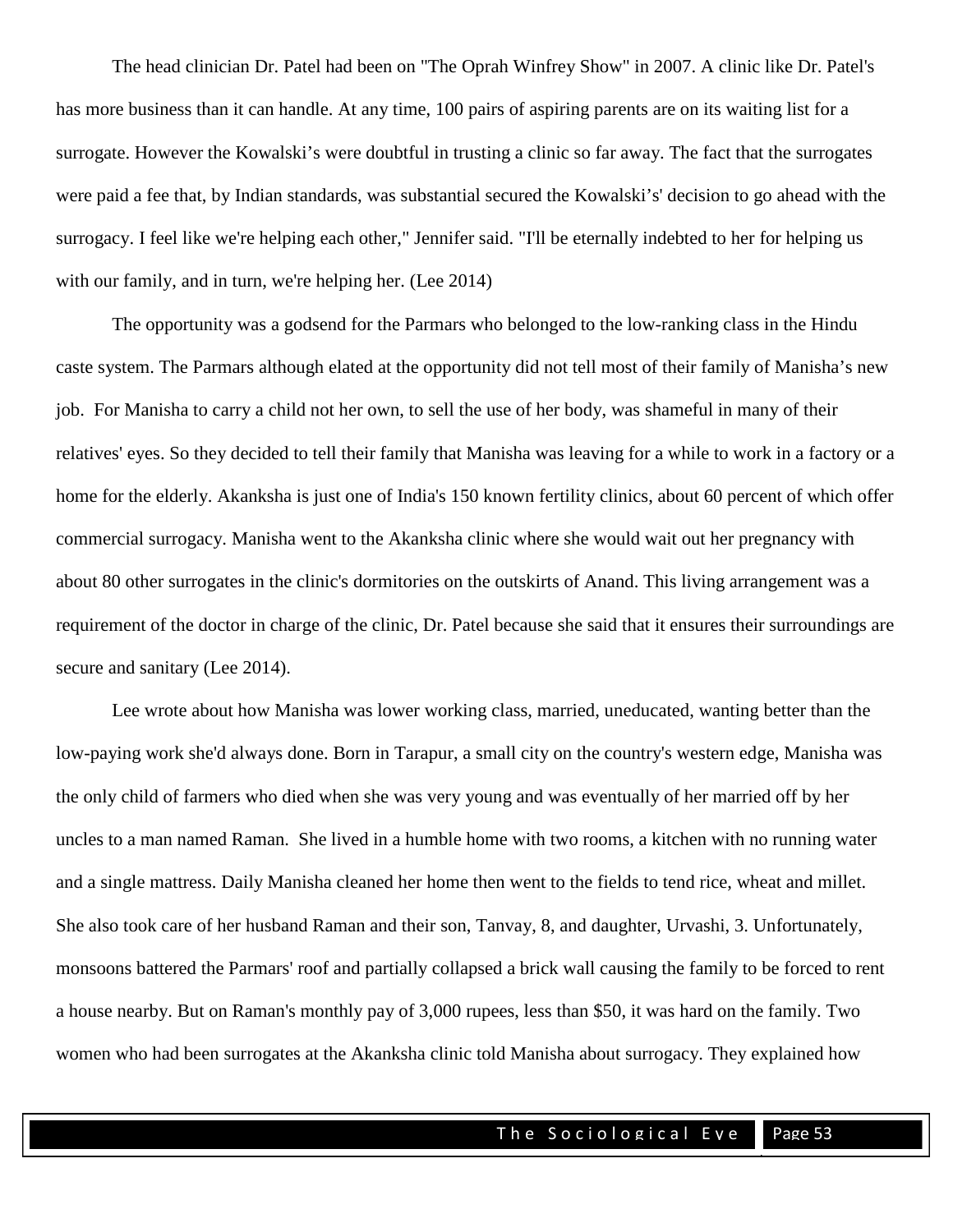much she could make and how she could help rebuild her house with the money. Jennifer Kowalski, the biological mother of the child explained how she felt like they we're helping each other out by going through with the surrogacy. Jennifer went on to explain how she would be eternally indebted to Manisha for helping them with their family.

The women could leave to visit home only once or twice. So Raman traveled to see Manisha every few weekends. Sometimes he brought their children along; sometimes he even left the children in her care when he had to work. Once Manisha was in labor it became clear that she could not have a natural birth. The consequences for surrogates who have C-sections preformed on them are concerning. Several women who'd had babies delivered by C-section at Akanksha said it had caused lingering pain that kept them from resuming other work they'd done, such as housekeeping. But according to experts other risks could come down the road if a surrogate became pregnant with her own child and the type of medical care offered at Akanksha was not available for their baby. During their final trimesters, the women move from their dorms into the main clinic in the center of town.

Manisha delivered a healthy baby boy for the Kowalski's. Even though she lied in bed in pain after a Csection Manisha said, "Even if we worked for three years continuously," she said later, "we will never earn this much money" (Lee 2014). But the pregnancy put too much of a strain on Manisha's family. Her husband stated that he did not wish Manisha be a surrogate again. Even though the money promised was given to them in the end, the surrogacy process caused the Parmar family problems within their home and with their community. When Manisha came back home to her town everyone knew how they had made their money and did not approve of the route they took to support their family.

#### **Summary and Conclusion**

To what extent does the transnational surrogacy process violate these women who carry children for parents from different countries? According to the articles presented, it is clear that these poor Indian women are being violated on almost every ethical level and being exploited for profit. They are taken away from their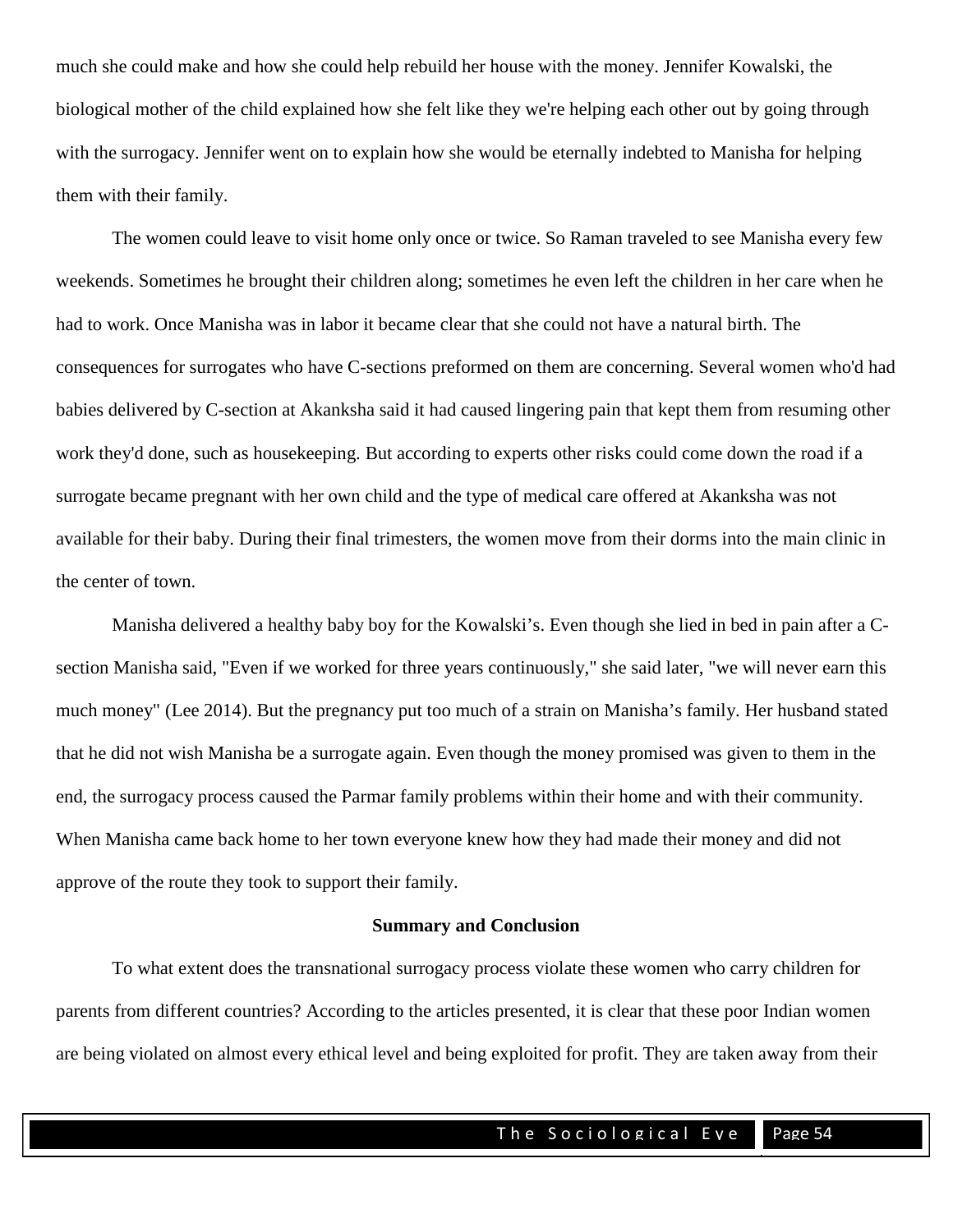families and their wombs are used for profit at a low cost to commissioners in charge of the deal. Surrogates are expected to leave the lives they lead to become producers of high-value products. Because of religious and cultural beliefs, these women are often clean of drugs and alcohol, and are being exploited for their clean lifestyles. They are not viewed as women, but as machines that must produce for profit. Unfortunately, often it is the women and children who are the victims in a process that is supposed to be a beautiful and natural time in a mother's life. Surrogacy is good for those who are not able to have children, but to what cost?

Through researching this topic I have found the only solutions to aide in the prevention of surrogates in India being violated and exploited, increased education and policy changes must occur. These women are often from poor, uneducated backgrounds; many are illiterate leading to them being exploited much more easily. These women do not understand legal, monetary and medical terminology or logistics so they often put their trust in the hands of doctors and commissioners, believing they have their best interest at heart. However, we often see this is not the case and these women are left with no support or education to fall back on. There also needs to be substantial regulation on the now transnational business of surrogacy where a woman's body and product of a woman's sexual organs is now a commodity. If we are going to commodify people's sexual organs, then it is only humane to put regulations towards it as a practice and distribution of goods. Surrogacy is helping many poor women survive in countries where exploitation runs rampant due to the need for external investments and economic stimulation at any cost. Often these women do not have much of a choice and surrogacy, although sometimes frowned upon in local communities, is a social risk many women like those in Indian villages are willing to take in order to provide their own families with a better life. I do not believe transnational surrogacy will ever be banned in a country like India due to the tourism value this country depends on. The poor people in India need a new form of income and surrogacy provides them with this much-needed revenue. However, it is still important to think of the social implications surrogacy has on a family and a community as a whole. It may be financially beneficial for a family for a while but the social family order and community values they are giving up may be more costly than anticipated.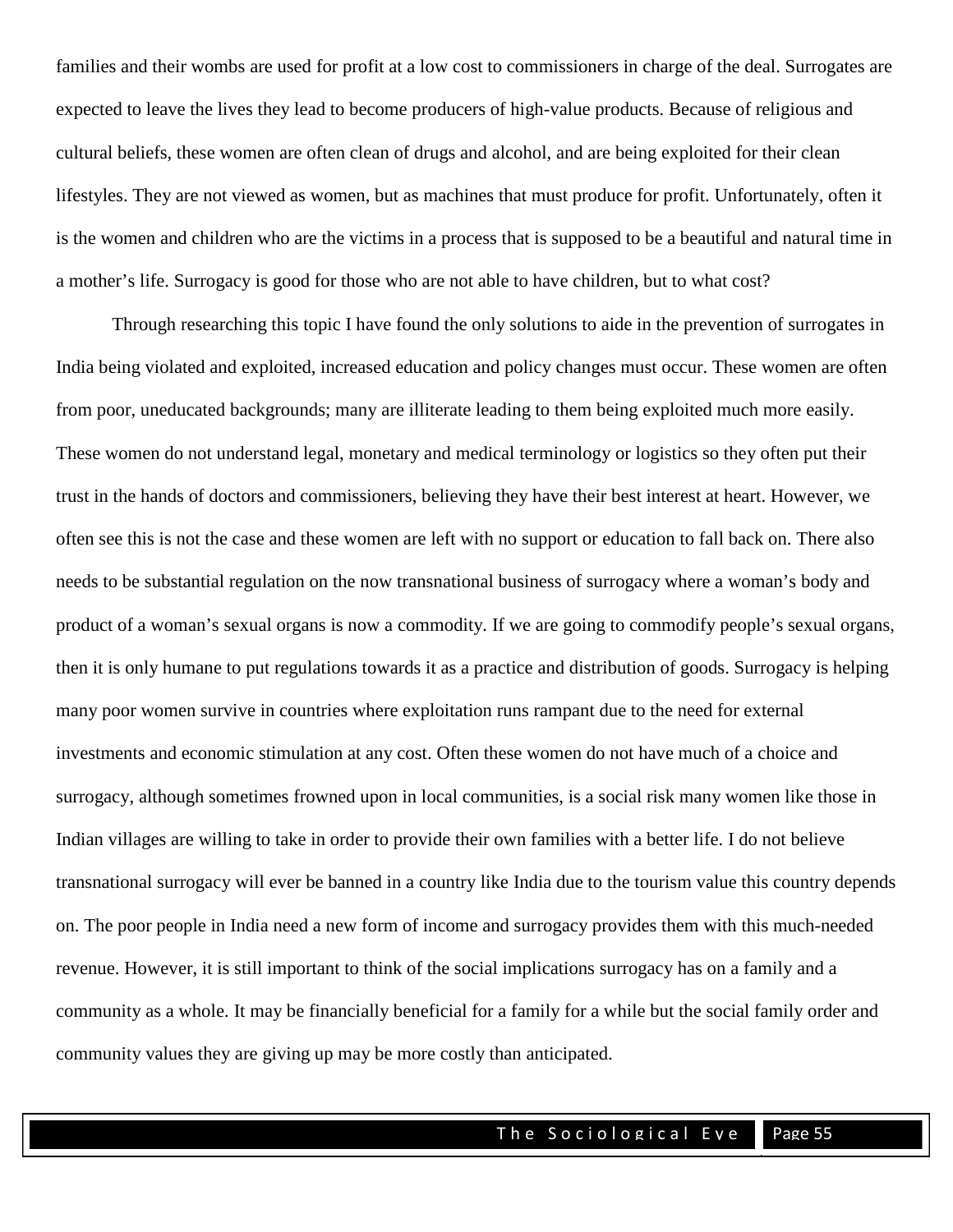#### **References**

Banerjee, A. (n.d). Race and a Transnational Reproductive Caste System: Indian Transnational Surrogacy. Hypatia-A Journal Of Feminist Philosophy, 29(1), 113-128.

Brenhouse, H., 2010. "India's rent-a-womb industry faces new restrictions." Time.

- DasGupta, Sayantani, and Shamita Das Dasgupta. "Globalization and Transnational Surrogacy in India: Outsourcing Life." N.p.: n.p., n.d. Print.
- Kirby, J. (n.d). "Transnational Gestational Surrogacy: Does It Have to Be Exploitative?" American Journal Of Bioethics, 14(5), 24-32.
- Ross-Sheriff, F. "Transnational Cross-Racial Surrogacy: Issues and Concerns." Affilia 27.2 (2012): 125-28. Web.
- Knoche, J. W. (2014). Health concerns and ethical considerations regarding international surrogacy. International Journal Of Gynecology And Obstetrics, (2), 183. doi:10.1016/j.ijgo.2014.03.020
- Lee M Stephanie, "India Surrogacy : Chapter One." San Francisco Chronicle. N.p., n.d. Web. 17 Nov. 2014.
- Lee M Stephanie, "India Surrogacy : Chapter Two." San Francisco Chronicle. N.p., n.d. Web. 17 Nov. 2014.
- Pande, Amrita. "Transnational Commercial Surrogacy in India: Gifts for Global Sisters?" Reproductive BioMedicine Online 23.5 (2011): 618-25. Web.
- Professor Limoncelli, class lecture, 2014
- Stark, B. (2012). TRANSNATIONAL SURROGACY AND INTERNATIONAL HUMAN RIGHTS LAW. ILSA Journal Of International & Comparative Law, 18(2), 369-386.
- Steve Derne. 2002. "Globalization and the Reconstitution of Local Gender Arrangements" Men and Masculinities 5(2): 144-164.
- Voigt, Kevin, and Mallika Kapur. "Wombs for Rent: India's Surrogate Mother Boomtown." CNN. Cable News Network, 03 Nov. 2013. Web. 17 Nov. 2014.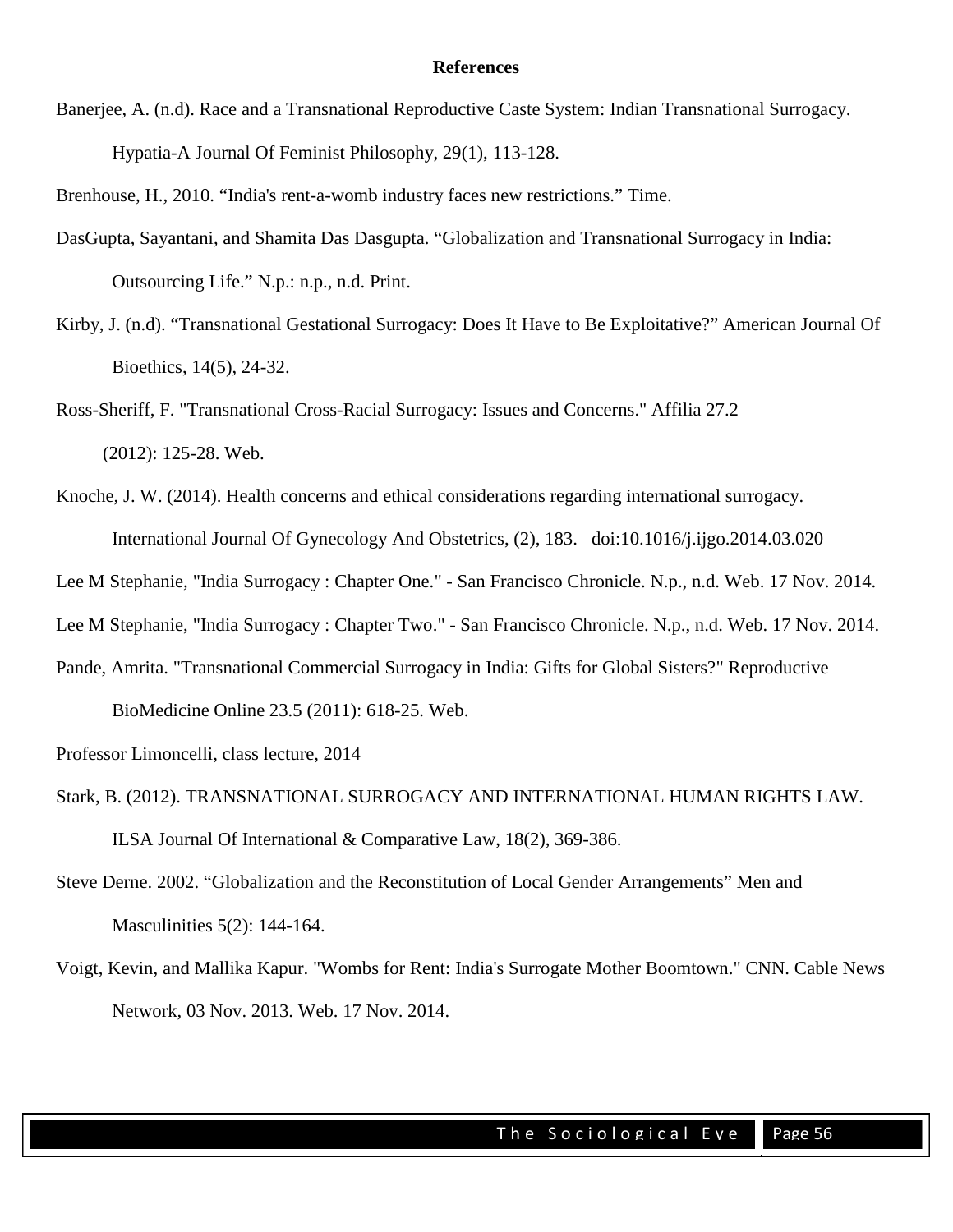### ASHTON HARRIS

Ashton Harris is a graduating senior sociology and psychology major. She has worked as a canvasser for Planned Parenthood and the Southern Poverty Law Center, and currently works as an intake assistant for Heritage Clinic, an organization that provides therapy for mentally ill older-adults with low incomes. She enjoys writing, reading, watching *Parks & Recreation*, knitting, and sarcasm. During her time at LMU, Ashton has built an academic understanding of social justice issues including gender inequality, ethnic oppression, and various forms of social stigma. She plans to pursue a career as a licensed clinical social worker so that she can serve the populations most impacted by both mental illness and social inequality. She is definitely a feminist



#### **On Rape**

The legal definition is nonconsensual sexual penetration or performance of a sex act of an unwilling individual's oral, anal, or vaginal cavities, or other body part. That's what the law says. This is what the courts use when determining whether or not one should be accused of such an action, and consequently, if another warrants the term "victim." This definition tells us what exactly constitutes the occurrence of a rape, plainly and simply.

The definition clear, concise, and dry—as all good explanations should be.

The other evening I was privy to a rather fascinating conversation between a few men. They were discussing sports—football I believe—and one of the living, breathing, natural resource consuming members of the conversation referred to a win by a certain team as a rape. Upset by his words, I interrupted the conversation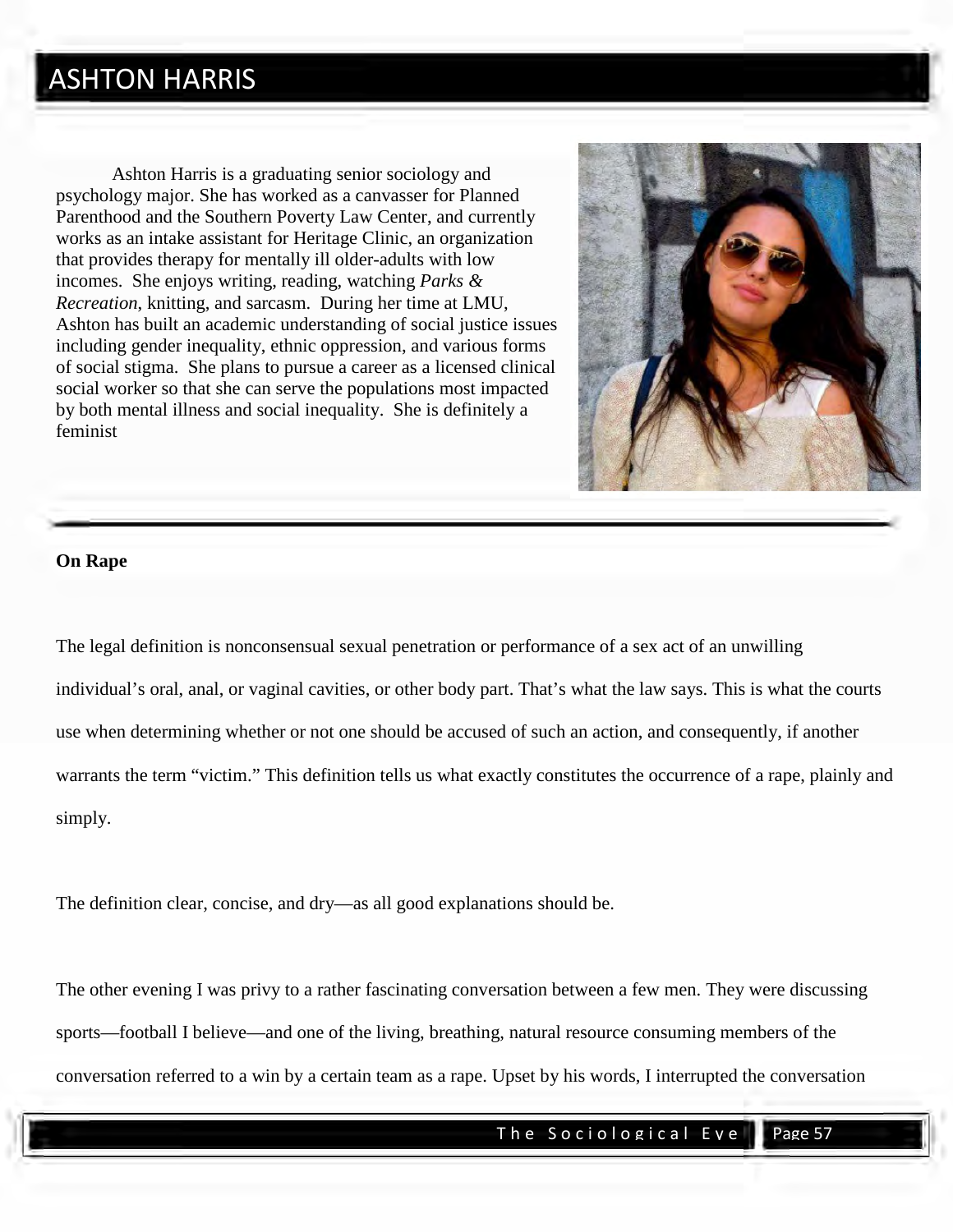and said in the most scholarly manner, "dude, you can't fucking say that a sports team raped another sports team. That's not how rape works." To which he responded,

"But that's what they did. They raped them."

I will make sure not to include my bias against this young gentleman by telling you that he smirked condescendingly at me from his proverbial high horse nicknamed WASP. I dare not discredit my information dissemination ethics code by including the minor detail that earlier in the evening he expressed his unbridled opinion that world leaders should exclusively be proud owners of a Y chromosome. I shan't tell you such things because they do not contain any relevance to the point I am trying to make. See, people make this senseless comparison all the time—of instances of domination to rape.

"That test raped me."

"I just raped that other player [in this video game]."

"We raped the other school's team."

Indeed, these comments are accurate but only in the idea that rape is not about sex but about power and control. Still— it is important to note that losing a football game is nothing like getting raped.

The aforementioned definition illustrates an interaction between two human actors: the unwilling victim and the rapist. It captures a moment in time, that being the execution of volitional power and control over another person. What that definition does not include is the result of the crime, only the action. In a crime of stolen property, the result is lost belongings. In a crime of murder, the result is a loss of life. In a crime of violence, the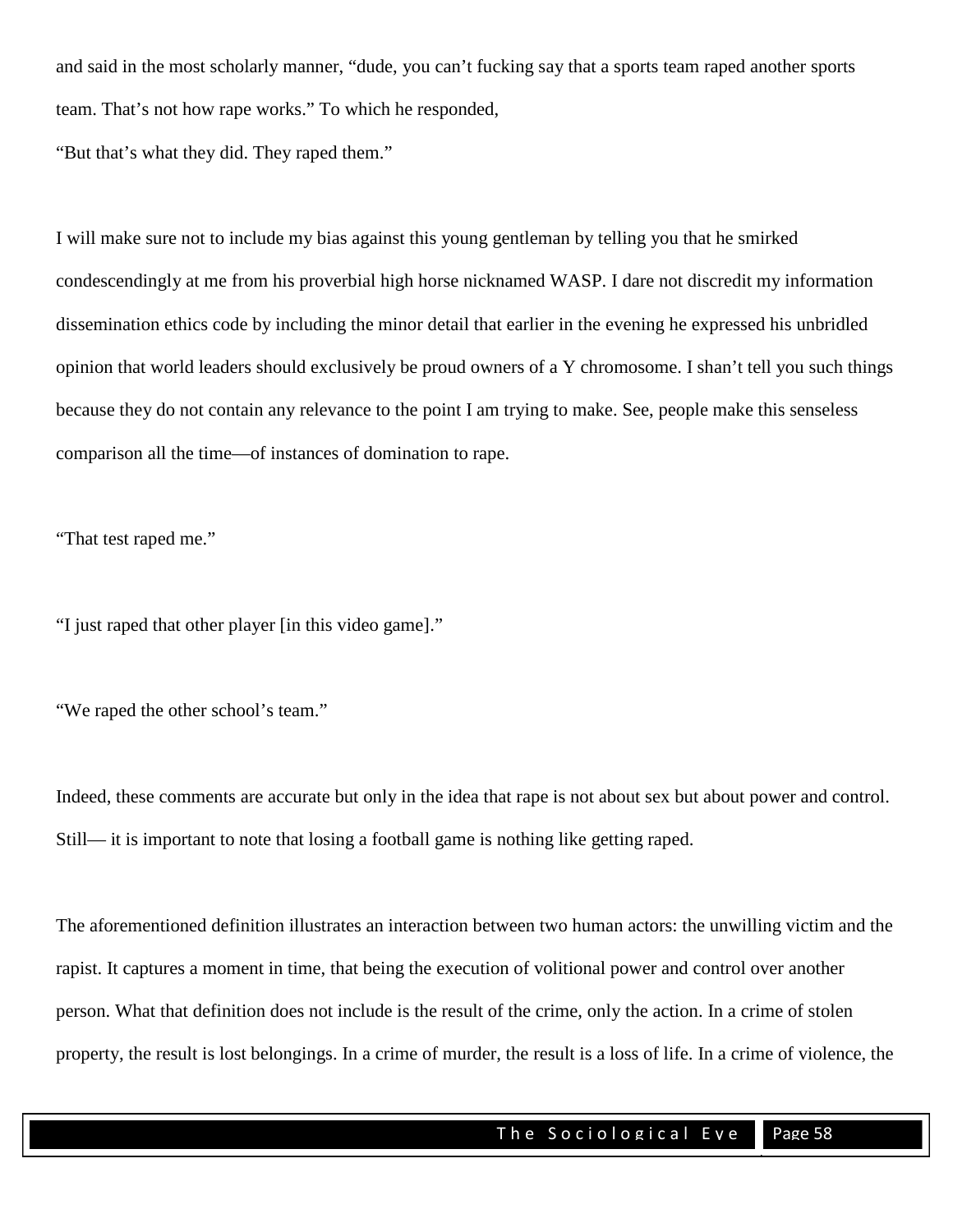result is injury. So despite the fact that we have a very clear definition of what rape is, we have such a problem with it. Rape as a general topic has become a subject of controversy, with people taking polarizing sides of an argument that really isn't even an argument to begin with. But, for clarity's sake, I can offer some guidance that will hopefully exfoliate this idea that has been buried by layers of misinformation, human statistical interpretation error, and stupidity. This idea of rape. This idea of who/what/when/where/why/how rape. This idea of the extension of the action—of rape.

So maybe it's the loss of a football game. If that football game is a sense of human dignity and worth. If that football game is a sense of jurisdiction of one's own body. If that football game is the idea that the body in which one lives is inherently unsafe because others may exercise control over it at will.

What happens is that kissing becomes scary. What used to be the fantasy of a little girl who took up running around her neighborhood so that she could impress her crush during the President's Physical Fitness Test, leaves a bad taste in her mouth. She knows what happens when the kissing starts, and it has nothing to do with what she wants. So she avoids it completely.

Or maybe she grows quick to take off her pants. And she doesn't know if it's because she likes to or not. But sometimes she finds herself floating on the ceiling, watching two people intertwined, one earnestly trying to please despite paralytic ecstasy, the other with eyes closed, lifeless, traveling through space and time to a place of panic, and horror, and numb.

Regardless, her body is not her own. Or least that's how she feels. It is her dignity's dowry and must be kept accordingly decent. Still that body is chronically failing her. It is too small or too big. It is overexposed or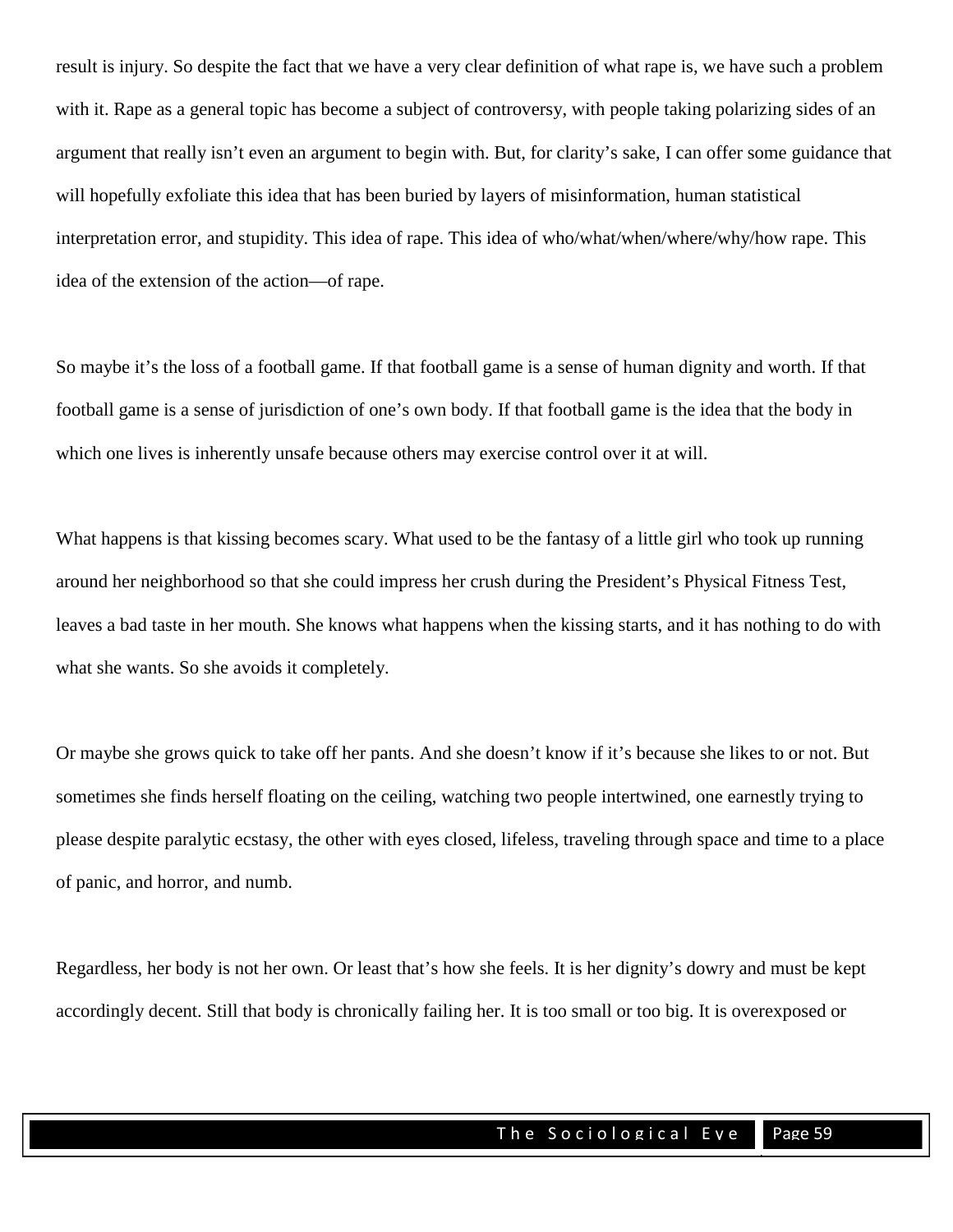matronly. She is either lazy and neglectful or vain and narcissistic. It is emotionally volatile or a stone cold bitch.

Or if this body is a man's, it must not have happened. Because that can't happen! Or he is gay. Or he is lying. Or he is a pussy. Or he should've protected himself, even if he was a kid. Or he is being ridiculous because all men love sex all the time. And he must exert his masculinity ferociously. He might want to cry, but is certainly not allowed to. Because boys don't cry. He learned that playing football.

Experiences may vary, but trauma is invariably a bio-psycho-social terrorist. Revisiting the event and dissecting what happened, when and why, and who asked for what, is like going over the plays and trying to win a football game that ended three days ago. Except if one team had no offense and no defense and didn't want to play the game in the first place.

When we use rape to describe losing a video game or failing a test, we are implying that rape is a situation in which someone has the opportunity to not get raped. For a test, there are avenues to take that guarantee a passing grade. Yes it is true that women can wear date-rape-proof nail polish, not walk outside late at night, and be wary of men who buy them drinks. But these are all actions women take to prevent something that someone else decides to do to them. With a test, or a football game, or a video game, one elects to engage in activity, likely recreational and not a largely universal activity, and then works toward a goal using precaution and preparation.

It is unacceptable that a goal can be to not get raped.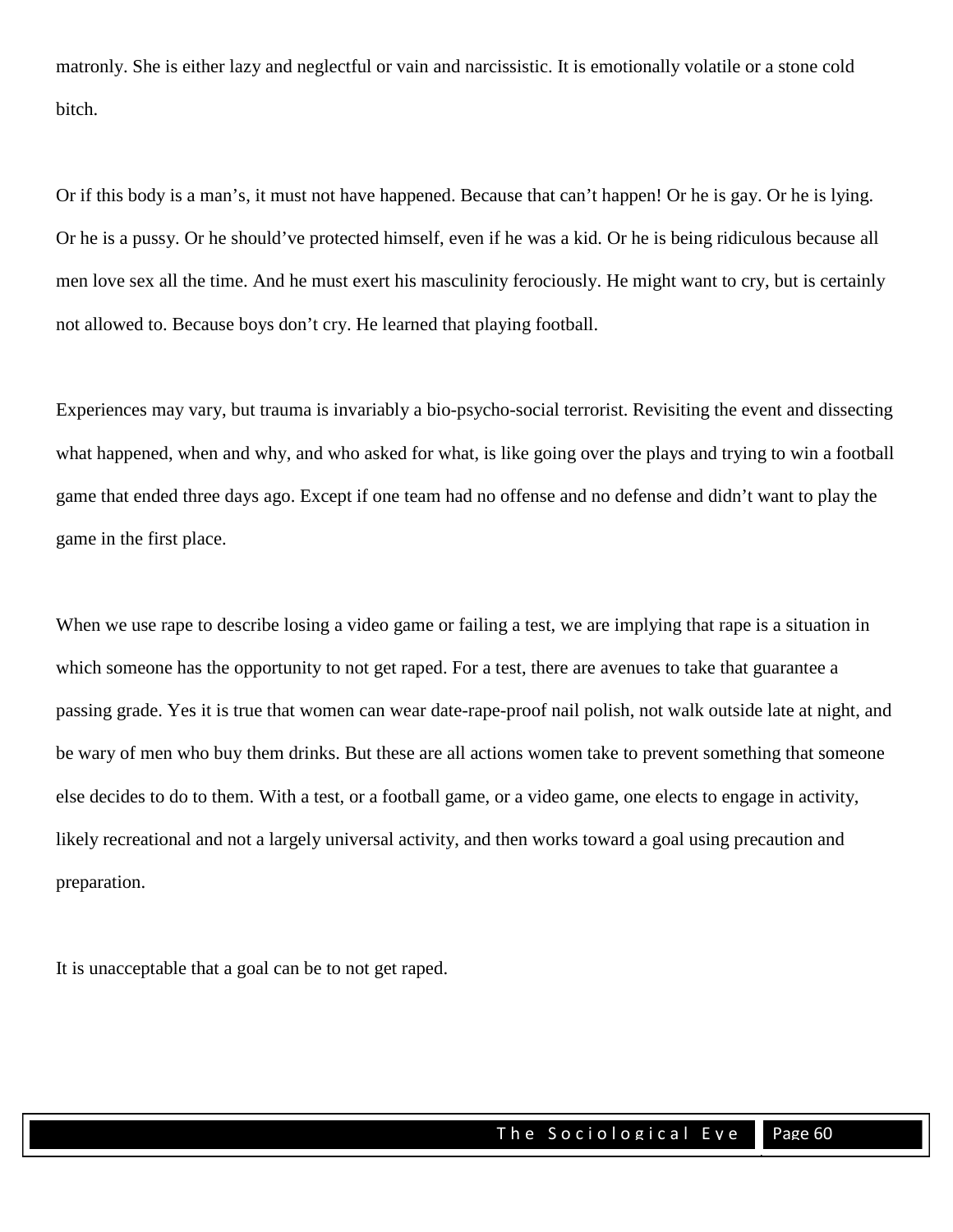I hope that when I leave my house tomorrow a bird doesn't shit on my head. I can wear a hat or use an umbrella, but birds are going to shit. Are you going to tell me that it is my fault if a bird shits on my head?

All birds have to shit, but no person has to rape. That's the thing. It is all very simple. If people stop raping, nobody will get raped.

So the argument that women should learn from their mistakes or stop asking for it or stop 'crying rape' or do anything else to take responsibility for being violated is a dumb one. Of course every human should do what they can to be safe, but that is a different topic. The way to end rape is if people stop raping.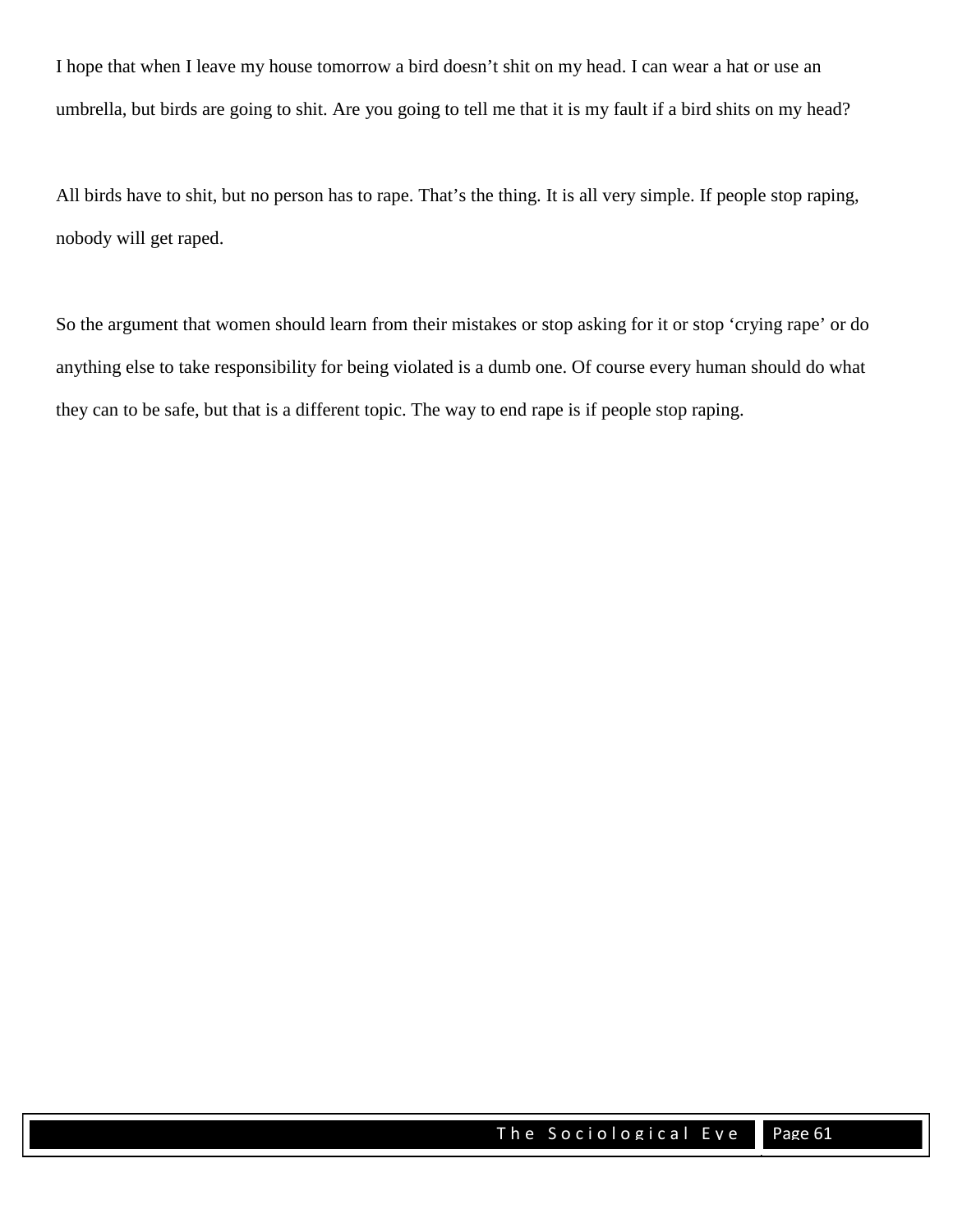Monica Itzel Virgen Zamora is a senior Sociology major and Spanish minor at LMU. She currently serves as an editor for the Sociological Eye, works as Dr. Anna Muraco's research assistant, volunteers at Ability First East Los Angeles Center, and manages a private medical clinic. Monica lives for unraveling the mysteries of gender and sexuality in sociology, but dies for the thrill of horror and gore; if she is not reading up on hegemonic masculinity, she is reading up on the latest Stephen King novel. She also enjoys live music, creative writing, and working creatively with animal bones and remains. She hopes to one day be free of student debt and become a professor of sociology, instilling in students her passion for social justice, just as her professors did to her. Monica is currently working on an independent study on understanding masculinity within heavy metal subculture which she will be presenting at the Pacific Sociological Association next year.



#### **Trans-America**

In this paper I will discuss modern society's treatment and understanding of transgenderism utilizing key concepts from Michel Foucault's chapter "The Body of the Condemned" from his work 1995 work *Discipline and Punish* and Erving Goffman's chapter, "Performances" from his 1959 work *Presentation of the Self in Everyday Life.* Transgenderism generally encompasses three different identity categories: Transvestite, Transgender, and Transsexual. A person who is a transvestite is a person who chooses to dress in the garments traditionally associated with the opposite gender, but this person does not actually associate with the opposite gender. A transgender person is someone who dresses as the opposite gender, takes hormones that enhance bodily characteristics associated with the opposite sex, and identifies as this gender. A transsexual person is a transgender person who has undergone surgery in order to become both physically and legally the opposite sex they were assigned at birth. A trans-woman is a person who was assigned male at birth, but has transitioned (or is still in the transitioning process) into a female. A trans-man is a person who was assigned female at birth, but has transitioned into a male. This paper is strictly a discourse on transgender/transsexual persons.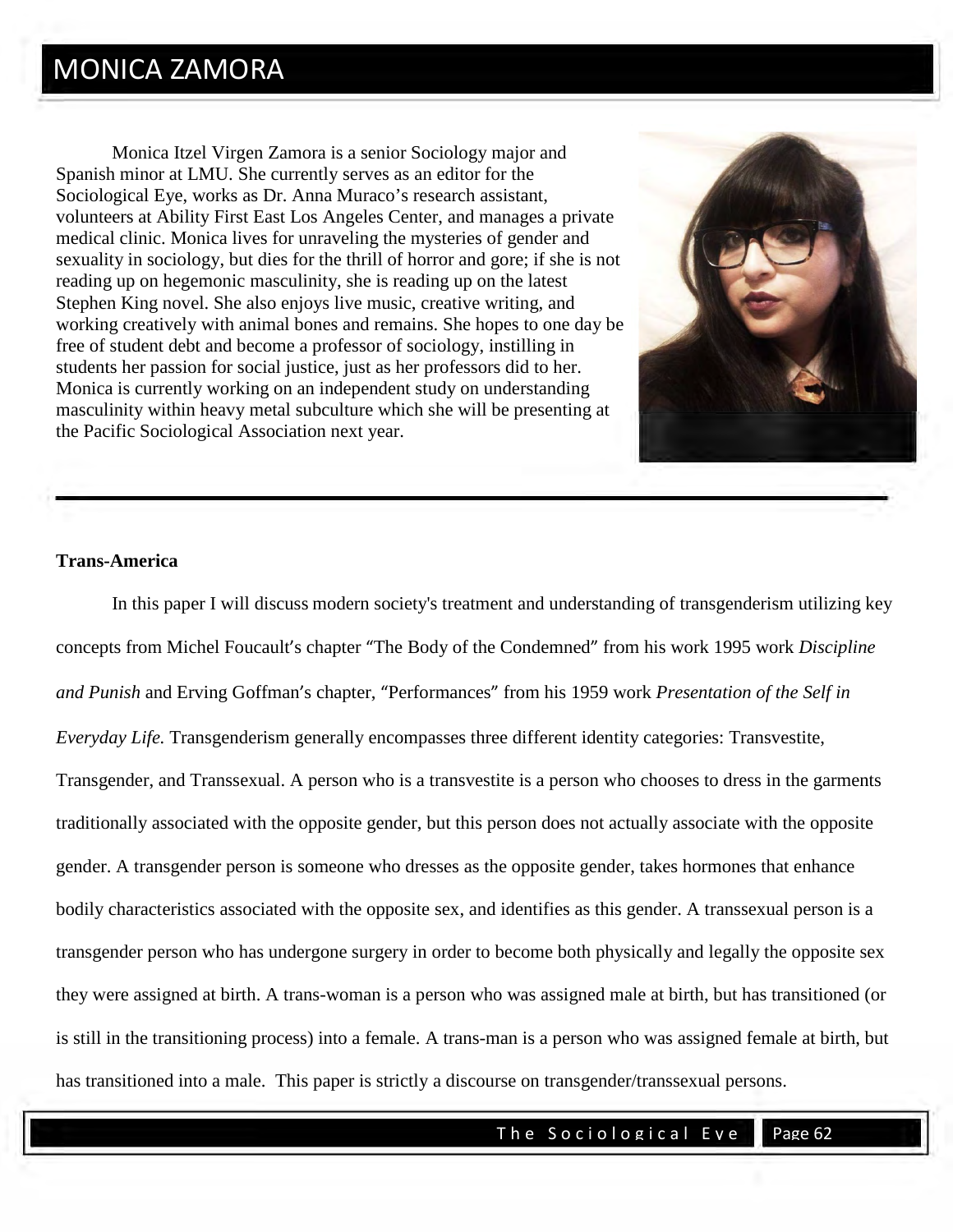Foucault and Goffman each discuss the power and privilege one maintains via presentation of the self to society as well as establishing oneself and one's role in that society. In doing so, they unintentionally present a better understanding of transgender persons in a traditionally heterosexually-dominated society. These bodies and these performances that we as individuals put on everyday contain much more intrinsic value than what we lend them. This blind spot is especially true of majority persons who were born and identify as a single gender and thus are socially privileged. Goffman and Foucault are excellent theorists who help us see "trans-America." Goffman, focusing on the individual identity, presents an understanding of the self as relative to her physical presentation as directed to an audience. Meanwhile, Foucault takes on a more abstract understanding of this individual identity as a means of demonstrating power and privilege or the lack thereof. Taking both of these ideologies on the power of identity and representation, we can better understand how the trans-movement functions in U.S. society today.

Rather than understanding identity as biologically confined, Goffman discusses the greater importance of the everyday "performances" people play to establish themselves in society. Applied to gender – and specifically, transvestism and transsexuality – he illuminates that one can formally transition from one gender to the other by way of performance. Goffman quotes Park's idea of a person and her persona as a "mask" which can become so involved that this role effectually becomes more reality, a "second nature" by which we not only "know each other," but also "know ourselves" (Park,1950, as cited in Goffman, 1959, p. 19). To exemplify this, let us consider a transgender man who "masks" his feminine characteristics through the use of masculine clothing and hair style, and perhaps speaking at a lower vocal registry than is natural to him. If he can succeed in playing this masculine role, thereby convincing society that he is truly a man inside and out, thus "knowing" him as a man, and accept him. He can then begin to explore truly getting to know himself as a man and in doing so, become a man regardless of genitalia. Goffman asserts as much by establishing that the act we put on can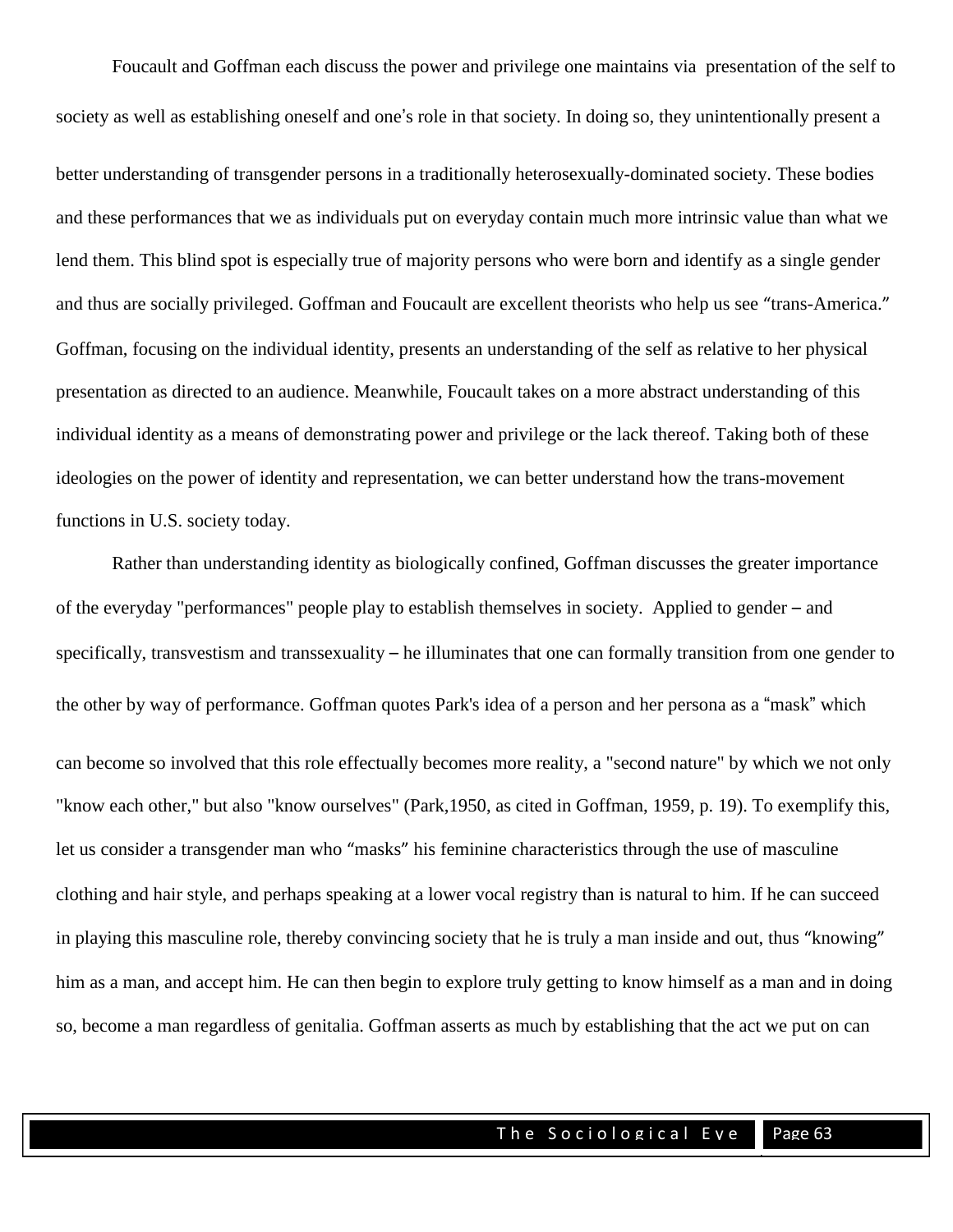actually become the "truer self, the self we would like to be" (19), thus furthering the need and desire for this biological woman to put herself forth visually as a man.

Additionally, Goffman emphasizes that in order for a social identity to be "successful" the person must not only put on this role, but truly become it with repeated performance over the course of time. A woman who becomes a trans-man must struggle not only with personal identity crisis, but also public identity crisis, because he can only be accepted for the man he is if the audience (society) around him recognizes and accepts his performance, hoping to "induce the audience to judge him... in a particular way" (21). Thus, this trans-man must emphasize and even exaggerate his masculine performance for public acceptance, which has likely links to his self-reassurance.

Goffman notes that out of this desire to have the performance completely believed and accepted, one can fall into a trap of merely portraying "abstract stereotyped expectations" of the given roles rather than performing them with true sincerity of self (27). Given that the mainstream only allows a small subset of established social roles with relatively strict rules, it is difficult not to fall into stereotyped performances. This is especially true in the case of trans-persons because of the societal establishment of sex and gender as strictly binary. For example, if we reduce masculinity to being physically fit, capable of growing facial hair, and open displays of aggression, we may find a tendency in trans-men to be (or want to be) the most physically fit, the most facially hairy, and highly aggressive, thereby completely committed to the role and minimizing possibility of his audience questioning his masculinity (e.g. "Alex could never be a woman; look at his bulging muscles and beard!"). While this system of categorization is not ideal, it does allow a simple way of deciphering the "fronts" individuals put on and how, generally, to respond to a given front.

However, after playing out this role and receiving the desired validation, the performance may wane a bit in its eccentricity and give way for the performer to display the more true self. Goffman explains this stage of desiring acceptance as a sort of Ping-Pong between "cynicism" of convincing the audience and "sincerity" of representing the self (18). There are, of course, the cynical presentation that thrive off of "deluding their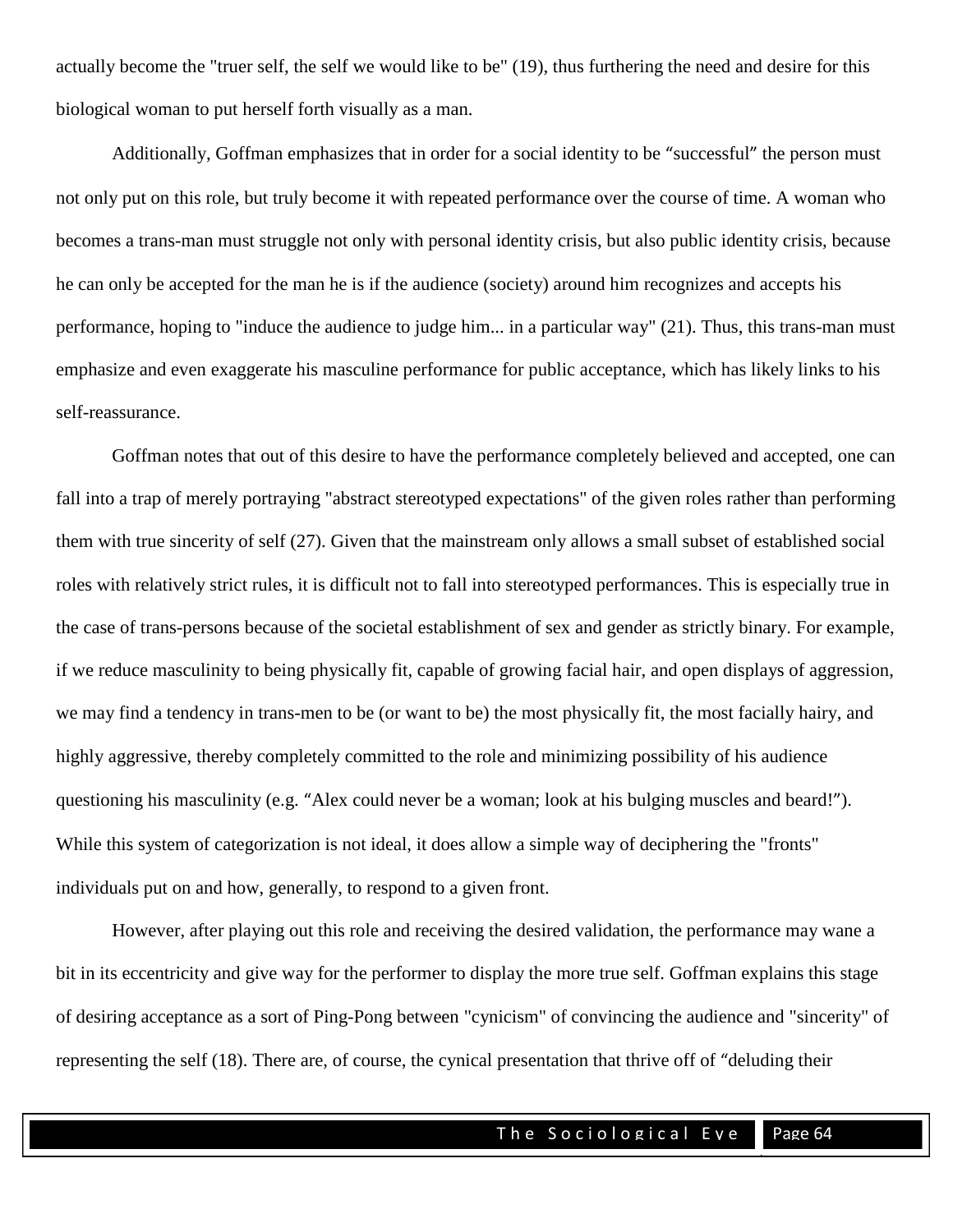audiences" for the "gleeful spiritual aggression from the fact that he can toy at will with something his audience must take seriously"—which we can consider of the transvestite community that seeks only to wear the identity, but not actually accept it. However there are also those who delude their audiences "for what he considers to be their own good, or for the good of the community," which in the case of trans-persons would be for the good of the non-trans community, instilling knowledge of transgenderism and then for the good of the trans-person herself, gaining self and social acceptance (Goffman 26).

More importantly, it gives the audience an opportunity to, as aforementioned, decipher and respond to these changes through refinement of what Goffman call the "Front" (22). The Front is what we could consider those fixed characteristics of a person which:

"We most intimately identify with the performer himself… [and] may include: insignia of office or rank; clothing, sex, age, and racial characteristics; size and looks; posture; speech patterns; facial expressions; bodily gestures; and the like" (Goffman 24)

For example, a male comes into work every day for many years, presenting himself as a man. Clients and other staff receive his persona as such. One day this seemingly male worker comes to his office as what she considers her true womanly self, leaving her audience unsure of the appropriate response to such a change in performance. Should one respond to this change or merely accept it as best as possible? What is the correct pronoun to refer to her as? She makes a beautiful woman, but what about her obviously manly hands and fingernails? What if she insists upon sitting with her legs open as she did when she presented herself as a man? Should one negatively sanction that? More perplexing and distressing yet, can you negatively sanction her for using the women's restrooms?

The combination of suddenly disrupting the well-established performance with a new and completely alien performance and the extreme likelihood that none of her co-workers would lack previous experiences matters here. It can leave the audience panicked and uncertain how to fulfill the desired response. They must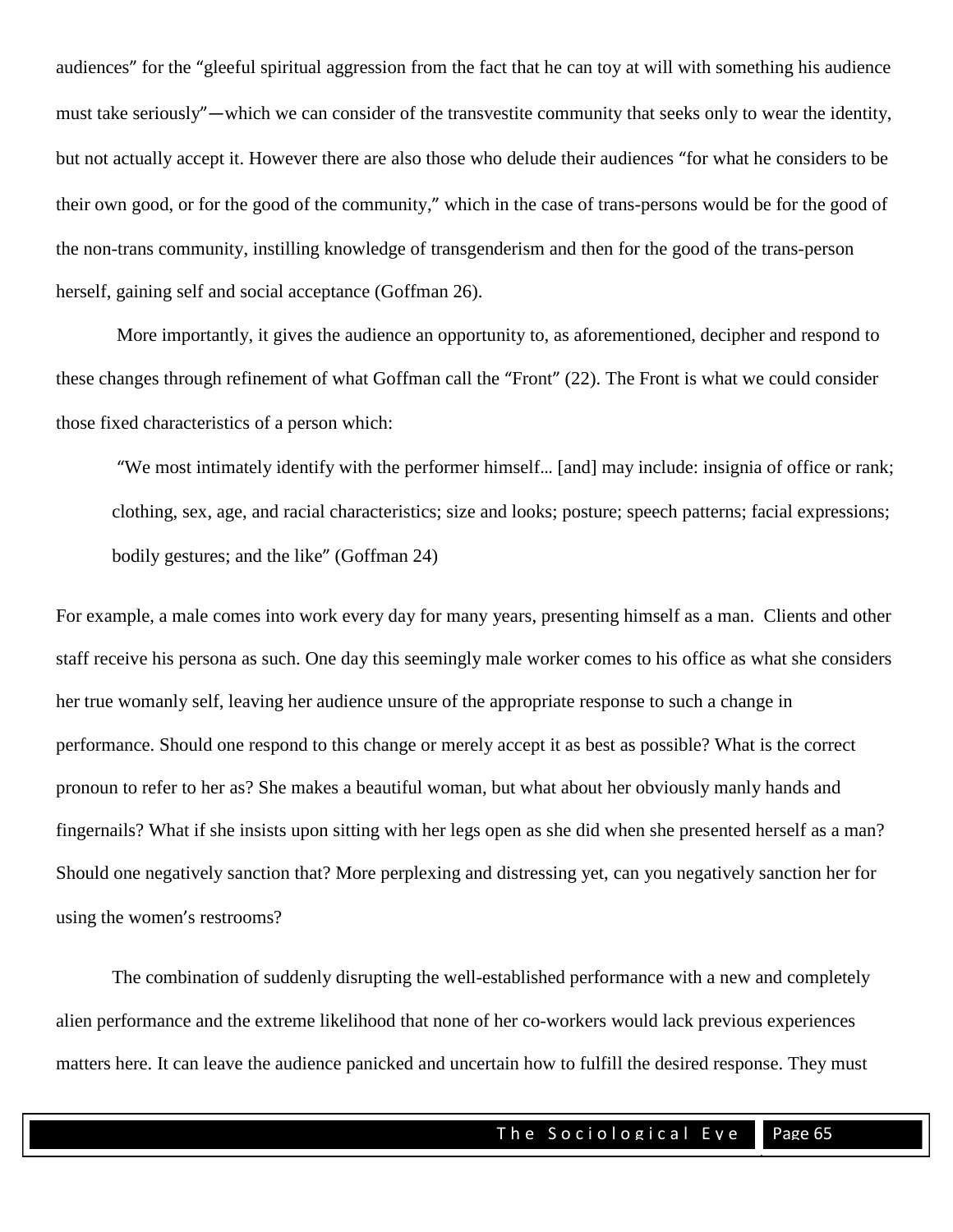now quickly come to terms with her new front and await that it may become naturalized over time through repetition and refinement of her performance.

However, this performance-based ideology of self and presentation, while true, is a bit overly simplified, in my view. There is more at play with the body than presentation to these small audiences. One must also consider the larger picture of what these gender performances—be they transitioning, transitioned, or fixed have the power of not only conveying, but also of accomplishing either for individuals goals or the goals of the greater society. This is where Michel Foucault's body politic ideology comes into play, accepting the knowledge and privilege one can gain from physiological attributes, but adding on the assertion of the "political economy" of the body (Foucault 25).

Similarly to Goffman, Foucault establishes that a body is only a tool of politics insomuch as it is "productive" and "subjected" by way of its "calculated, organized, technically thought out" mode of presentation (Foucault 26). However, Foucault furthers this by pointing out the often unacknowledged fact that there is a direct involvement between the body and "the political field" due to the "power relations [that]… invest it, mark it, train it, torture it, force it to carry out tasks, to perform ceremonies, to emit signs" (25). Furthermore, Foucault establishes that there is then a "micro-physics of power" born from this which establishes that the body is not just a "property" or merely a relation of privilege, but also a "strategy" whose "domination" is subject to "dispositions, manoeuvers, tactics, techniques, functionings," deeply rooted in society and its relations (26-27).

To simplify complicated terminology and ideologies, let us return to the example of the trans-woman in the workplace. Every day there is a performance of the binary gender roles by each individual and in this way the individual, utilizing the body, establishes which category he or she belongs to. A person who is born and identifies as the same sex and gender is accustomed to the privileges of the dominant culture and thus lacks insight into the calculated and complex nature of gender role performance in day-to-day existence. By coming into work that morning as a woman, she not only disrupted her identity and social graces, but also presented a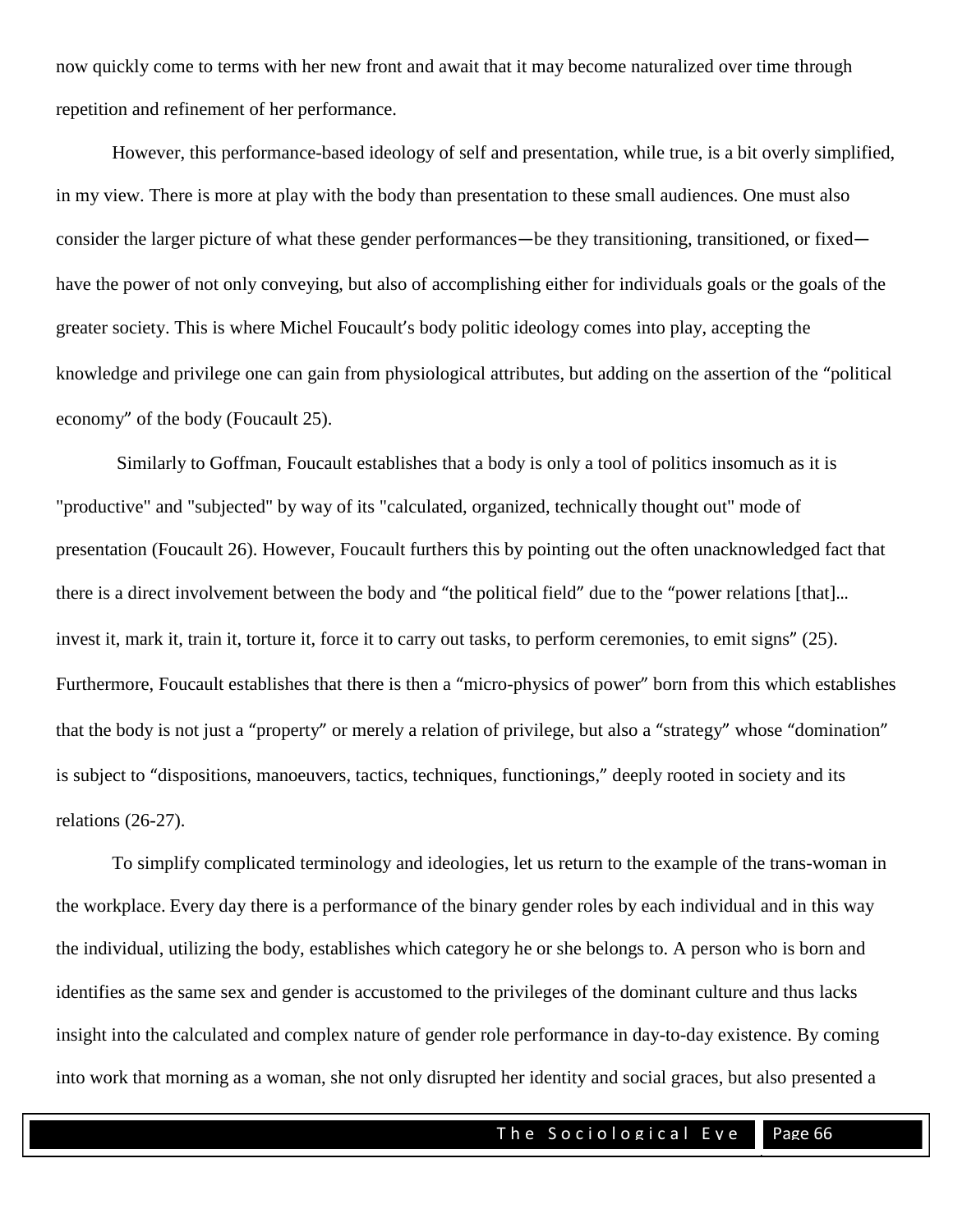direct challenge to societal formation of who or what a woman is, and thus, also challenges the extent and meaning of the femininity or masculinity of her coworkers.

Furthermore, as I have already lightly touched upon, she disrupts the societal sanctions, both negative and positive, of how one should be when a man or woman. Every time she walks into a women's restroom, she is making a political statement and challenging gender norms. Even as we occasionally hear in the news, there are many trans-persons who struggle to go to the bathroom because they either do not feel comfortable going into either gendered room or because they experience negative sanctioning regardless of which gendered room they choose, resulting in emotional upset on both the part of the trans-person and the part of the society members who have a steadfast hold on traditional ideals of gender and do not welcome such changes. Similarly, trans-persons risk perpetuating the binary norms that trapped them in the first place by performing these roles to their fullest idealized extent in order to gain acceptance. If there was no calculation or thought put into gender and its bodily presentation (politic), then there would really be no difficulty in transitioning sex or gender. However, with politics comes power which, generally speaking, goes to the dominant group and, as such, the binary ideal of gender and sex is retained and maintained as the status quo.

On the other hand, by taking control of such situations by utilizing body politics to the fullest extent, trans-persons may understand their bodies further capability as "objects of knowledge," serving "as weapons, relays, communication routes and supports" (Foucault 28). Thus, one can either be subjugated to society's negative sanctioning due to the willing refusal of partaking in traditional ideals of sex and gender and simply choosing never to use public restrooms… or one could seize this moment as an opportunity to educate others on how society is politically gendered, thus, how trans-persons function, their needs, and how these needs can really be seen as a need for all, given that gendered restrooms have very little reason for being segregated, outside of sexist ideas of the genders and wanting to perpetuate binary ideology. This "power-knowledge [relationship]" established by Foucault brings hope to the possibility of manipulating the body politic and moving towards the cause of properly understanding trans-persons (27). As such, the more trans-persons come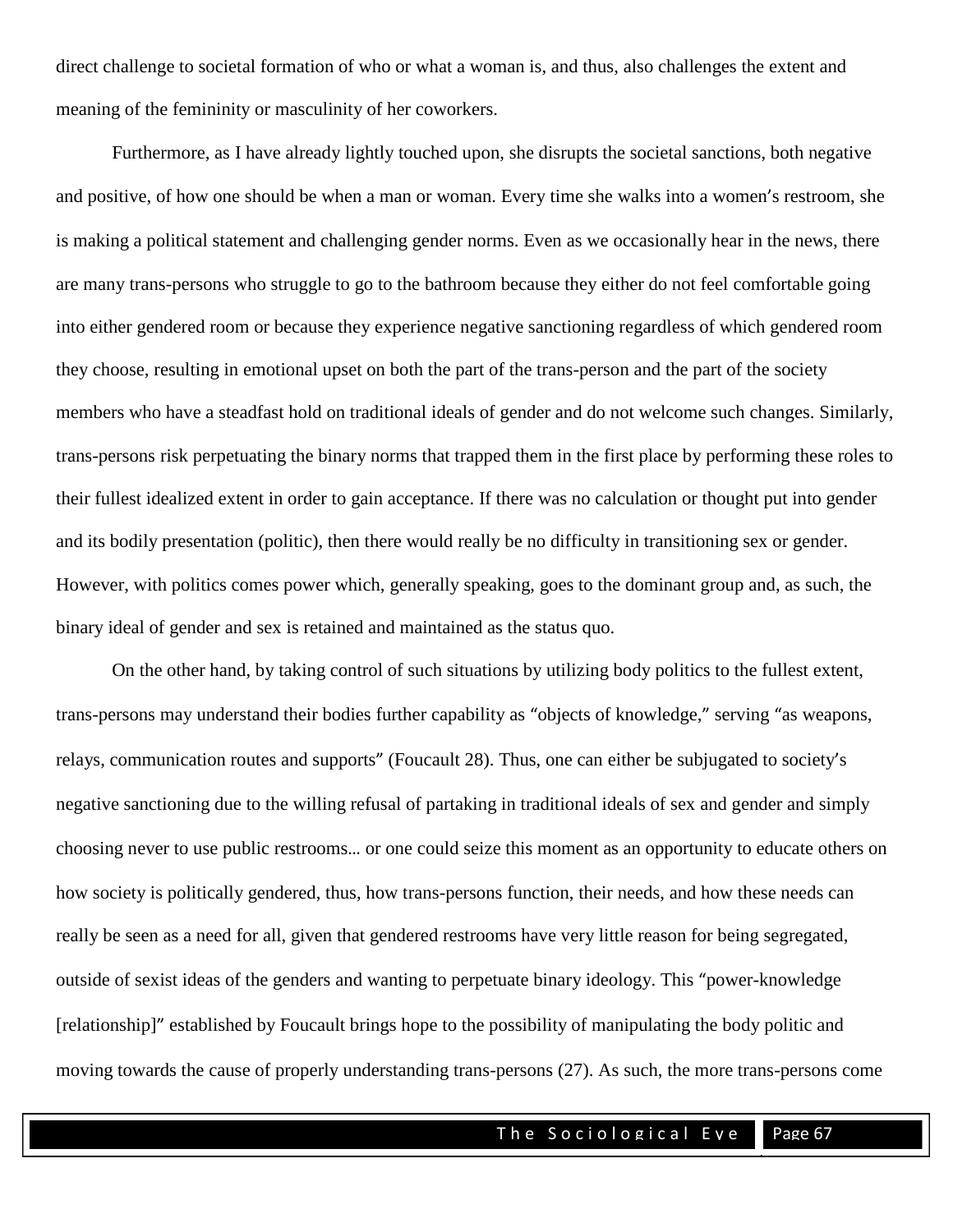out into the open, the more knowledgeable society will become of this great social change, thus changing power structures. This would give trans-persons more power in society and over their bodies, leading to both personal and public acceptance and productivity of performance in society.

In a way, Foucault is most understanding of the plight of trans persons in establishing that there is not only a body politic, but also a "noncorporal soul" (28) that actually "is the prison of the body" (30). The body is merely instrumentation, and it is at the complete service of the soul, or knowledge. The body can only be given political power through knowledge which is generated by the soul. Trans-persons are knowledgeable souls merely manipulating the body to reflect this knowledge in order to have it acknowledged and gain power. The body is just that, a body; an instrument. What makes it valuable is the means of utilizing such body, which in this case is the soul. As Foucault beautifully states, "a soul inhabits [the body] and brings him to existence" (30); it is in this soul in which knowledge is produced and from it the body politic created and manipulated. Born a woman, a trans-man must configure how to manipulate his feminine body into a masculine one, gaining knowledge of himself as a man and generally speaking what it means to be a man.

Living in a society that still holds steadfastly onto traditional, albeit misinformed, ideas of gender and the sexes, both of these writings give a good slap in the face to …………, awakening society from this disillusionment and forcing people to really think about how much effort we put into maintaining these outdated and inaccurate ideas. Goffman points out the full extent to which we coerce others into thinking of us in particular ways so that we, too, may think of ourselves in this way and mean it. Foucault demonstrates the limitations our bodies present, but also the possibilities of manipulating those limitations into means of understanding and informing. The reality of U.S. society today, is that there is a growing number of people who are transitioning or have already transitioned. These people should not be considered dysfunctional within themselves, but rather, dysfunctional only within the realm of strict societal expectations that, if we are really honest, even non-trans persons often fail to meet. Goffman and Foucault's concepts not only help us non-trans